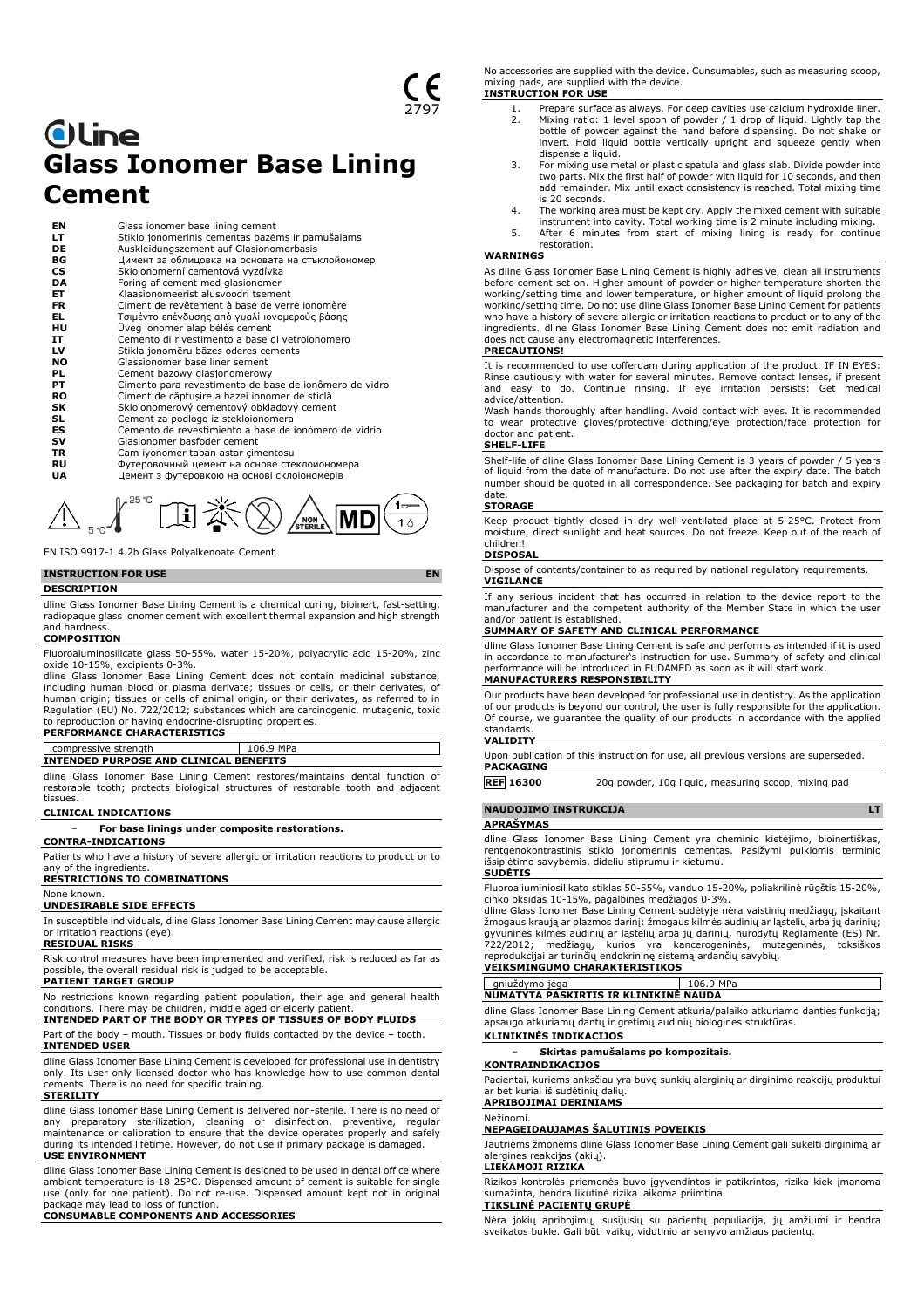### **NUMATOMA KŪNO DALIS AR AUDINIŲ TIPAS AR KŪNO SKYSČIAI**

Kūno dalis – burna. Audiniai ar kūno skysčiai su kuriais priemonė kontaktuoja – dantis.

## **NUMATYTAS NAUDOTOJAS**

dline Glass Ionomer Base Lining Cement yra sukurtas tik profesionaliam naudojimui odontologijoje. Naudotojas, tik licencijuotas gydytojas, kuris turi žinių kaip naudoti įprastus odontologinius cementus. Specialių mokymų nereikia.

## **STERILUMAS**

dline Glass Ionomer Base Lining Cement tiekiamas nesterilus. Norint užtikrinti, kad prietaisas tinkamai ir saugiai veiktų per numatytą tarnavimo laiką, nereikia jokio paruošiamojo sterilizavimo, valymo ar dezinfekavimo, prevencinės, reguliarios priežiūros ar kalibravimo. Tačiau nenaudokite, jei pažeista pirminė pakuotė. **NAUDOJIMO APLINKA**

dline Glass Ionomer Base Lining Cement suprojektuotas naudoti odontologijos<br>kabinete, kur aplinkos temperatūra 18-25°C. Sumaišytas cemento kiekis tinka<br>vienam naudojimui (tik vienam pacientui). Nenaudokite pakartotinai. Su kiekis, laikomas ne originalioje pakuotėje, gali prarasti atliekamą funkciją. **SUNAUDOJAMIEJI KOMPONENTAI IR AKSESUARAI**

Su priemone priedai netiekiami. Sunaudojamieji komponentai, tokie kaip matavimo samtelis, maišymo padėkliukai, tiekiami kartu su priemone. **NAUDOJIMO INSTRUKCIJA**

- 1. Paruoškite paviršių kaip įprasta. Giliose ertmėse naudokite kalcio hidroksido pamušalą.
- 2. Maišymo santykis: 1 nubrauktas šaukštelis miltelių / 1 lašas skysčio. Prieš naudojimą lengvai pastuksenkite miltelių buteliuką į delną. Nekratykite ir neapverskite. Lašindami skystį, laikykite skysčio buteliuką vertikaliai, spauskite švelniai.
- 3. Maišymui naudokite metalinę ar plastikinę lopetėlę ir stiklinį maišymo padą. Padalinę miltelius į dvi dalis, pirmąją miltelių dalį sumaišykite su skysčiu. Maišykite 10 sekundžių, po to pridėkite kitą dalį ir maišykite kol
- pasieksite reikiamą konsistenciją. Visas maišymo laikas 20 sekundžių. 4. Darbinis paviršius turi būti sausas. Jums patogiu instrumentu dėkite cementą į ertmę. Plombavimo laikas 2 minutės, skaičiuojant nuo maišymo pradžios.
- 5. Po 6 minučių, skaičiuojant nuo maišymo pradžios, restauraciją galite tęsti.

## **ĮSPĖJIMAI**

Kadangi dline Glass Ionomer Base Lining Cement yra labai lipnus, nuvalykite instrumentus nelaukdami kol cementas sukietės. Didesnis miltelių kiekis ar aukštesnė aplinkos temperatūra sutrumpina plombavimo/kietėjimo laiką, žemesnė aplinkos<br>temperatūra ar didesnis skysčio kiekis prailgina plombavimo/kietėjimo laiką.<br>Nenaudokite-dline-Glass-Ionomer-Base-Lining-Cement-pacientams,-kurie yra buvę sunkių alerginių ar dirginimo reakcijų produktui ar bet kuriai iš sudėtinių dalių. dline Glass Ionomer Base Lining Cement neskleidžia radiacijos ir nesukelia jokių elektromagnetinių trukdžių.

#### **ATSARGUMO PRIEMONĖS**

Produkto aplikavimo metu rekomenduojama naudoti koferdamą. PATEKUS Į AKIS: Kelias minutes atsargiai plauti vandeniu. Išimti kontaktinius lęšius, jeigu jie yra ir jeigu lengvai galima tai padaryti. Toliau plauti akis. Kaip galima greičiau kreiptis į gydytoją.

Po naudojimo kruopščiai nusiplauti rankas. Vengti patekimo į akis. Rekomenduojame mūvėti apsaugines pirštines, dėvėti apsauginius drabužius, naudoti akių (veido) apsaugos priemones gydytojui ir pacientui.

## **GALIOJIMO LAIKAS**

dline Glass Ionomer Base Lining Cement galiojimo laikas yra 3 metai milteliams / 5 metai skysčiui nuo pagaminimo datos. Nenaudoti produkto pasibaigus jo galiojimo terminui. Partijos numeris turėtų būti nurodytas visoje korespondencijoje. Galiojimo terminą, partijos numeį žr. ant pakuotės.

## **LAIKYMAS**

Laikyti produktą sandariai uždarytą, sausoje, gerai vėdinamoje vietoje esant 5-25°C temperatūrai. Saugoti nuo drėgmės, tiesioginių saulės spindulių, uždegimo šaltinių. Produkto neužšaldyti. Laikyti vaikams nepasiekiamoje vietoje!

#### **ŠALINIMAS**

Turinį/talpyklą išpilti (išmesti) pagal nacionalinius reikalavimus.

#### **BUDRUMAS**

Jei įvyko kokių nors rimtų incidentų, susijusių su priemone, praneškite gamintojui ir tos valstybės narės, kurioje naudotojas ir (arba) pacientas yra įsisteigęs / įsikūręs, kompetentingai institucijai.

### **SAUGOS IR KLINIKINIO VEIKSMINGUMO SANTRAUKA**

dline Glass Ionomer Base Lining Cement yra saugus ir veikia taip, kaip numatyta jei<br>yra naudojamas pagal gamintojo naudojimo instrukciją. Saugos ir klinikinio<br>veiksmingumo atasakitą bus galima rasti EUDAMED

## **GAMINTOJO ATSAKOMYBĖ**

Mūsų produktai sukurti profesionaliam naudojimui. Mes negalime kontroliuoti kaip mūsų produktai naudojami, todėl už tinkamą jų panaudojimą atsako vartotojas. Žinoma, mes užtikriname, produktų kokybės atitiktį galiojantiems standartams. **GALIOJIMAS**

| Paskelbus naują instrukcijos versiją, prieš tai buvusios versijos nebegalioja.<br><b>PAKUOTĖ</b> |                                                                        |  |  |    |
|--------------------------------------------------------------------------------------------------|------------------------------------------------------------------------|--|--|----|
| <b>REF</b> 16300                                                                                 | 20g milteliai, 10g skystis, matavimo samtelis, popierėliai<br>maišvmui |  |  |    |
| <b>ANTEITUNG ZUR VERWENDUNG</b>                                                                  |                                                                        |  |  | DE |

#### **BESCHREIBUNG**

dline Glass Ionomer Base Lining Cement ist ein chemisch härtender, bioinerter, schnell abbindender, röntgenopaker Glasionomerzement mit hervorragender Wärmeausdehnung und hoher Festigkeit und Härte.

# **ZUSAMMENSETZUNG**

Fluoroaluminosilikatglas 50-55%, Wasser 15-20%, Polyacrylsäure 15-20%, Zinkoxid 10-15%, Hilfsstoffe 0-3%.

dline Glass Ionomer Base Lining Cement enthält keine medizinische Substanz, einschließlich Derivate aus menschlichem Blut oder Plasma; Gewebe oder Zellen oder deren Derivate menschlichen Ursprungs; Gewebe oder Zellen tierischen Ursprungs oder deren Derivate gemäß der Verordnung (EU) Nr. 722/2012; Stoffe, die krebserregend, erbgutverändernd, fortpflanzungsgefährdend oder mit endokrinen Eigenschaften behaftet sind.

#### **LEISTUNGSMERKMALE**

Druckfestigkeit 106.9 MPa **VERWENDUNGSZWECK UND KLINISCHER NUTZEN Verwendungszweck und klinischer Nutzen**

dline Glass Ionomer Base Lining Cement stellt die Zahnfunktion des restaurierbaren Zahns wieder her/erhält sie; schützt die biologischen Strukturen des restaurierbaren Zahns und des angrenzenden Gewebes.

## **KLINISCHE INDIKATIONEN**

− **Für Unterfütterungen unter Komposit-Restaurationen. KONTRAINDIKATIONEN**

Patienten, die in der Vergangenheit schwerwiegende allergische Reaktionen oder Irritationen auf das Produkt oder einen der Inhaltsstoffe gezeigt haben.

**BESCHRÄNKUNGEN FÜR KOMBINATIONEN** Keine bekannt.

#### **UNERWÜNSCHTE NEBENEFFEKTE**

Bei empfindlichen Personen kann dline Glass Ionomer Base Lining Cement allergische oder reizende Reaktionen hervorrufen (Auge).

## **VERBLEIBENDE RISIKEN**

Risikokontrollmaßnahmen wurden implementiert und verifiziert, das Risiko ist so weit wie möglich reduziert, das Gesamtrestrisiko wird als akzeptabel beurteilt. **PATIENTEN-ZIELGRUPPE**

Keine Einschränkungen hinsichtlich der Patientenpopulation, ihres Alters und ihres allgemeinen Gesundheitszustands bekannt. Es können Kinder, Patienten mittleren Alters oder ältere Menschen sein.

| <b>VORGESEHENE</b>  | <b>KÖRPERTEILE</b> | <b>ODER</b> |  | <b>GEWEBETYPEN</b> | VON |
|---------------------|--------------------|-------------|--|--------------------|-----|
| KÖRPERFLÜSSIGKEITEN |                    |             |  |                    |     |
| $   -$              |                    |             |  |                    |     |

Teil des Körpers - Mund. Gewebe oder Körperflüssigkeiten, die mit dem Gerät in Berührung kommen - Zahn.

## **BEABSICHTIGTER BENUTZER**

dline Glass Ionomer Base Lining Cement ist nur für den professionellen Einsatz in der Zahnmedizin entwickelt worden. Der Anwender ist nur ein lizenzierter Arzt, der weiß, wie man gängige Zemente. Es besteht keine Notwendigkeit für eine spezielle **Schulung** 

## **STERILITÄT**

dline Glass Ionomer Base Lining Cement wird unsteril geliefert. Es ist keine vorbereitende Sterilisation, Reinigung oder Desinfektion, keine vorbeugende,<br>regelmäßige Wartung oder Kalibrierung erforderlich, um sicherzustellen, dass das<br>Gerät während seiner vorgesehenen Lebensdauer ordnungsgemäß und funktioniert. Verwenden Sie es jedoch nicht, wenn die Primärverpackung beschädigt ist.

### **UMGEBUNG VERWENDEN**

dline Glass Ionomer Base Lining Cement ist für die Verwendung in der Zahnarztpraxis bei einer Umgebungstemperatur von 18-25 °C vorgesehen. Die abgegebene Menge an Zement ist für den einmaligen Gebrauch geeignet (nur für einen Patienten). Nicht wiederverwenden. Nicht in der Originalverpackung aufbewahrte Dosiermenge kann zu Funktionsverlusten führen.

### **VERBRAUCHSKOMPONENTEN UND ZUBEHÖR**

Im Lieferumfang des Geräts ist kein Zubehör enthalten. Verbrauchsmaterialien, wie Messlöffel, Mischpads, werden mit dem Gerät geliefert. **ANTEITUNG ZUR VERWENDUNG**

- 1. Bereiten Sie die Oberfläche wie immer vor. Bei tiefen Kavernen
- verwenden Sie Calciumhydroxid-Liner. 2. Mischungsverhältnis: 1 gestrichener Löffel des Pulvers / 1 Tropfen der Flüssigkeit. Klopfen Sie die Flasche mit dem Pulver vor der Abgabe leicht gegen die Hand. Nicht schütteln oder umdrehen. Halten Sie die Flüssigkeitsflasche senkrecht nach oben und drücken Sie sie leicht zusammen, wenn Sie eine Flüssigkeit abgeben.
- 3. Verwenden Sie zum Mischen einen Metall- oder Kunststoffspatel und eine Glasplatte. Teilen Sie das Pulver in zwei Teile. Mischen Sie die erste Hälfte des Pulvers 10 Sekunden lang mit der Flüssigkeit, und fügen Sie dann den Rest hinzu. Mischen Sie, bis die genaue Konsistenz erreicht ist. Die gesamte Mischzeit beträgt 20 Sekunden.
- 4. Der Arbeitsbereich muss trocken gehalten werden. Applizieren Sie den angemischten Zement mit einem geeigneten Instrument in die Kavität.
- Die Gesamtarbeitszeit beträgt 2 Minuten einschließlich Mischen. 5. Nach 6 Minuten ab Mischbeginn ist die Auskleidung bereit für die weitere Restauration.

#### **WARNUNGEN**

Da Zement stark adhäsiv ist, reinigen Sie alle Instrumente vor dem Ansetzen des Zements. Höhere Pulvermenge oder höhere Temperatur verkürzen die Verarbeitungs-/Härtungszeit und niedrigere Temperatur oder höhere Flüssigkeitsmenge verlängern die Verarbeitungs-/Härtungszeit. Verwenden Sie dline Glass Ionomer Base Lining Cement nicht bei Patienten, bei denen es in der Vergangenheit zu schweren allergischen Reaktionen oder Reizungen auf das Produkt oder einen der Inhaltsstoffe gekommen ist. dline Glass Ionomer Base Lining Cement sendet keine Strahlung aus und verursacht keine elektromagnetischen Störungen. **VORSICHTSMAßNAHMEN**

Es wird empfohlen, während der Anwendung des Produkts einen Kofferdamm zu<br>verwenden. WENN IM AUGE: Spülen Sie einige Minuten lang vorsichtig mit Wasser.<br>Entfernen Sie die Kontaktlinsen, falls vorhanden und leicht zu bewerk Sie weiter. Wenn die Augenreizung anhält: Ärztlichen Rat einholen/ärztliche Hilfe in Anspruch nehmen. Waschen Sie sich nach der Handhabung gründlich die Hände. Vermeiden Sie den Kontakt mit den Augen. Es wird empfohlen, Schutzhandschuhe /Schutzkleidung/ Augenschutz /Gesichtsschutz für Arzt und Patient zu tragen.

## **HALTBARKEITSDAUER**

Die Haltbarkeit des Produkts beträgt 3 Jahre bei Pulver / 5 Jahre bei Flüssigkeit ab dem Herstellungsdatum. Verwenden Sie es nicht nach Ablauf des Verfallsdatums. Die Chargennummer sollte in jeder Korrespondenz angegeben werden. Siehe Verpackung für Charge und Verfallsdatum.

#### **LAGERUNG**

Bewahren Sie das Produkt dicht verschlossen an einem trockenen, gut belüfteten Ort bei 5-25°C auf. Schützen Sie das Produkt vor feuchtigkeit, direkter Sonneneinstrahlung und Wärmequellen. Nicht einfrieren. Außerhalb der Reichweite von Kindern aufbewahren!

#### **ENTSORGUNG**

Entsorgen Sie den Inhalt/Behälter gemäß den nationalen behördlichen Vorschriften.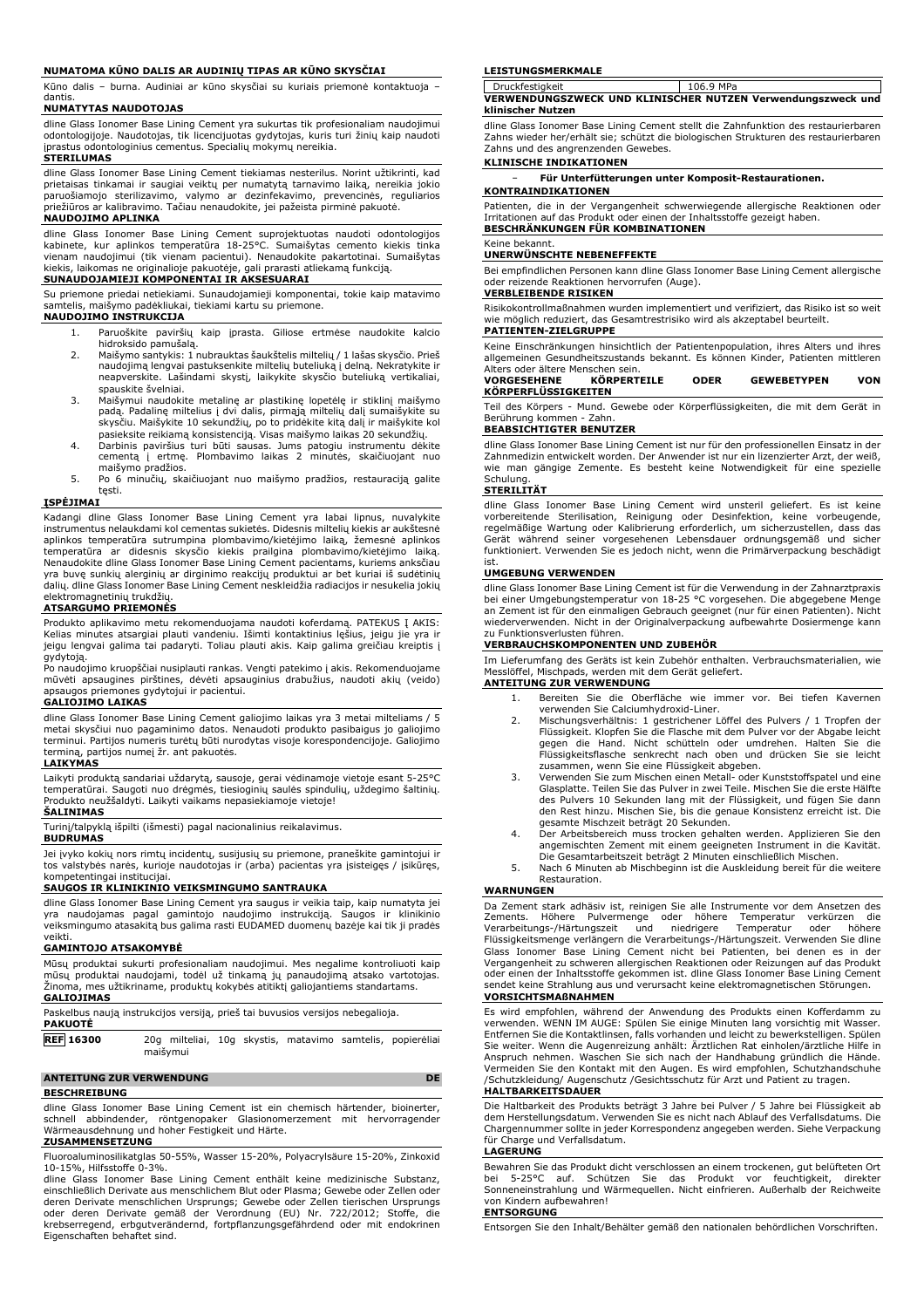#### **WACHSAMKEIT**

Wenn ein schwerwiegender Zwischenfall im Zusammenhang mit dem Produkt aufgetreten ist, melden Sie dies dem Hersteller und der zuständigen Behörde des Mitgliedstaats, in dem der Anwender und/oder Patient niedergelassen ist.

## **ZUSAMMENFASSUNG DER SICHERHEIT UND KLINISCHEN LEISTUNG**

dline Glass Ionomer Base Lining Cement ist sicher und verhält sich wie vorgesehen, wenn es gemäß der Gebrauchsanweisung des Herstellers verwendet wird. Die Zusammenfassung der Sicherheit und der klinischen Leistung wird in EUDAMED eingeführt, sobald es seine Arbeit aufnimmt. **VERANTWORTUNG DES HERSTELLERS**

Unsere Produkte sind für den professionellen Einsatz in der Zahnmedizin entwickelt worden. Da die Anwendung unserer Produkte außerhalb unserer Kontrolle liegt, ist der Anwender für die Anwendung voll verantwortlich. Selbstverständlich garantieren wir die Qualität unserer Produkte gemäß den angewandten Normen.

**GÜLTIGKEIT**

Mit Erscheinen dieser Gebrauchsanweisung werden alle vorherigen Versionen ungültig.

# **VERPACKUNG**

**REF 16300** 20g Pulver, 10g Flüssigkeit, Messlöffel, Anmischblock

## **ИНСТРУКЦИЯ ЗА УПОТРЕБА BG**

#### **ОПИСАНИЕ**

dline Glass Ionomer Base Lining Cement е химически втвърдяващ се, биоинертен, бързосвързващ се, рентгеноконтрастен стъклойономерен цимент с отлично термично разширение и висока якост и твърдост.

### **СЪСТАВ**

Флуороалуминосиликатно стъкло 50-55%, вода 15-20%, полиакрилова киселина 15-20%, цинков оксид 10-15%, помощни вещества 0-3%.

dline Glass Ionomer Base Lining Cement не съдържа лекарствено вещество, включително производни на човешка кръв или плазма; тъкани или клетки, или техни производни от човешки произход; тъкани или клетки от животински произход или техни производни, както е посочено в Регламент (ЕС) № 722/2012; вещества, които са канцерогенни, мутагенни, токсични за възпроизводство или са с разрушаващи ендокринната система свойства. **ХАРАКТЕРИСТИКИ НА РАБОТА**

| съпротивление на натиск         | 106.9 MPa |  |
|---------------------------------|-----------|--|
| ПРЕДНАЗНАЧЕНИЕ И КЛИНИЧНИ ПОЛЗИ |           |  |

dline Glass Ionomer Base Lining Cement възстановява / поддържа зъбната функция на възстановения зъб; защитава биологичните структури на възстановения зъб и тъканите наоколо.

### **КЛИНИЧНИ ПОКАЗАНИЯ**

− **За основни облицовки под композитни реставрации.**

## **ПРОТИВОПОКАЗАНИЯ**

Пациенти, които имат история на тежки алергични или възпалителни реакции към продукта или към някоя от съставките му.

## **ОГРАНИЧЕНИЯ ЗА КОМБИНАЦИИ** Не е известно.

## **НЕЖЕЛАНИ СТРАНИЧНИ ЕФЕКТИ**

При чувствителни лица продуктът може да причини алергични или възпалителни реакции (очите).

## **ОСТАТЪЧНИ РИСКОВЕ**

Мерките за контрол на риска са приложени и проверени, рискът е намален, възможно, цялостният остатъчен риск се счита за допустим.

## **ЦЕЛЕВА ГРУПА НА ПАЦИЕНТИТЕ**

Не са известни ограничения по отношение на нациалността на пациентите, тяхната възраст и общо здравословно състояние. Те могат да са деца, пациенти на средна възраст или пациенти на възраст.

### **ПРЕДВИДЕНА ЧАСТ НА ТЯЛОТО ИЛИ ВИДОВЕ ТЪКАНИ ИЛИ ТЕЛЕСНИ ТЕЧНОСТИ**

Част от тялото - уста. Тъкани или телесни течности, влизащи в контакт с устройството - зъб.

## **ЦЕЛЕВИ ПОТРЕБИТЕЛ**

dline Glass Ionomer Base Lining Cement е разработен единствено за професионална употреба в стоматологията. Неговият потребител е лицензиран лекар, който има знания как да използва обичайни стоматологични цименти. Няма нужда от специално обучение

#### **СТЕРИЛИТЕТ**

Продуктът се доставя нестерилен. Няма нужда от предварителна стерилизация, почистване или дезинфекция, а от превантивна, редовна поддръжка или калибриране, за да се гарантира, че устройството работи правилно и безопасно през определения му живот. Не използвайте , ако първичната опаковка е повредена.

#### **СРЕДА НА ИЗПОЛЗВАНЕ**

Продуктът е предназначен за използване в стоматологичен кабинет, където температурата на околната среда е 18-25 ° C. Разпределеното количество цимент е подходящо за еднократна употреба (само за един пациент). Не използвайте повторно. Излишното количество, съхранявано в оригинална опаковка, може да доведе до загуба на функцията му.

## **КОНСУМАТИВИ И АКСЕСОАРИ**

Към устройството не се предоставят аксесоари. Към устройството се доставят консумативи, като мерителна лъжичка, подложки за смесване.

- **ИНСТРУКЦИЯ ЗА УПОТРЕБА**
	- 1. Подгответе повърхността както обикновено. За дълбоки кухини използвайте подложка от калциев хидроксид. 2. Съотношение на смесване: 1 лъжица прах / 1 капка течност. Леко
	- почукайте с ръка бутилката с прах преди да дозирате. Не разклащайте и не обръщайте. Дръжте бутилката с течност изправена вертикално и стиснете внимателно, докато дозирате течността.
	- 3. За смесване използвайте метална или пластмасова шпатула и стъклена плоча. Разделете праха на две части. Смесете първата половина прах с течност за 10 секунди и след това добавете останалата. Разбъркайте, докато се постигне точната консистенция. Общото време за смесване е 20 секунди.
- 4. Работната зона трябва да се поддържа суха. Нанесете смесения цимент със съответния инструмент в дупката. Общото работно време е 2 минути, включващо смесването.
- 5. След 6 минути от началото на смесването облицовката е готова за продължаване на възстановяването.

#### **ПРЕДУПРЕЖДЕНИЯ**

Тъй като dline Glass Ionomer Base Lining Cement е силно адхезивен, почистете всички инструменти, преди да изсипете цимента . По-голямото количество прах или по-високата температура съкращават времето за работа / настройка а пониската температура или по-голямото количество течност удължават времето за работа / настройка. Не използвайте продукта за пациенти, които имат история с тежки алергични или възпалителни реакции към продукта или към някоя от съставките на продукта. dline Glass Ionomer Base Lining Cement не излъчва радиация и не води до електромагнитни смущения.

## **ПРЕДПАЗНИ МЕРКИ**

Препоръчва се използването на кофердам пи нанасянето на продукта. ПРИ ПОПАДАНЕ В ОЧИТЕ: Изплакнете внимателно с вода в продължение на няколко минути. Махнете си контактните лещи, ако имате такива и е лесно да го направите. Продължете да изплаквате. Ако раздразнението на очите продължава: Потърсете медицински съвет / помощ.

Измийте добре ръцете след работа. Избягвайте контакт с очите. Препоръчано носенето на защитни ръкавици / защитно облекло / предпазни средства за очи / защита на лицето за лекаря и пациента.

## **СРОК НА ГОДНОСТ**

Срокът на годност на продукта е 3 години от датата на производство за праха / 5 години за течността. Не използвайте след срока на годност. Партидният номер трябва да бъде цитиран при всяка кореспонденция. Погледнете опаковката за партиден номер и срок на годност.

## **СЪХРАНЕНИЕ**

Съхранявайте продукта добре затворен на сухо и добре проветриво място при 5- 25 ° C. Дръжте далеч от влага, пряка слънчева светлина и източници на топлина. Не замразявайте. Да се пази от деца!!

## **ИЗХВЪРЛЯНЕ**

Изхвърлете съдържанието / контейнера според националните нормативни изисквания.

## **БДИТЕЛНОСТ**

Ако възникне сериозен инцидент във връзка с устройството, съобщете това на производителя и на компетентния орган на държавата-членка, в която се намира потребителят и / или пациентът.

## **РЕЗЮМЕ НА БЕЗОПАСНОСТТА И КЛИНИЧНИТЕ РЕЗУЛТАТИ**

dline Glass Ionomer Base Lining Cement е безопасен и работи по предназначение, ако се използва в съответствие с инструкциите за употреба на производителя. Резюме на безопасността и клиничните показатели ще бъде представено в EUDAMED в момента, щом започне работа.

## **ОТГОВОРНОСТ НА ПРОИЗВОДИТЕЛИТЕ**

Продуктите ни са разработени за професионална употреба в стоматологията. Понеже приложението на нашите продукти е извън наш контрол, потребителят носи пълна отговорност за приложението на продукта. Разбира се, ние гарантираме за качеството на продуктите си в съответствие с приложимите стандарти.

## **ВАЛИДНОСТ**

След публикуването на тази инструкция за употреба всички предишни версии се отменят.

## **ОПАКОВКА**

**REF 16300** 20g прах, 10g течност, мерителна лъжичка, подложка за смесване

# **NÁVOD K POUŽITÍ CS**

## **POPIS**

dline Glass Ionomer Base Lining Cement je chemicky tuhnoucí, bioinertní, rychle tuhnoucí, rentgenkontrastní skloionomerní cement s vynikající tepelnou roztažností a vysokou pevností a tvrdostí.

### **SLOŽENÍ**

Fluorohlinitokřemičité sklo 50-55 %, voda 15-20 %, kyselina polyakrylová 15-20 %, oxid zinečnatý 10-15 %, pomocné látky 0-3 %.

dline Glass Ionomer Base Lining Cement neobsahuje léčivé látky, včetně derivátů<br>lidské krve nebo plazmy; tkáně nebo buňky nebo jejich deriváty lidského původu;<br>tkáně nebo buňky živočišného původu nebo jejich deriváty podle mají vlastnosti narušující endokrinní systém.

#### **VÝKONOVÉ CHARAKTERISTIKY**

| ∨≏ר                              | MD- |  |  |
|----------------------------------|-----|--|--|
| ZAMÝŠLENÝ ÚČEL A KLINICKÉ VÝHODY |     |  |  |

dline Glass Ionomer Base Lining Cement obnovuje/udržuje zubní funkci obnovitelného zubu; chrání biologické struktury obnovitelného zubu a sousedních tkání.

### **KLINICKÉ INDIKACE**

− **Pro základní obložení pod kompozitní restaurace.**

# **KONTRAINDIKACE**

Pacienti, kteří mají v anamnéze závažné alergické nebo podrážděné reakce na produkt nebo na kteroukoli složku přípravku. **Omezení kombinací**

## Nejsou známy.

## **NEŽÁDOUCÍ VEDLEJŠÍ ÚČINKY**

U citlivých jedinců může dline Glass Ionomer Base Lining Cement způsobit alergické nebo dráždivé reakce (oči). **ZBYTKOVÁ RIZIKA**

Byla implementována a ověřena opatření ke kontrole rizik, riziko je co nejvíce<br>sníženo celkové zbytkové riziko je považováno za přijatelné. celkové zbytkové riziko je považováno za přijatelné.

## **CÍLOVÁ SKUPINA PACIENTŮ**

Nejsou známa žádná omezení týkající se populace pacientů, jejich věku a celkového zdravotního stavu. Mohou to být i děti, pacienti středního věku nebo starší pacienti. **ZAMÝŠLENÁ ČÁST TĚLA NEBO TYPY TKÁNÍ TĚLESNÝCH TEKUTIN**

Část těla - ústa. Tkáně nebo tělesné tekutiny v kontaktu s přístrojem - zub. **ZAMÝŠLENÝ UŽIVATEL**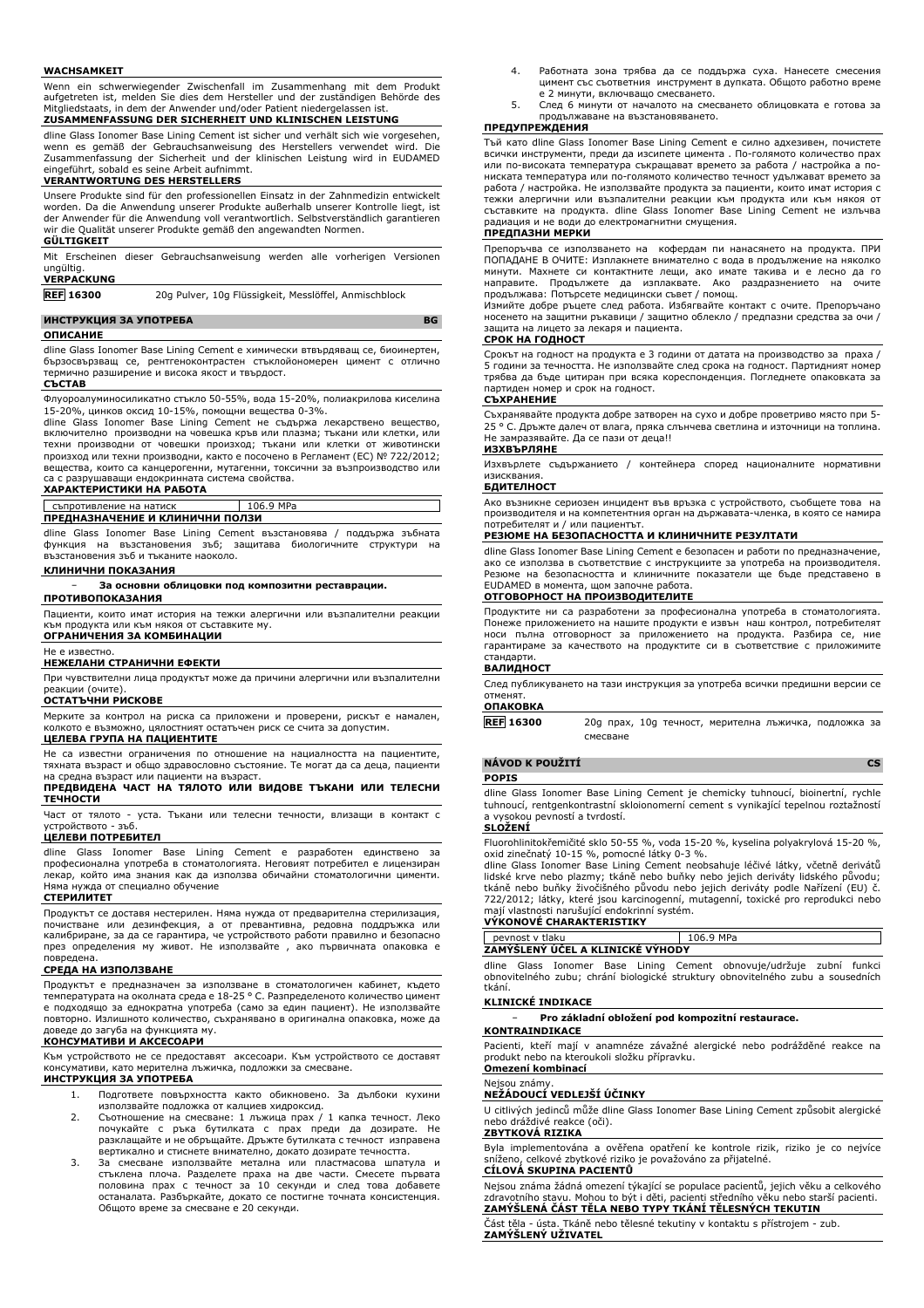| dline Glass Ionomer Base Lining Cement je vyvinut pouze pro profesionální použití     |
|---------------------------------------------------------------------------------------|
| ve stomatologii. Použít jej může pouze lékař s licencí, který má znalosti o používání |
| běžných dentálních cementů. Není potřeba zvláštního školení.                          |
|                                                                                       |

#### **STERILITA**

dline Glass Ionomer Base Lining Cement je dodáván nesterilní. Není třeba provádět žádnou přípravnou sterilizaci, čištění nebo dezinfekci, preventivní, pravidelnou údržbu nebo kalibraci, aby bylo zajištěno, že zařízení pracuje správně a bezpečně po celou dobu jeho životnosti. Nepoužívejte však, pokud je primární balíček poškozený. **PROSTŘEDÍ POUŽITÍ**

dline Glass Ionomer Base Lining Cement je určen k použití v zubní ordinaci, kde je okolní teplota 18-25 °C. Vydané množství cementu je vhodné pro jednorázové použití (pouze pro jednoho pacienta). Nepoužívejte znovu. Vydané množství, které není v původním obalu, může vést ke ztrátě funkce

## **SPOTŘEBNÍ SOUČÁSTI A PŘÍSLUŠENSTVÍ**

K zařízení není dodáváno žádné příslušenství. Spotřební materiál, jako je odměrka či míchací podložky, se dodává se zařízením.

#### **INSTRUCTION FOR USE**

- 1. Připravte povrch jako vždy. Pro hluboké dutiny použijte hydroxid vápenatý.
- 2. Míchací poměr: 1 zarovnaná lžíce prášku/1 kapka tekutiny. Před výdejem lehce poklepejte lahvičkou na ruku. Lahvičkou netřepejte ani neobracejte. Držte lahvičku s kapalinou svisle a jemně stlačte, když dávkujete kapalinu.
- 3. Ke smíchání použijte kovovou nebo plastovou špachtli a skleněnou desku. Rozdělte prášek na dvě části. První polovinu prášku smíchejte s kapalinou po dobu 10 sekund a poté přidejte zbytek. Míchejte, dokud nedosáhnete přesné konzistence. Celková doba míchání je 20 sekund.
- 4. Pracovní prostor musí být udržován v suchu. Aplikujte smíchaný cement vhodným nástrojem do dutiny. Celková pracovní doba je 2 minuty včetně míchání.
- 5. Po 6 minutách od začátku míchání je obložení připraveno k další restauraci.

## **VAROVÁNÍ**

Vzhledem k tomu, že cement je vysoce lepivý, před usazením cementu očistěte<br>všechny nástroje. Vyšší množství prášku nebo vyšší teplota zkracují dobu<br>zpracování/tuhnutí a nižší teplota nebo vyšší množství kapaliny prodlužuj zpracování/tuhnutí. Nepoužívejte přípravek u pacientů, kteří v minulosti měli závažné alergické nebo podrážděné reakce na produkt nebo na kteroukoli ze složek. Produkt nevyzařuje záření a nezpůsobuje žádné elektromagnetické rušení.

#### **OPATŘENÍ**

Během aplikace produktu se doporučuje používat kofferdam. PŘI ZASAŽENÍ OČÍ: Několik minut opatrně vyplachujte vodou. Vyjměte kontaktní čočky, jsou-li nasazeny a je-li to snadné. Pokračujte ve vyplachování. Pokud podráždění očí přetrvává: Vyhledejte lékařskou pomoc/ošetření.

Po manipulaci si důkladně umyjte ruce. Vyhněte se kontaktu s okem. Pro lékaře a pacienta se doporučuje nosit ochranné rukavice/ochranný oděv/ochranu očí/ochranu obličeje.

### **SKLADOVATELNOST**

Doba použitelnosti produktu je 3 roky prášku/5 let kapaliny od data výroby. Nepoužívejte po uplynutí doby použitelnosti. Ve všech korespondencích by mělo být uvedeno číslo šarže. Šarže a datum spotřeby viz balení. **SKLADOVÁNÍ**

Uchovávejte produkt těsně uzavřený na suchém, dobře větraném místě při teplotě 5-25 °C. Chraňte před vlhkost, přímým slunečním zářením a zdroji tepla. Chraňte před mrazem. Udržujte mimo dosah dětí!

## **LIKVIDACE**

Obsah/obal zlikvidujte v souladu s požadavky národních předpisů.

**BDĚLOST**

Pokud se stane jakýkoli závažný incident, ke kterému došlo v souvislosti se zařízením, hlásí se to výrobci a příslušnému orgánu členského státu, ve kterém se uživatel nebo pacient nachází.

## **SOUHRN BEZPEČNOSTI A KLINICKÉHO VÝKONU**

dline Glass Ionomer Base Lining Cement je bezpečný a funguje tak, jak bylo<br>zamýšleno, pokud je používán v souladu s pokyny výrobce k použití. Souhrn<br>bezpečnosti alklinickéholvýkonulbudeldo EUDAMED zaveden, jakmilelzačne pr **ODPOVĚDNOST VÝROBCŮ**

Naše výrobky byly vyvinuty pro profesionální použití ve stomatologii. Protože aplikace našich produktů je mimo naši kontrolu, je za aplikaci plně odpovědný uživatel. Samozřejmě garantujeme kvalitu našich produktů v souladu s platnými normami. **DOBA PLATNOSTI**

Po zveřejnění tohoto návodu k použití jsou nahrazeny všechny předchozí verze. **OBAL**

**REF 16300** 20 g prášku, 10 g tekutiny, odměrka, míchací podložka

## **BRUGSANVISNING DA**

**BESKRIVELSE**

dline Glass Ionomer Base Lining Cement er en kemisk hærdning, bioinert, hurtig indstilling, radiopaque glasionomer, cement med fremragende termisk ekspansion, høj styrke og hårdhed.

## **SAMMENSÆTNING**

Fluoroaluminosilicatglas 50-55%, vand 15-20%, polyacrylsyre 15-20%, zinkoxid 10- 15%, hjælpestoffer 0-3%.

dline Glass Ionomer Base Lining Cement indeholder ikke medicinske stoffer, herunder blod eller plasmaafledning fra mennesker; væv eller celler eller deres afledning af<br>menneskelig oprindelse væv eller celler af animalsk oprindelse eller deres afledning<br>som omhandlet i forordning (EU) nr. kræft

# **EGENSKABER FOR YDEEVNE**

#### trykstyrke 106.9 MPa **TILSIGTEDE FORMÅL OG KLINISKE FORDELE**

dline Glass Ionomer Base Lining Cement genopretter/opretholder tandfunktionen af genoprettelig tand; beskytter biologiske strukturer af genoprettelige tænder og tilkommende væv.

## **KLINISKE INDIKATIONER**

− **Til basisforinger under kompositgendannelser.**

#### **KONTRAINDIKATIONER**

Patienter, der tidligere har haft alvorlige allergiske eller irritationsreaktioner på produktet eller på nogen af ingredienserne. **BEGRÆNSNINGER FOR KOMBINATIONER**

# Ingen kendte.

## **UØNSKEDE BIVIRKNINGER**

Hos modtagelige personer dline Glass Ionomer Base Lining Cement forårsage allergiske eller irritationsreaktioner (øje).

## **RESTERENDE RISICI**

Risikokontrolforanstaltninger er blevet gennemført og verificeret, risikoen er reduceret mest muligt, den samlede restrisiko anses for at være acceptabel. **MÅLGRUPPE FOR PATIENT**

Ingen begrænsninger kendt med hensyn til patientpopulation, deres alder og generelle sundhedsmæssige forhold. Der kan være børn, midaldrende eller ældre patienter.

## **PÅTÆNKT DEL AF KROPPEN ELLER TYPER AF VÆV AF KROPSVÆSKER**

En del af kroppen – munden. Væv eller kropsvæsker kontaktet af enheden – tand. **TILSIGTET BRUGER**

dline Glass Ionomer Base Lining Cement er udviklet til professionel brug i tandplejen alene. Må kun bruges af licenseret læge, der har viden om, hvordan du bruger fælles dental cement. Der er ikke behov for specifik uddannelse. **STERILITET**

dline Glass Ionomer Base Lining Cement leveres ikke-sterilt. Der er ikke behov for<br>nogen forberedende sterilisering, rengøring eller desinfektion, forebyggende,<br>regelmæssig vedligeholdelse eller kalibrering for korrekt og sikkert i løbet af den tilsigtede levetid. Brug dog ikke, hvis den primære pakke er beskadiget

#### **BRUG MILJØ**

dline Glass Ionomer Base Lining Cement er designet til at blive brugt på tandklinik, hvor omgivelsestemperaturen er 18-25°C. Dispenseret mængde cement er egnet til engangsbrug (kun til én patient). Må ikke genbruges. Udleveret beløb, der ikke opbevares i den oprindelige pakke, kan føre til tab af funktion

## **FORBRUGSVARER KOMPONENTER OG TILBEHØR**

Der følger ikke tilbehør med enheden. Varer, såsom målingsske, blandingspuder, leveres med enheden. **BRUGSANVISNING**

- 1. Forbered overfladen som altid. Til dybe hulrum skal du bruge calciumhydroxidforing.
- 2. Blandingsforhold: 1 niveau ske af pulver / 1 dråbe væske. Bank let på flasken med pulver mod hånden, før du dispenserer. Ryst eller vend ikke. Hold væskeflasken lodret oprejst, og klem forsigtigt, når der dispenseres
- en væske. 3. Til blanding anvendes metal- eller plastspatel og glasplade. Del pulveret i to dele. Bland den første halvdel af pulveret med væske i 10 sekunder, og tilsæt derefter resten. Bland indtil nøjagtig konsistens er nået. Den samlede blandingstid er 20 sekunder.
- 4. Arbejdsområdet skal holdes tørt. Påfør den blandede cement med egnet instrument i hulrum. Den samlede arbejdstid er 2 minutter inklusive
- blanding. 5. Efter 6 minutter fra starten af blandingen er det klar til fortsat restaurering.

### **ADVARSLER**

Da dline Glass Ionomer Base Lining Cement er meget klæbende, skal du rengøre alle instrumenter, før cementen sættes på. Højere mængde pulver eller højere temperatur forkorter processen/indstillingstiden og lavere temperatur, eller større mængde væske forlænger processen/indstillingstiden. Brug ikke produktet til patienter, der tidligere har haft alvorlige allergiske eller irritationsreaktioner på produktet eller nogen af ingredienserne. dline Glass Ionomer Base Lining Cement udsender ikke stråling og forårsager ingen elektromagnetisk interferens.

forsigtigt med vand i flere minutter. Fjern kontaktlinser, hvis de er til stede og nemme at tage af. Hvis øjenirritationen fortsætter: Få lægehjælp/tjek. Vask hænderne grundigt efter håndtering. Undgå kontakt med øjnene. Det anbefales at bære beskyttelseshandsker/beskyttelsesbeklædning/øjenværn/ansigtsbeskyttelse til læge og patient.

emballage for parti og udløbsdato.

# Hold produktet tæt lukket på et tørt godt ventileret sted ved 5-25°C. Beskyt mod direkte sollys, fugtighed og varmekilder. Må ikke fryses. Hold uden for børns rækkevidde!

### **BORTSKAFFELSE**

Indhold/beholder skal bortskaffes på samme betingelser som krævet i de nationale

# lovkrav. **ÅRVÅGENHED**

Hvis der er indtruffet alvorlige hændelser i forbindelse med udstyrsrapporten til fabrikanten og den kompetente myndighed i den medlemsstat, hvor brugeren og/eller patienten er etableret.

## **RESUMÉ AF SIKKERHED OG KLINISKE PRÆSTATIONER**

dline Glass Ionomer Base Lining Cement er sikkert og fungerer efter hensigten, hvis det anvendes i overensstemmelse med producentens brugsanvisning. Resumé af sikkerhed og kliniske præstationer vil blive indført i EUDAMED, så snart det begynder at virke.

### **PRODUCENTERNES ANSVAR**

Vores produkter er udviklet til professionel brug i tandplejen. Da anvendelsen af vores produkter er uden for vores kontrol, er brugeren fuldt ansvarlig for applikationen. Vi garanterer naturligvis kvaliteten af vores produkter i overensstemmelse med de anvendte standarder.

## **VALIDITET**

Når denne brugsanvisning udgives, tilsidesættes alle tidligere versioner.

- **EMBALLAGE**
- 

**REF 16300** 20g pulver, 10g væske, måle ske, blandingspude

**FORHOLDSREGLER**

Det anbefales at bruge cofferdam under påføring af produktet. HVIS I ØJNENE: Skyl

## **HOLDBARHED**

Holdbarhed af produktet er 3 års pulver / 5 års væske fra fremstillingsdatoen. Må ikke bruges efter udløbsdatoen. Batchnummeret skal anføres i al korrespondance. Se **OPLAGRING**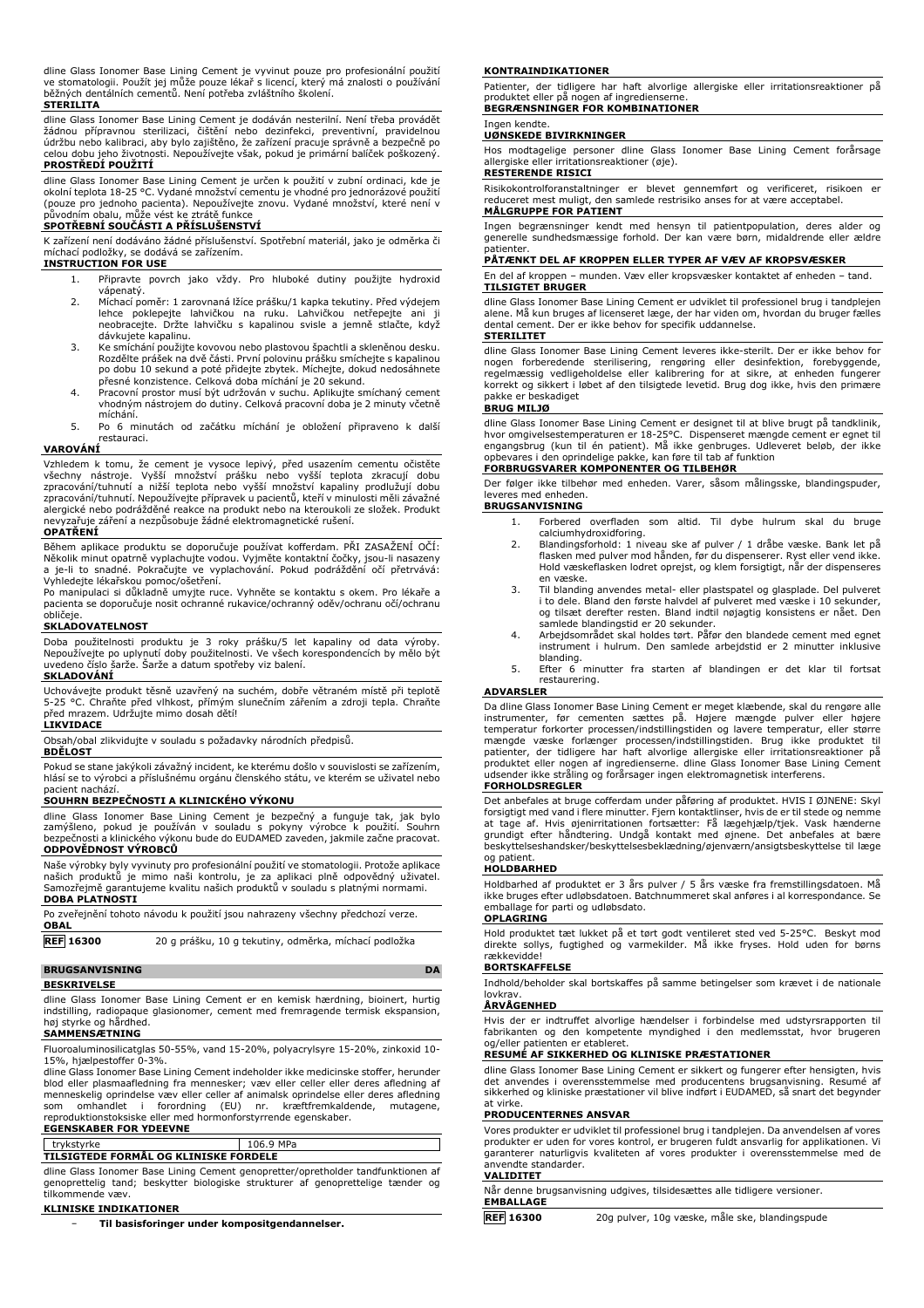### **KASUTUSJUHEND ET**

#### **KIRJELDUS**

dline Glass Ionomer Base Lining Cement on keemiliselt kõvastuv, bioinertne, kiiresti kõvenev, röntgenkontrastne klaasionomeertsement, mille omadusteks on suurepärane soojuspaisumine, hea tugevus ja kõvadus.

#### **KOOSTIS**

Fluoro-alumiiniumsilikaat klaas 50-55%, vesi 15-20%, polüakrüülhape 15-20%, tsinkoksiid 10-15%, abiained 0-3%.

dline Glass Ionomer Base Lining Cement ei sisalda ravimainet, sealhulgas inimverd ega vereplasma derivaate; inimpäritolu kudesid, rakke ega nende derivaate; loomset päritolu kudesid, rakke ega nende derivaate, nagu viidatud määruses (EL) nr 722/2012; kantserogeenseid, mutageenseid, reproduktiivtoksilisi ega endokriinseid häireid põhjustavaid aineid.

## **TÖÖOMADUSED**

## survetugevus 106.9 MPa **ETTENÄHTUD OTSTARVE JA KLIINILINE KASU**

dline Glass Ionomer Base Lining Cement taastab/säilitab restaureeritava hamba funktsioone; kaitseb restaureeritava hamba ja külgnevate kudede bioloogilisi

## **KLIINILISED NÄIDUSTUSED**

− **Komposiit restauratsioonide aluseks.**

#### **VASTUNÄIDUSTUSED**

Patsiendid, kellel on varem olnud toote või selle mõne koostisosa suhtes tõsiseid allergilisi või ärritusreaktsioone.

## **KOMBINATSIOONIDE PIIRANGUD**

Ei ole teada.

struktuure.

## **SOOVIMATUD KÕRVALTOIMED**

Tundlikel inimestel võib dline Glass Ionomer Base Lining Cement põhjustada allergilisi või ärritusreaktsioone (silmad).

### **JÄÄKRISKID**

Riskikontrollimeetmed on rakendatud ja kontrollitud, riski vähendatakse nii palju kui võimalik, üldist jääkriski peetakse vastuvõetavaks.

**PATSIENTIDE SIHTGRUPP**

Patsientide populatsiooni, nende vanuse ja üldise terviseseisundi osas pole teada mingeid piiranguid. Võib olla lapsi, keskealisi või eakaid patsiente.

**ETTENÄHTUD KEHAOSA VÕI KEHAVEDELIKE KUDEDE TÜÜBID**

Kehaosa - suu. Koed või kehavedelikud, millega seade kokku puutub - hammas. **ETTENÄHTUD KASUTAJA**

Toode on välja töötatud ainult professionaalseks kasutamiseks hambaravis. Selle

kasutajaks on ainult litsentseeritud arst, kes on teadlik, kuidas kasutatakse tavalisi tsemente. Spetsiaalne koolitus pole vajalik.

#### **STERIILSUS**

dline Glass Ionomer Base Lining Cement tarnitakse mittesteriilselt. Seadme ettenähtud eluea jooksul nõuetekohase ja ohutu töö tagamiseks pole vaja<br>ettevalmistavat steriliseerimist, puhastamist ega desinfitseerimist; ennetavat,<br>regulaarset hooldust ega kalibreerimist. Ärge kasutage, kui seadme pri pakend on kahiustatud.

#### **KASUTUSKESKKOND**

dline Glass Ionomer Base Lining Cement on mõeldud kasutamiseks hambaravikabinetis, kus ümbritsev temperatuur on 18-25˚C. Väljastatud tsement sobib ühekordseks kasutamiseks (ainult ühele patsiendile). Ärge taaskasutage. Väljastatud materjal, mida pole hoitud originaalpakendis, võib kaotada oma funktsionaalsuse.

## **KULUMATERJALID JA TARVIKUD**

Seadmega ei ole kaasas tarvikuid. Seadmega on kaasas kulumaterjalid, näiteks mõõtelusikas, segamisalused.

#### **KASUTUSJUHEND**

- 1. Valmistage pind ette nagu alati. Sügavate kaviteetide jaoks kasutage kaltsiumhüdroksiid voodrit.
- 2. Segamissuhe: 1 triiki lusikatäis pulbrit / 1 tilk vedelikku. Enne kasutamist koputage pulbripudelit kergelt vastu kätt. Ärge raputage ega pöörake ümber. Vedeliku väljastamiseks hoidke pudelit vertikaalses asendis ja
- pigistage ettevaatlikult. 3. Segamiseks kasutage metallist või plastikust spaatlit ja klaasplaati. Jagage pulber kaheks osaks. Lisage pool pulbrist vedelikule ja segage 10
- sekundit, seejärel lisage ülejäänu. Segage, kuni saavutate õige<br>konsistentsi. Segamisaeg on 20 sekundit.<br>4. Töötsoon tuleb hoida kuivana. Viige segatud tsement sobiva<br>instrumendiga kaviteeti. Tööaeg koos segamisega on 2 mi
- jätkamiseks valmis.

### **HOIATUSED**

Kuna tsement on väga adhesiivne, puhastage kõik instrumendid enne tsemendi kõvastumist. Suurem pulbri kogus või kõrgem temperatuur lühendab töö- ja kõvastusaega. Madalam temperatuur või suurem vedeliku kogus pikendab töö- ja kõvastusaega. Mitte kasutada patsientidel, kellel on varem olnud dline Glass Ionomer Base Lining Cement või selle mõne koostisosa suhtes tõsiseid allergilisi või ärritusreaktsioone. dline Glass Ionomer Base Lining Cement ei eralda kiirgust ega põhjusta elektromagneetilisi häireid. **ETTEVAATUSABINÕUD**

Toote pealekandmise ajal on soovitatav kasutada kofferdami. SILMA SATTUMISE KORRAL: Loputage mitme minuti jooksul ettevaatlikult veega. Eemaldage kontaktläätsed, kui neid kasutatakse ja kui neid on kerge eemaldada. Jätkake loputamist. Kui silmade ärritus püsib, pöörduge arsti poole. Pärast kasutamist peske hoolikalt käsi. Vältige kokkupuudet silmadega. Arstil ja patsiendil soovitame kanda kaitsekindaid/kaitserõivastust/kaitseprille/kaitsemaski.

## **KÕLBLIKKUSAEG**

Toote kõlblikkusaeg on 3 aastat pulbril/5 aastat vedelikul alates valmistamiskuupäevast. Mitte kasutada pärast kõlblikkusaja lõppu. Partii numbrit tuleb tsiteerida kogu kirjavahetuses. Partii numbrit ja kõlblikkusaega vaadake pakendilt.

## **HOIUSTAMINE**

Hoidke toodet tihedalt suletuna kuivas, hästi ventileeritavas kohas temperatuuril 5- 25˚C. Kaitske otsese päikesevalguse, niiskus, ja soojusallikate eest. Mitte lasta külmuda. Hoida laste eest kättesaamatus kohas! **JÄÄTMEHOOLDUS**

Sisust/pakendist tuleb vabaneda vastavalt riiklikele õigusaktidele. **VALVSUS**

Kui seadmega seoses on toimunud mõni tõsine vahejuhtum, teatatakse sellest tootjale ja selle liikmesriigi pädevale asutusele, kus kasutaja ja/ või patsient asub. **KOKKUVÕTE OHUTUSEST JA KLIINILISEST TOIMIVUSEST**

dline Glass Ionomer Base Lining Cement on ohutu ja toimib ettenähtud viisil, kui seda kasutatakse vastavalt tootja kasutusjuhendile. Ohutuse ja kliinilise toimivuse kokkuvõte lisatakse EUDAMED-i kohe, kui see tööle hakkab. **TOOTJA VASTUTUS**

Meie tooted on välja töötatud professionaalseks kasutamiseks hambaravis. Kuna toodete rakendus on väljaspool meie kontrolli, vastutab selle eest täielikult kasutaja. Loomulikult garanteerime oma toodete kvaliteedi vastavalt kohaldatavatele standarditele.

## **VALIIDSUS**

Käesoleva kasutusjuhendi avaldamine muudab kehtetuks kõik varasemad versioonid. **PAKEND**

**REF 16300** 20g pulbrit, 10g vedelikku, mõõtelusikas, segamisalus

## **INSTRUCTIONS D'UTILISATION FR**

## **DESCRIPTION**

L'dline Glass Ionomer Base Lining Cement est un ciment verre ionomère à durcissement chimique, bioinerte, à prise rapide, radio-opaque, avec une excellente expansion thermique et une résistance et une dureté élevées. **COMPOSITION**

# Verre fluoro-alumino-silicate 50-55%, eau 15-20%, acide polyacrylique 15-20%,

oxyde de zinc 10-15%, excipients 0-3%. dline Glass Ionomer Base Lining Cement ne contient pas de substance médicinale, y compris du sang humain ou un dérivé du plasma ; des tissus ou des cellules, ou leurs dérivés, d'origine humaine ; des tissus ou des cellules d'origine animale, ou leurs dérivés, tels que visés dans le règlement (UE) n° 722/2012 ; des substances cancérigènes, mutagènes, toxiques pour la reproduction ou ayant des propriétés de perturbation endocrinienne.

## **CARACTÉRISTIQUES DE PERFORMANCE**

résistance à la compression | 106.9 MPa

## **OBJECTIF ET AVANTAGES CLINIQUES**

dline Glass Ionomer Base Lining Cement restaure/maintient la fonction dentaire de la dent restaurable ; protège les structures biologiques de la dent restaurable et des tissus adjacents.

## **INDICATIONS CLINIQUES**

− **Pour les revêtements de base sous les restaurations en composite.**

## **CONTRE-INDICATIONS**

Patients ayant des antécédents de réactions allergiques ou d'irritation graves au produit ou à l'un de ses ingrédient **RESTRICTIONS AUX COMBINAISONS**

## Aucun connu.

### **EFFETS SECONDAIRES INDÉSIRABLES**

Chez les personnes sensibles, dline Glass Ionomer Base Lining Cement peut provoquer des réactions allergiques ou d'irritation (yeux). **RISQUES RÉSIDUELS**

Des mesures de contrôle du risque ont été mises en oeuvre et vérifiées, le risque est réduit autant que possible, le risque résiduel global est jugé acceptable.

## **GROUPE CIBLE DE PATIENTS**

Aucune restriction connue concernant la population de patients, leur âge et leur état de santé général. Il peut convenir à des enfants, des patients d'âge moyen ou des personnes âgées.

## **PARTIE DU CORPS OU TYPES DE TISSUS OU DE FLUIDES CORPORELS VISÉS**

Partie du corps - bouche. Tissus ou fluides corporels en contact avec l'appareil: dent. **UTILISATEUR VISÉ**

dline Glass Ionomer Base Lining Cement est conçu pour un usage professionnel en dentisterie uniquement. Son utilisateur doit être un médecin agréé qui sait comment utiliser les ciments dentaires courants. Il n'est pas nécessaire de suivre une formation spécifique.

#### **STÉRILITÉ**

dline Glass Ionomer Base Lining Cement est livré non stérile. Il n'est pas nécessaire de procéder à une stérilisation, un nettoyage ou une désinfection préparatoire, à une maintenance préventive et régulière ou à un étalonnage pour garantir que le dispositif fonctionne correctement et de façon sécurisée pendant sa durée de vie prévue. Toutefois, ne pas utiliser si l'emballage primaire est endommagé.

## **ENVIRONNEMENT D'UTILISATION**

Le produit est conçu pour être utilisé dans un cabinet dentaire où la température ambiante est de 18-25°C. La quantité de ciment distribuée est adaptée à un usage<br>unique (pour un seul patient). Ne pas réutiliser. La quantité distribuée conservée en<br>dehors de l'emballage d'origine peut entraîner une pert

## **COMPOSANTS CONSOMMABLES ET ACCESSOIRES**

Aucun accessoire n'est fourni avec l'appareil. Les consommables, tels que les cuillères de mesure, les tampons de mélange, sont fournis avec le dispositif.

### **INSTRUCTIONS D'UTILISATION**

- 1. Préparer la surface comme d'habitude. Pour les cavités profondes, utiliser un revêtement d'hydroxyde de calcium. 2. Rapport de mélange : 1 cuillère rase de poudre / 1 goutte de liquide.
- Tapoter légèrement le flacon de poudre contre la main avant de le distribuer. Ne pas secouer ni renverser. Tenir le flacon de liquide verticalement à la verticale et presser doucement en distribuant le liquide.
- 3. Pour mélanger, utiliser une spatule en métal ou en plastique et une plaque de verre. Diviser la poudre en deux parties. Mélanger la première moitié de la poudre avec le liquide pendant 10 secondes, puis ajouter le reste. Mélanger jusqu'à obtenir la consistance exacte. Le temps total de mélange est de 20 secondes.
- 4. La zone de travail doit être maintenue sèche. Appliquer le ciment mélangé dans la cavité avec un instrument approprié. La durée totale du travail est de 2 minutes, mélange compris.
- 5. Après 6 minutes à partir du début du mélange, le revêtement est prêt pour la poursuite de la restauration..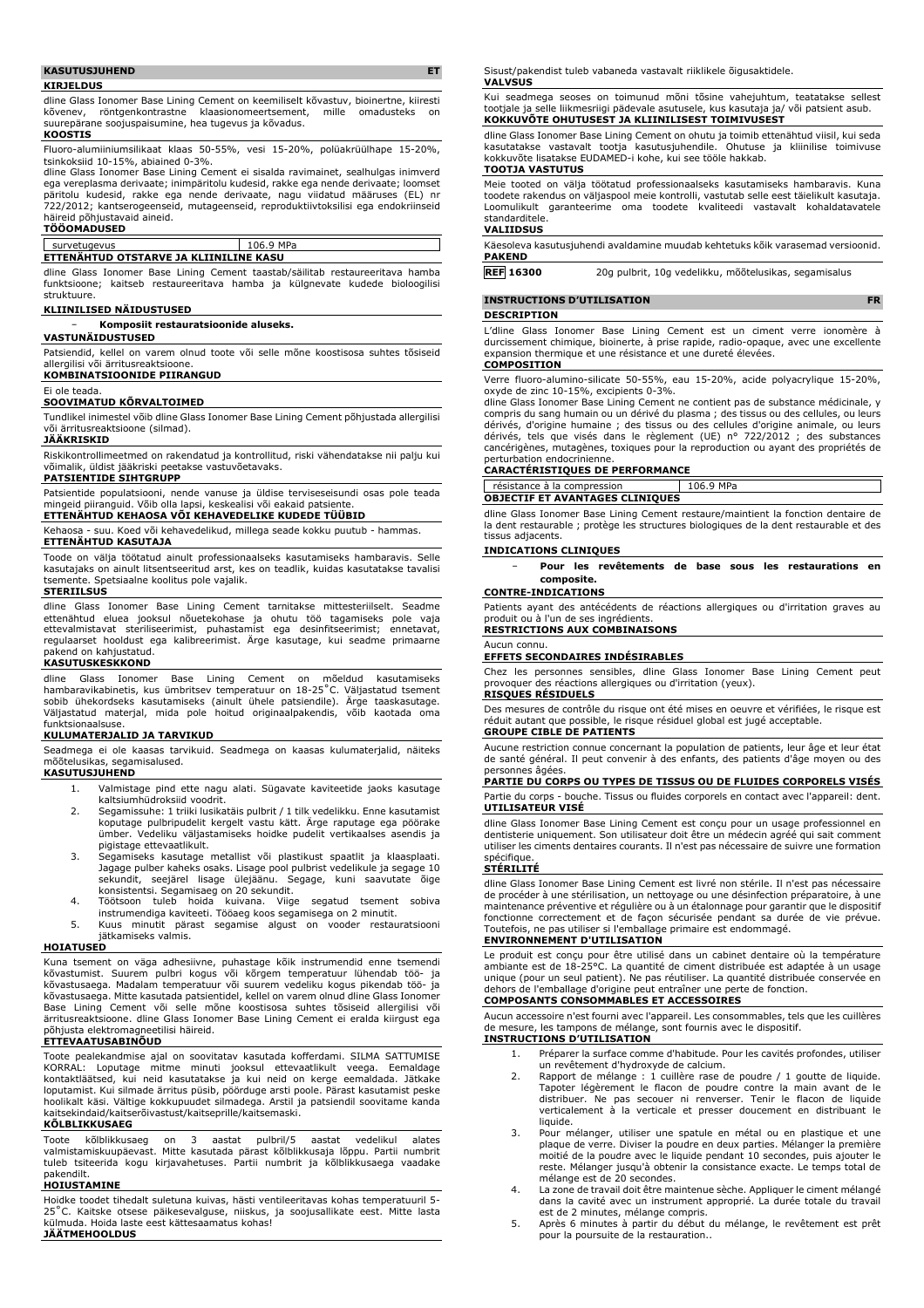#### **AVERTISSEMENTS**

Comme dline Glass Ionomer Base Lining Cement est très adhésif, nettoyez tous les instruments avant de le poser. Une quantité plus élevée de poudre ou une température plus élevée raccourcissent le temps de travail/de prise et une température plus basse ou une quantité plus élevée de liquide prolongent le temps de travail/de prise. Ne pas utiliser dline Glass Ionomer Base Lining Cement chez les patients ayant des antécédents de réactions allergiques ou d'irritation graves au produit ou à l'un de ses ingrédients. dline Glass Ionomer Base Lining Cement n'émet pas de radiation et ne provoque pas d'interférences électromagnétiques.

#### **PRÉCAUTIONS**

Il est recommandé d'utiliser une digue dentaire pendant l'application du produit. EN CAS DE CONTACT AVEC LES YEUX : Rincer avec précaution à l'eau pendant plusieurs minutes. Enlever les lentilles de contact, si elles sont présentes et faciles à faire. Continuer à rincer. Si l'irritation des yeux persiste : Obtenir des conseils/une attention médicale. Se laver soigneusement les mains après avoir manipulé le produit. Éviter tout contact avec les yeux. Il est recommandé de porter des gants de protection, des vêtements de protection, des lunettes de protection et un masque de protection pour le médecin et le patient.

## **DURÉE DE CONSERVATION**

La durée de conservation du produit est de 3 ans pour la poudre et de 5 ans pour le liquide à partir de la date de fabrication. Ne pas utiliser après la date de péremption. Le numéro de lot doit être mentionné dans toute correspondance. Voir l'emballage pour le lot et la date de péremption.

#### **STOCKAGE**

Conserver le produit hermétiquement fermé dans un endroit sec et bien ventilé, à une température de 5-25°C. Protéger de la lumière humidité, directe du soleil et des sources de chaleur. Ne pas congeler. Tenir hors de portée des enfants! **ÉLIMINATION**

Éliminer le contenu/récipient conformément aux exigences réglementaires nationales.

## **VIGILANCE**

Si un incident grave est survenu en rapport avec le dispositif, le signaler au fabricant et à l'autorité compétente de l'État membre dans lequel l'utilisateur et/ou le patient est établi.

## **RÉSUMÉ DE LA SÉCURITÉ ET DES PERFORMANCES CLINIQUES**

dline Glass Ionomer Base Lining Cement est sûr et fonctionne comme prévu s'il est utilisé conformément aux instructions d'utilisation du fabricant. Un résumé de la sécurité et des performances cliniques sera introduit dans EUDAMED dès qu'il commencera à fonctionner.

## **RESPONSABILITÉ DES FABRICANTS**

Nos produits sont destinés à une utilisation professionnelle en dentisterie. Comme l'application de nos produits échappe à notre contrôle, l'utilisateur en est entièrement responsable. Bien entendu, nous garantissons la qualité de nos produits conformément aux normes en vigueur.

## **VALIDITÉ**

Dès la publication de ces instructions d'utilisation, toutes les versions précédentes sont remplacées. **EMBALLAGE**

**REF 16300** 20g de poudre, 10g de liquide, cuillère à mesurer, bloc mélangeur

## **ΟΔΗΓΊΕΣ ΧΡΉΣΗΣ EL**

**ΠΕΡΙΓΡΑΦΉ**

Το dline Glass Ionomer Base Lining Cement είναι μια υαλοϊονομερής κονία έμφραξης, διπλού πολυμερισμού, αδρανής, γρήγορης πήξης, με υψηλή ακτινοσκιερότητα, με χαμηλή συστολή, υψηλή αντοχή και σκληρότητα.

## **ΣΎΣΤΑΣΗ**

Fluoroaluminosilicate glass 50-55%, water 15-20%, polyacrylic acid 15-20%, zinc oxide 10-15%, excipients 0-3%.

dline Glass Ionomer Base Lining Cement δεν περιλαμβάνει ιατρικές ουσίες,<br>συμπεριλαμβανομένων και ανθρώπινου αίματος ή παράγωγο πλάσματος· ιστούς ή<br>κύτταρα, ή τα παράγωγά τους, ανθρώπινης προέλευσης· ιστούς ή κύτταρα ζωική προέλευσης, ή παράγωγά τους, όπως αυτά αναφέρονται στον Κανονισμό (EU) Αρ. 722/2012· ουσίες που είναι καρκινογόνες, μεταλλαξιογόνες, τοξικές στην αναπαραγωγή, ή που να έχουν ιδιότητες που διαταράσσουν τους ενδοκρινικούς αδένες.

## **ΧΑΡΑΚΤΗΡΙΣΤΙΚΆ ΕΠΊΔΟΣΗΣ**

# μηχανική αντοχή 106.9 MPa

**ΠΡΟΟΡΙΖΌΜΕΝΗ ΧΡΉΣΗ ΚΑΙ ΚΛΙΝΙΚΆ ΟΦΈΛΗ**

dline Glass Ionomer Base Lining Cement αποκαθιστά/συντηρεί την οδοντική λειτουργία του δοντιού που αποκαθίσταται· προστατεύει βιολογικές δομές του δοντιού που αποκαθίσταται και τους γειτονικούς ιστούς.

## **ΚΛΙΝΙΚΈΣ ΕΝΔΕΊΞΕΙΣ**

### − **Για πρώτη στρώση βάσης κάτω από σύνθετες αποκαταστάσεις. ΑΝΤΕΝΔΕΊΞΕΙΣ**

Οι ασθενείς που έχουν ιστορικό σοβαρής αλλεργίας ή αντιδράσεις ερεθισμού στο

προϊόν ή σε οποιοδήποτε από τα συστατικά του.

# **ΠΕΡΙΟΡΙΣΜΟΊ ΣΥΝΔΥΑΣΜΏΝ**

#### Κανένα γνωστό. **ΑΝΕΠΙΘΎΜΗΤΕΣ ΠΑΡΕΝΈΡΓΕΙΕΣ**

Σε ευαίσθητα άτομα, το προϊόν μπορεί να προκαλέσει αλλεργικές ή ερεθιστικές αντιδράσεις (οφθαλμοί).

### **ΚΊΝΔΥΝΟΙ ΠΟΥ ΠΑΡΑΜΈΝΟΥΝ**

Έχουν υλοποιηθεί και επαληθευτεί μέτρα ελέγχου κινδύνου, έχει μειωθεί ο κίνδυνος όσο περισσότερο γίνεται, ο συνολικός κίνδυνος που απομένει έχει κριθεί αποδεκτός. **ΟΜΆΔΑ ΣΤΌΧΟΣ ΑΣΘΕΝΏΝ**

#### Δεν υπάρχουν γνωστοί περιορισμοί σχετικά με πληθυσμούς ασθενών, την ηλικία τους, και την γενική τους κατάσταση υγείας. Μπορεί να υπάρχουν παιδιά, ενήλικες, ή

ηλικιωμένοι ασθενείς. **ΠΡΟΟΡΙΖΌΜΕΝΟ ΜΈΡΟΣ ΣΏΜΑΤΟΣ Ή ΤΎΠΟΣ ΙΣΤΟΎ ΚΑΙ ΥΓΡΏΝ ΣΏΜΑΤΟΣ**

Μέρος του σώματος—στόμα. Ιστοί ή σωματικά υγρά που έρχονται σε επαφή με την συσκευή—δόντια. **ΠΡΟΟΡΙΖΌΜΕΝΟΣ ΧΡΉΣΤΗΣ**

dline Glass Ionomer Base Lining Cement έχει δημιουργηθεί για επαγγελματική χρήση στην οδοντιατρική και μόνο. Χρήστης μπορεί να είναι μόνο αδειούχος γιατρός που έχει γνώσει πάνω στην χρήση κοινών οδοντικών υλικών έμφραξης. Δεν υπάρχει ανάγκη για συγκεκριμένη εκπαίδευση.

### **ΑΠΟΣΤΕΙΡΩΜΈΝΟ**

dline Glass Ionomer Base Lining Cement παραδίδεται μη αποστειρωμένο. Δεν υπάρχει ανάγκη για αποστείρωση προετοιμασίας, καθαρισμό, ή απολύμανση, προληπτική και τακτική συντήρηση ή βαθμονόμηση για την εξασφάλιση της ομαλής λειτουργίας της συσκευής και ασφάλειας κατά την διάρκεια της προβλεπόμενης διάρκειας ζωής της. Ωστόσο, μην χρησιμοποιήσετε αν η κύρια συσκευασία έχει πάθει ζημιά.

## **ΠΕΡΙΒΆΛΛΟΝ ΧΡΉΣΗΣ**

dline Glass Ionomer Base Lining Cement είναι σχεδιασμένο για χρήση σε οδοντιατρείο όπου η θερμοκρασία του περιβάλλοντος είναι 18–25°C. Η ποσότητα που διανέμεται από την υλικό είναι κατάλληλη για μια χρήση (για έναν ασθενή μόνο). Μην χρησιμοποιείτε ξανά. Η ποσότητα που διανέμεται και δεν κρατιέται στην αρχική της συσκευασία μπορεί να χάσει την λειτουργία της.

## **ΑΝΑΛΏΣΙΜΑ ΜΈΡΗ ΚΑΙ ΑΞΕΣΟΥΆΡ**

Δεν παρέχονται αξεσουάρ με την συσκευή. Αναλώσιμα, όπως κοχλιάρια μέτρησης, μπλοκ ανάμιξης, παρέχονται με την συσκευή.

## **ΟΔΗΓΊΕΣ ΧΡΉΣΗΣ**

- 1. Προετοιμάστε την επιφάνεια όπως πάντα. Για βαθιές κοιλότητες,
- χρησιμοποιήστε ως πρώτο στρώμα κονία με υδροξείδιο του ασβεστίου. 2. Αναλογία ανάμιξη: 1 επίπεδη κουταλιά σκόνης / 1 σταγόνα υγρού. Χτυπήστε ελαφρά το δοχείο της σκόνης στο χέρι σας πριν την αφαίρεση.<br>Μην ανακατέψετε και μην αναποδογυρίσετε. Κρατήστε το δοχείο υγρού<br>κάθετα και όρθιο, και πιέστε απαλά όταν διανέμετε το υγρό.
- 3. Για την ανάμιξη, χρησιμοποιήστε μεταλλική ή πλαστική σπάτουλα και γυάλινο μπλοκ. Χωρίστε την σκόνη σε δύο μέρη. Αναμίξτε το πρώτο μισό της σκόνης με το υγρό για 10 δευτερόλεπτα και μετά προσθέστε όσο μένει. Αναμίξτε μέχρι να επιτευχθεί ομοιόμορφη συνοχή. Ο συνολικός χρόνος ανάμιξης είναι 20 δευτερόλεπτα.
- 4. Ο χώρος εργασίας πρέπει να διατηρείται στεγνός. Εφαρμόστε την κονία που έχετε αναμίξει με κατάλληλο εργαλείο στην κοιλότητα. Ο συνολικός χρόνος εργασίας είναι 2 λεπτά, συμπεριλαμβανομένου και του χρόνου ανάμιξης.
- 5. Μετά από 6 λεπτά από την ανάμιξη, η κονία είναι έτοιμη για να συνεχίσετε την διαδικασία αποκατάστασης.

## **ΠΡΟΕΙΔΟΠΟΙΉΣΕΙΣ**

Καθώς η κονία είναι πολύ συγκολλητική, καθαρίστε όλα τα εργαλεία πριν πήξει η<br>εργασίας/τον χρόνο που χρειάζεται το μείγμα για να πήξει, και χαμηλότερες<br>εργασίας/τον χρόνο που χρειάζεται το μείγμα για να πήξει, και χαμηλότ Base Lining Cement σε ασθενείς που έχουν ιστορικό σοβαρής αλλεργίας ή αντιδράσεις ερεθισμού στο προϊόν ή σε οποιοδήποτε από τα συστατικά του. dline Glass Ionomer Base Lining Cement δεν εκπέμπει ακτινοβολία, και δεν προκαλεί ηλεκτρομαγνητικές παρεμβολές.

### **ΠΡΟΦΥΛΆΞΕΙΣ**

Προτείνεται η χρήση απομονωτήρα κατά την διάρκεια της εφαρμογής του προϊόντος. ΣΕ ΠΕΡΙΠΤΩΣΗ ΕΠΑΦΗΣ ΜΕ ΤΑ ΜΑΤΙΑ: Ξεπλύνετε προσεκτικά με νερό για αρκετά λεπτά. Αν υπάρχουν φακοί επαφής, αφαιρέστε τους, αν είναι εύκολο. Συνεχίστε να ξεπλένετε. Πλύνετε τα χέρια σας διεξοδικά πριν τον χειρισμό. Αποφύγετε την επαφή με τα μάτια. Προτείνεται να χρησιμοποιείται γάντια προστασίας/ρουχισμό προστασίας/γυαλιά προστασίας/εξοπλισμό προστασίας προσώπου για τον γιατρό και τον ασθενή.

## **ΔΙΆΡΚΕΙΑ ΖΩΉΣ**

Διάρκεια ζωής προϊόντος είναι 3 χρόνια για την σκόνη / 5 χρόνια για το υγρό από την ημερομηνία κατασκευής. Μην χρησιμοποιείτε μετά την ημερομηνία λήξης. Ο αριθμός παρτίδας πρέπει να αναφέρεται σε κάθε δήλωση. Δείτε την συσκευασία για τον αριθμό παρτίδας και την ημερομηνία λήξης.

## **ΑΠΟΘΉΚΕΥΣΗ**

Κρατήστε το προϊόν ερμητικά κλειστό σε ξηρό και καλά αεριζόμενο χώρο, σε θερμοκρασία 5–25°C. Προστατέψτε από υγρασία, απευθείας έκθεση στο ηλιακό φως και πηγές θερμότητας. Μην παγώσετε. Κρατήστε μακριά από παιδιά!! **ΔΙΆΘΕΣΗ**

Η διάθεση των περιεχομένων και του περιέκτη να γίνεται σύμφωνα με τους εθνικούς κανονισμούς.

# **ΠΡΟΣΟΧΉ**

Αν οποιοδήποτε σοβαρό περιστατικό λάβει χώρα σε σχέση με την συσκευή, να το αναφέρετε στον κατασκευαστή και την αρμόδια αρχή της χώρας ή της πολιτείας στην οποία ο χρήστης και/ή ο ασθενής βρίσκονται.

## **ΠΕΡΊΛΗΨΗ ΑΣΦΆΛΕΙΑΣ ΚΑΙ ΚΛΙΝΙΚΉΣ ΕΠΊΔΟΣΗΣ**

dline Glass Ionomer Base Lining Cement είναι ασφαλές και αποδίδει όπως προορίζεται αν χρησιμοποιείται σύμφωνα με τις οδηγίες χρήσης του κατασκευαστή. Η περίληψη της ασφάλειας και της κλινικής επίδοσης θα εισαχθεί στο σύστημα EUDAMED μόλις ξεκινήσει να λειτουργεί.

## **ΥΠΕΥΘΥΝΌΤΗΤΑ ΚΑΤΑΣΚΕΥΑΣΤΉ**

Τα προϊόντα μας έχουν αναπτυχθεί για επαγγελματική χρήση στην οδοντιατρική. Καθώς η εφαρμογή των προϊόντων μας είναι πέρα από τον έλεγχό μας, ο χρήστης<br>είναι πλήρως υπεύθυνος για την εφαρμογή τους. Προφανώς, εγγυόμαστε ότι η<br>ποιότητα των προϊόντων μας είναι σε συμφωνία με τα πρότυπα που εφαρμόζον **ΕΓΚΥΡΌΤΗΤΑ**

Κατά την έκδοση του παρόντος εγχειριδίου χρήσης, όλες οι προηγούμενες εκδόσεις αντικαθίστανται.

## **ΣΥΣΚΕΥΑΣΊΑ**

**REF 16300** 20g σκόνη, 10g υγρό, κοχλιάριο μέτρησης, μπλοκ ανάμιξης

### **HASZNÁLATI UTASÍTÁS HU**

**LEÍRÁS**

Az dline Glass Ionomer Base Lining Cement egy kémiai úton kikeményedő, bioinert, gyorsan szilárduló, sugárzásálló, kiváló hőtágulású, nagy szilárdságú és keménységű üvegionomer cement.

## **ÖSSZETÉTEL**

Fluoraluminoszilikát üveg 50-55%, víz 15-20%, poliakrilsav 15-20%, cink-oxid 10- 15%, segédanyagok 0-3%.

dline Glass Ionomer Base Lining Cement nem tartalmaz gyógyászati anyagot, beleértve az emberi vért vagy plazmaszármazékot; emberi eredetű szöveteket vagy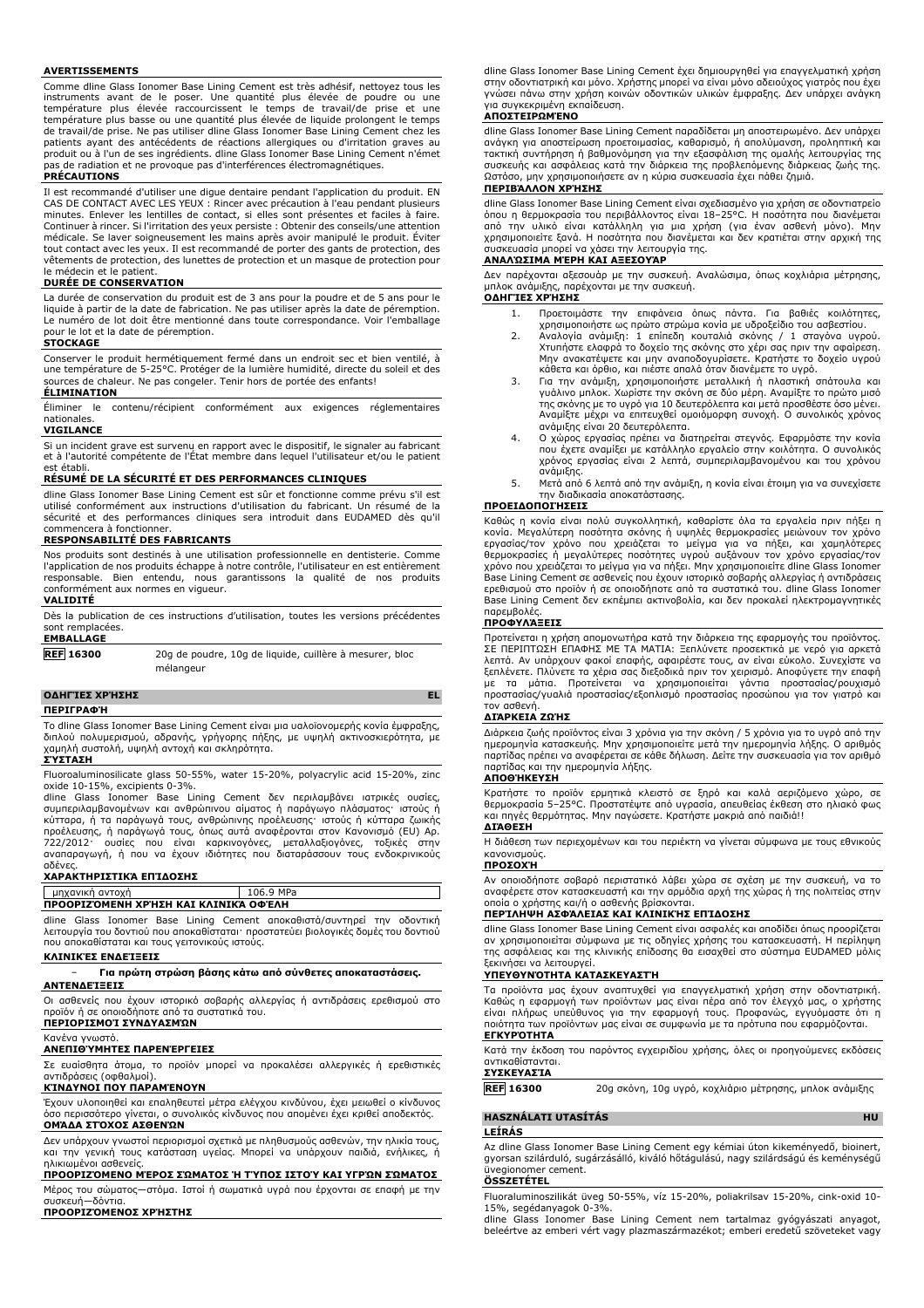sejteket vagy azok származékait; a 722/2012/EU rendeletben említett állati eredetű<br>szöveteket vagy sejteket vagy azok származékait; rákkeltő, mutagén, reprodukciót<br>károsító vagy endokrin károsító tulajdonságokkal rendelkez **TELJESÍTMÉNYJELLEMZŐK**

# nyomószilárdság 106.9 MPa **RENDELTETÉSSZERŰ HASZNÁLAT ÉS KLINIKAI ELŐNYÖK**

dline Glass Ionomer Base Lining Cement helyreállítja/fenntartja a helyreállítható fog fogászati funkcióját; védi a helyreállítható fog és a szomszédos szövetek biológiai struktúráit.

## **KLINIKAI JAVALLATOK**

### − **Kompozit restaurációk alatti alapbélésekhez.**

**ELLENJAVALLATOK**

Azok a betegek, akiknek a kórtörténetében a termékre vagy bármely összetevőre súlyos allergiás vagy irritációs reakciót észleltek. **A KOMBINÁCIÓKRA VONATKOZÓ KORLÁTOZÁSOK**

## Nem ismert.

## **NEMKÍVÁNATOS MELLÉKHATÁSOK**

Az arra fogékony egyéneknél dline Glass Ionomer Base Lining Cement allergiás vagy  $\overline{\phantom{a}}$ okozhat (szem).

#### **MARADÉK KOCKÁZATOK**

A kockázatcsökkentő intézkedéseket végrehajtották és ellenőrizték, a kockázatot a lehető legnagyobb mértékben csökkentették, az általános maradék kockázatot elfogadhatónak ítélték.

## **BETEGEK CÉLCSOPORTJA**

A betegpopulációra, életkorukra és általános egészségi állapotukra vonatkozóan nem ismertek korlátozások. Lehetnek gyermekek, középkorú vagy idős betegek.

**A TEST TERVEZETT RÉSZE VAGY A TESTFOLYADÉKOK SZÖVETTÍPUSAI**

# Testrész - száj. Az eszközzel érintkező szövetek vagy testnedvek - fog.

## **RENDELTETÉSSZERŰ FELHASZNÁLÓ**

dline Glass Ionomer Base Lining Cement kizárólag professzionális fogorvosi használatra fejlesztették ki. Felhasználója csak engedéllyel rendelkező orvos, aki ismeri a szokásos fogászati cementek használatát. Nincs szükség speciális képzésre. **STERILITÁS**

dline Glass Ionomer Base Lining Cement nem steril módon szállítják. Nincs szükség semmilyen előkészítő sterilizálásra, tisztításra vagy fertőtlenítésre, megelőző,<br>rendszeres karbantartásra vagy kalibrálásra annak érdekében, hogy az eszköz<br>rendeltetésszerű élettartama alatt megfelelően és biztonságosan m használja azonban, ha az elsődleges csomagolás sérült.

## **FELHASZNÁLÁSI KÖRNYEZET**

dline Glass Ionomer Base Lining Cement fogorvosi rendelőben való használatra tervezték, ahol a környezeti hőmérséklet 18-25°C. Az adagolt cement egyszeri használatra alkalmas (csak egy páciens számára). Ne használja fel újra. A nem az eredeti csomagolásban tárolt adagolt mennyiség funkcióvesztéshez vezethet. **FOGYASZTHATÓ ÖSSZETEVŐK ÉS TARTOZÉKOK**

A készülékhez nem mellékelnek tartozékokat. A készülékhez kellékeket, mint például mérőkanalat, keverőpárnákat szállítunk.

## **HASZNÁLATI UTASÍTÁS**

- 1. Készítse elő a felületet a szokásos módon. Mély üregek esetén használjon kalcium-hidroxid bélést.
- 2. Keverési arány: 1 szintes kanál por / 1 csepp folyadék. Adagolás előtt enyhén kopogtassa a poros üveget a kézhez. Ne rázza fel és ne fordítsa meg. A folyadékos flakont függőlegesen függőlegesen tartsa függőlegesen, és a folyadék adagolásakor óvatosan nyomja össze.
- 3. A keveréshez használjon fém vagy műanyag spatulát és üveglapot. Ossza a port két részre. A por első felét 10 másodpercig keverje össze a folyadékkal, majd adja hozzá a maradékot. Addig keverje, amíg a pontos konzisztenciát el nem éri. A teljes keverési idő 20 másodperc.
- 4. A munkaterületet szárazon kell tartani. A bekevert cementet megfelelő eszközzel vigye fel az üregbe. A teljes munkaidő a keveréssel együtt 2 perc.
- 5. A keverés megkezdésétől számított 6 perc elteltével a bélés készen áll a helyreállítás folytatására.

#### **FIGYELMEZTETÉSEK**

Mivel a cement erősen adhéziós, a cement megkötése előtt minden eszközt meg kell tisztítani. A nagyobb mennyiségű por vagy a magasabb hőmérséklet lerövidíti a<br>bedolgozási/megkötési - időt, - az alacsonyabb - hőmérséklet - vagy - a nagyobb<br>mennyiségű folyadék - pedig meghosszabbítja a bedolgozási/megköt kórtörténetében súlyos allergiás vagy irritációs reakciót észleltek a termékre vagy bármely összetevőre. dline Glass Ionomer Base Lining Cement nem bocsát ki sugárzást és nem okoz elektromágneses zavarokat.

## **ÓVINTÉZKEDÉSEK**

A termék alkalmazása során ajánlott a kofferdam használata. HA SZEMBEN: Ovatosan öblítse ki vízzel néhány percig. Távolítsa el a kontaktlencsét, ha van és<br>könnyen elvégezhető. Folytassa az öblítést. Ha a szemirritáció továbbra is fennáll:<br>Kérjen orvosi tanácsot/ellátást. A termék kezelése után Kerülje a szemmel való érintkezést. Az orvos és a beteg számára védőkesztyű/védő ruházat/szem- és arcvédő viselése ajánlott.

#### **SZAVATOSSÁGI IDŐ**

A termék eltarthatósági ideje por esetén 3 év / folyadék esetén 5 év a gyártástól számítva. A lejárati idő után ne használja fel. A tételszámot minden levelezésben fel kell tüntetni. A tétel és a lejárati dátumot lásd a csomagoláson.

## **TÁROLÁS**

A terméket szorosan lezárva, száraz, jól szellőző helyen, 5-25°C-on tartsa. Védje a nedvesség, közvetlen napfénytől és hőforrásoktól. Ne fagyassza le. Gyermekek elől elzárva tartandó!!

## **MEGSEMMISÍTÉS**

A tartalmat/tartályt a nemzeti jogszabályi előírásoknak megfelelően ártalmatlanítsa. **ÉBERSÉG**

Ha az eszközzel kapcsolatban bármilyen súlyos esemény történt, jelentse a gyártónak és a felhasználó és/vagy a beteg letelepedése szerinti tagállam illetékes hatóságának.

## **A BIZTONSÁGOSSÁG ÉS A KLINIKAI TELJESÍTMÉNY ÖSSZEFOGLALÁSA**

dline Glass Ionomer Base Lining Cement biztonságos és rendeltetésszerűen működik, ha a gyártó használati utasításának megfelelően használják. A biztonságosság és a klinikai teljesítmény összefoglalása az EUDAMED-ben kerül bevezetésre, amint az megkezdi működését.

## **A GYÁRTÓ FELELŐSSÉGE**

Termékeinket a fogászatban történő professzionális használatra fejlesztettük ki. Mivel termékeink alkalmazása nem áll a mi ellenőrzésünk alatt, a felhasználó teljes mértékben felelős az alkalmazásért. Természetesen garantáljuk termékeink minőségét az alkalmazott szabványoknak megfelelően.

## **ÉRVÉNYESSÉG**

| A jelen használati utasítás megjelenésével minden korábbi változat hatályát veszti.<br>CSOMAGOLÁS |  |
|---------------------------------------------------------------------------------------------------|--|
|                                                                                                   |  |

**REF 16300** 20g por, 10g folyadék, mérőkanál, keverőpárna

**ISTRUZIONI PER L'USO IT**

## **DESCRIZIONE**

dline Glass Ionomer Base Lining Cement è un cemento vetroionomerico a indurimento chimico, bioinerte, a presa rapida e radiopaco, con un'eccellente espansione termica ed elevata resistenza e durezza.

## **COMPOSIZIONE**

Vetro fluoroalluminosilicato 50-55%, acqua 15-20%, acido poliacrilico 15-20%, ossido di zinco 10-15%, eccipienti 0-3%.

dline Glass Ionomer Base Lining Cement non contiene sostanze medicinali, compresi sangue umano o derivati del plasma; tessuti o cellule, o loro derivati, di origine umana; tessuti o cellule di origine animale, o loro derivati, come indicato nel regolamento (UE) n. 722/2012; sostanze cancerogene, mutagene, tossiche per la riproduzione o con proprietà di alterazione del sistema endocrino. **CARATTERISTICHE DELLE PRESTAZIONI**

| resistenza alla compressione             | 106.9 MPa |  |
|------------------------------------------|-----------|--|
| <b>SCOPO PREVISTO E BENEFICI CLINICI</b> |           |  |
|                                          |           |  |

dline Glass Ionomer Base Lining Cement ripristina/mantiene la funzione dentale del dente riparabile; protegge le strutture biologiche del dente riparabile e i tessuti adiacenti.

### **INDICAZIONI CLINICHE**

− **Per rivestimenti di base sotto restauri in composito.**

a uno qualsiasi degli ingredienti.

## **EFFETTI COLLATERALI INDESIDERATI**

In individui suscettibili, dline Glass Ionomer Base Lining Cement può causare reazioni allergiche o di irritazione (occhi). **RISCHI RESIDUI**

Le misure di controllo del rischio sono state implementate e verificate, il rischio è ridotto il più possibile, il rischio residuo complessivo è giudicato accettabile. **GRUPPO TARGET DEL PAZIENTE**

#### Non sono note restrizioni per quanto riguarda la popolazione dei pazienti, la loro età e le condizioni generali di salute. Possono essere bambini, pazienti di mezza età o anziani.

### **PARTE DEL CORPO PREVISTA O TIPI DI TESSUTI O FLUIDI CORPOREI**

Parte del corpo - bocca. Tessuti o fluidi corporei a contatto con il dispositivo - dente. **UTILIZZATORE PREVISTO**

dline Glass Ionomer Base Lining Cement è sviluppato solo per uso professionale in odontoiatria. Il suo utilizzatore è solo un medico autorizzato che ha la conoscenza di come usare i comuni cementi dentali. Non c'è bisogno di una formazione specifica. **STERILITÀ**

dline Glass Ionomer Base Lining Cement viene consegnato non sterile. Non c'è bisogno di alcuna sterilizzazione preparatoria, pulizia o disinfezione, manutenzione preventiva e regolare o calibrazione per garantire che il dispositivo funzioni correttamente e in sicurezza durante la sua vita prevista. Tuttavia, non utilizzare se la confezione primaria è danneggiata.

#### **AMBIENTE DI UTILIZZO**

dline Glass Ionomer Base Lining Cement è progettato per essere usato in studi<br>dentistici dove la temperatura ambiente è di 18-25°C. La quantità erogata di cemento<br>è adatta all'uso singolo (solo per un paziente). Non riutil conservata non nella confezione originale può portare alla perdita di funzionalità. **COMPONENTI DI CONSUMO E ACCESSORI**

Non vengono forniti accessori con il dispositivo. I materiali di consumo, come il misurino, i tamponi di miscelazione, sono forniti con il dispositivo.

## **ISTRUZIONI PER L'USO**

- 1. Preparare la superficie come solito fare. Per cavità profonde usare un liner di idrossido di calcio.
- 2. Rapporto di miscelazione: 1 cucchiaio raso di polvere / 1 goccia di liquido. Battere leggermente il flacone di polvere contro la mano prima di erogare. Non agitare o capovolgere. Tenere il flacone di liquido verticalmente in posizione verticale e spremere delicatamente quando si dispensa un liquido.
- 3. Per la miscelazione utilizzare una spatola di metallo o di plastica e una lastra di vetro. Dividere la polvere in due parti. Mescolare la prima metà della polvere con il liquido per 10 secondi, e poi aggiungere il resto. Mescolare fino a raggiungere la consistenza esatta. Il tempo di miscelazione totale è di 20 secondi.
- 4. Mantenere asciutta l'area di lavoro. Applicare il cemento miscelato con uno strumento adatto nella cavità. Il tempo totale di lavoro è di 2 minuti
- inclusa la miscelazione. 5. Dopo 6 minuti dall'inizio della miscelazione il rivestimento è pronto per continuare il restauro..

### **AVVERTENZE**

Poiché dline Glass Ionomer Base Lining Cement è altamente adesivo, pulire tutti gli strumenti prima che il cemento sia pronto. Una maggiore quantità di polvere o una temperatura più alta accorciano il tempo di lavorazione/regolazione e una temperatura più bassa o una maggiore quantità di liquido prolungano il tempo di<br>lavorazione/regolazione. Non utilizzare dline Glass Ionomer Base Lining Cement in<br>pazienti che hanno precedenti di gravi reazioni allergiche o o a uno qualsiasi degli ingredienti. dline Glass Ionomer Base Lining Cement non emette radiazioni e non causa interferenze elettromagnetiche.

**CONTROINDICAZIONI**

Pazienti che hanno una storia di gravi reazioni allergiche o di irritazione al prodotto o

## **RESTRIZIONI ALLE COMBINAZIONI**

Nessuno noto.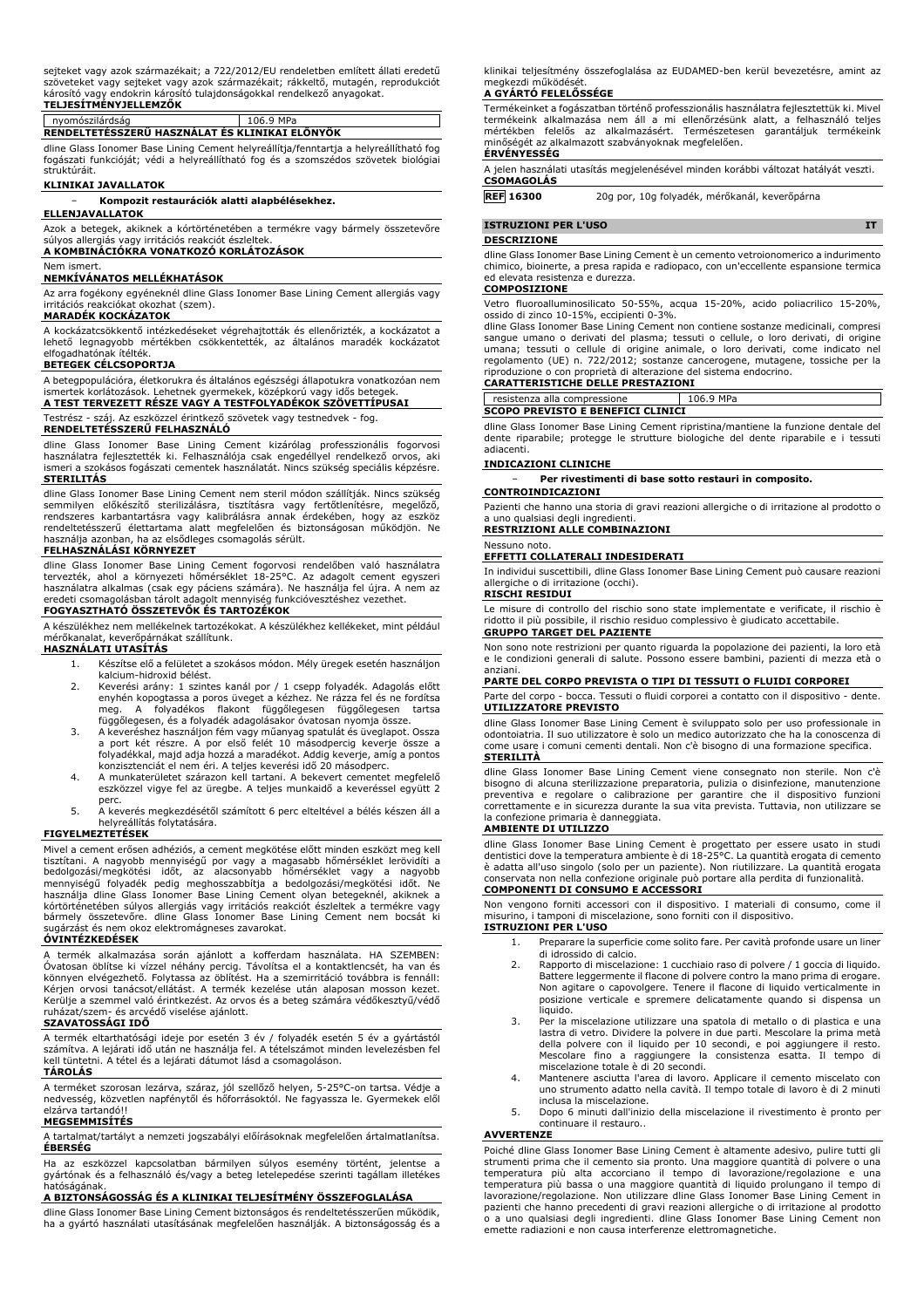#### **PRECAUZIONI**

Si raccomanda l'uso di un cofferdam durante l'applicazione del prodotto. IN CASO DI CONTATTO CON GLI OCCHI: sciacquare con cautela con acqua per diversi minuti. Rimuovere le lenti a contatto, se presenti e facili da fare. Continuare a risciacquare.<br>Se l'irritazione oculare persiste: Richiedere l'intervento di un medico. Lavare<br>accuratamente le mani dopo la manipolazione. E raccomanda di indossare guanti protettivi/abbigliamento protettivo/protezione per gli occhi/viso per il medico e il paziente.

## **DURATA DI CONSERVAZIONE**

La durata di conservazione del prodotto è di 3 anni per la polvere / 5 anni per il liquido dalla data di produzione. Non utilizzare dopo la data di scadenza. Il numero di lotto deve essere citato in tutta la corrispondenza. Vedere la confezione per il lotto e la data di scadenza.

## **CONSERVAZIONE**

Tenere il prodotto ben chiuso in un luogo asciutto e ben ventilato a 5-25°C. Proteggere dalla umidità, luce diretta del sole e da fonti di calore. Non congelare. Tenere fuori dalla portata dei bambini! **SMALTIMENTO**

Smaltire il contenuto/contenitore come richiesto dai requisiti normativi nazionali. **VIGILANZA**

Se si è verificato un incidente grave in relazione al dispositivo, riferirlo al fabbricante e all'autorità competente dello Stato Membro in cui è stabilito l'utente e/o il paziente. **RIASSUNTO DELLA SICUREZZA E DELLE PRESTAZIONI CLINICHE**

dline Glass Ionomer Base Lining Cement è sicuro e funziona come previsto se utilizzato secondo le istruzioni d'uso del fabbricante. La sintesi della sicurezza e delle prestazioni cliniche sarà introdotta in EUDAMED non appena inizierà a funzionare. **RESPONSABILITÀ DEI PRODUTTORI**

# I nostri prodotti sono stati sviluppati per l'uso professionale in odontoiatria. Poiché

l'applicazione dei nostri prodotti è al di fuori del nostro controllo, l'utente è completamente responsabile dell'applicazione. Naturalmente, garantiamo la qualità dei nostri prodotti secondo le norme applicate.

## **VALIDITÀ**

Con la pubblicazione di queste istruzioni per l'uso, tutte le versioni precedenti vengono sostituite. **IMBALLAGGIO**

**REF 16300** 20g di polvere, 10g di liquido, misurino, pad di miscelazione

## **LIETOŠANAS INSTRUKCIJA LV**

## **APRAKSTS**

dline Glass Ionomer Base Lining Cement ir ķīmiski cietējošs, bioinerts, ātri saistošs, starojumu necaurlaidīgs stikla jonomēra cements ar izcilu termisko izplešanos, augstu stiprību un cietību.

**SASTĀVS**

Fluoraluminosilikāta stikls 50–55 %, ūdens 15–20 %, poliakrilskābe 15–20 %, cinka oksīds 10–15 %, palīgvielas 0–3 %.

Izstrādājums nesatur ārstnieciskas vielas, tostarp cilvēka asinis vai plazmas<br>atvasinājumus, cilvēka izcelsmes audus, šūnas vai to atvasinājumus, dzīvnieku<br>izcelsmes-audus,-šūnas-vai-to-atvasinājumus,-kā minēts-Regulā-(ES) vielas, kas ir kancerogēnas, mutagēnas, toksiskas attiecībā pret reproduktīvo sistēmu vai kurām piemīt endokrīno sistēmu graujošas īpašības.

## **SNIEGUMA RAKSTURLIELUMI**

## $106.9$  MPa **PAREDZĒTAIS MĒRĶIS UN KLĪNISKIE IEGUVUMI**

dline Glass Ionomer Base Lining Cement atjauno/uztur atjaunojamā zoba darbību, aizsargā atjaunojamā zoba un blakus esošo audu bioloģiskās struktūras.

#### **KLĪNISKĀS INDIKĀCIJAS**

− **Pamata oderējumiem zem kompozītmateriāla restaurācijām. KONTRINDIKĀCIJAS**

Pacienti, kuriem anamnēzē ir bijušas smagas alerģiskas vai kairinošas reakcijas pret izstrādājumu vai kādu no sastāvdaļām. **IEROBEŽOJUMI KOMBINĀCIJĀM**

Nav zināmas.

## **NEVĒLAMĀS BLAKUSPARĀDĪBAS**

Jutīgiem cilvēkiem izstrādājums var izraisīt alerģiskas vai kairinājuma reakcijas (acs). **PĀRĒJIE RISKI**

Riska kontroles pasākumi ir ieviesti un pārbaudīti, risks ir samazināts, ciktāl iespējams, kopējais atlikušais risks tiek uzskatīts par pieņemamu. **PACIENTU MĒRĶGRUPA**

Nav zināmu ierobežojumu attiecībā uz pacientu populāciju, viņu vecumu un vispārējo veselības stāvokli. Var būt bērni, vidēja vecuma vai gados vecāki pacienti. **PAREDZĒTĀ ĶERMEŅA DAĻA VAI ĶERMEŅA ŠĶIDRUMU AUDU VEIDI**

Ķermeņa daļa — mute. Audu vai ķermeņa šķidrumu saskare ar ierīci — zobs.

## **PAREDZĒTAIS LIETOTĀJS**

Izstrādājums ir paredzēts profesionālai lietošanai tikai zobārstniecībā. Tā lietotājs ir tikai licencēts ārsts, kurš zina, kā lietot parastos zobu cementus. Nav nepieciešama specifiska apmācība.

## **STERILITĀTE**

Izstrādājums tiek piegādāts nesterils. Lai nodrošinātu ierīces pareizu un drošu darbību paredzētajā kalpošanas laikā, nav nepieciešama nekāda sagatavojoša sterilizācija, tīrīšana vai dezinfekcija, profilaktiska, regulāra apkope vai kalibrēšana. Tomēr nelietojiet, ja primārais iepakojums ir bojāts.

## **IZMANTOŠANAS VIDE**

Izstrādājums ir paredzēts lietošanai zobārstniecības kabinetā, kur vides temperatūra ir 18–25 °C. Dozētais cementa daudzums ir piemērots vienreizējai lietošanai (tikai vienam pacientam). Nelietojiet atkārtoti. Dozētais daudzums, kas netiek glabāts oriģinālajā iepakojumā, var izraisīt funkcijas zudumu.

# **PALĪGMATERIĀLI UN PIEDERUMI**

Ierīces piegādes komplektā nav iekļauti piederumi Ierīces komplektā ir iekļauti, palīgmateriāli, piemēram, mērkarote un maisīšanas paliktņi. **LIETOŠANAS INSTRUKCIJA**

1. Sagatavojiet virsmu kā parasti. Dziļiem dobumiem izmantojiet kalcija hidroksīda oderējumu.

- 2. Maisījuma attiecība: 1 karote pulvera (bez kaudzes) / 1 piliens šķidruma. Pirms dozēšanas viegli uzsitiet ar pulvera pudeli pa roku. Nekratiet un neapgrieziet ačgārni. Turiet šķidruma pudeli vertikāli uz augšu un, dozējot šķidrumu, viegli saspiediet.
- 3. Maisīšanai izmantojiet metāla vai plastmasas lāpstiņu un stikla plāksni. Sadaliet pulveri divās daļās. Pulvera pirmo pusi maisiet ar šķidrumu 10 sekundes, pēc tam pievienojiet atlikušo daļu. Maisiet, līdz ir sasniegta
- precīza konsistence. Kopējais maisīšanas laiks ir 20 sekundes. 4. Darba zona ir jāuztur sausa. Ar piemērotu instrumentu ielieciet dobumā samaisīto cementu. Kopējais izstrādes laiks ir 2 minūtes, iekļaujot maisīšanu.
- 5. Pēc 6 minūtēm kopš maisīšanas sākuma odere ir gatava un var turpināt restaurāciju.

## **BRĪDINĀJUMI**

Tā kā dline Glass Ionomer Base Lining Cement ir ļoti lipīgs, pirms cementa pielipšanas notīriet visus instrumentus. Lielāks pulvera daudzums vai augstāka temperatūra saīsina izstrādes/saistīšanās laiku, bet zemāka temperatūra vai lielāks šķidruma daudzums šo laiku pagarina. Nelietojiet šo dline Glass Ionomer Base Lining Cement pacientiem, kuriem anamnēzē ir bijušas smagas alerģiskas vai kairinājuma reakcijas pret izstrādājumu vai kādu tā sastāvdaļu. dline Glass Ionomer Base Lining Cement neizdala starojumu un nerada elektromagnētiskus traucējumus.

## **PIESARDZĪBAS PASĀKUMI**

Izstrādājuma uzklāšanas laikā ieteicams lietot koferdamu. PĒC SASKARES AR ACĪM: Uzmanīgi skalojiet ar ūdeni vairākas minūtes. Ja ievietotas kontaktlēcas, izņemiet tās (ja tas nav sarežģīti). Turpiniet skalot. Ja acu kairinājums turpinās: konsultējieties ar ārstu / saņemiet medicīnisku palīdzību. Pēc lietošanas rūpīgi nomazgājiet rokas. Izvairieties no saskares ar acīm. Ārstam un pacientam ieteicams valkāt aizsargcimdus / aizsargapģērbu / acu aizsargus / sejas aizsargu.

## **GLABĀŠANAS ILGUMS**

Produkta derīguma termiņš ir 3 gadi pulverim / 5 gadi šķidrumam kopš izgatavošanas datuma. Nelietojiet pēc derīguma termiņa beigām. Partijas numurs ir jānorāda visā sarakstē. Partiju un derīguma termiņu skatīt uz iepakojuma.

## **GLABĀŠANA**

Glabāt izstrādājumu cieši noslēgtu sausā, labi vēdināmā vietā 5-25°C temperatūrā. Sargāt no mitrums, tiešiem saules stariem un siltuma avotiem. Nesasaldēt. Glabāt bērniem nepieejamā vietā!!

## **ATBRĪVOŠANĀS NO IZSTRĀDĀJUMA**

Atbrīvojieties no satura/konteinera atbilstoši valsts normatīvajām prasībām. **MODRĪBA**

Par jebkuru nopietnu incidentu, kas noticis saistībā ar ierīci, jāziņo ražotājam un tās dalībvalsts kompetentajai iestādei, kurā ir reģistrēts lietotājs un/vai pacients. **DROŠĪBAS UN KLĪNISKĀ SNIEGUMA KOPSAVILKUMS**

dline Glass Ionomer Base Lining Cement ir drošs un darbojas kā paredzēts, ja to lieto saskaņā ar ražotāja lietošanas instrukciju. Drošības un klīniskā snieguma kopsavilkums tiks ievadīts EUDAMED, tiklīdz tas sāks darbu.

## **RAŽOTĀJA PIENĀKUMI**

Mūsu izstrādājumi ir izstrādāti profesionālai lietošanai zobārstniecībā. Tā kā mūsu izstrādājumu lietošana nav mūsu kontrolē, lietotājs ir pilnībā atbildīgs par izmantošanu. Protams, mēs garantējam savu izstrādājumu kvalitāti saskaņā ar piemērotajiem standartiem.

## **DERĪGUMS**

Pēc šīs lietošanas instrukcijas publicēšanas visas iepriekšējās versijas tiek aizstātas. **IEPAKOJUMS**

**REF 16300** 20 g pulvera, 10 g šķidruma, mērlāpstiņa, maisīšanas paliktnis

#### **BRUKSANVISNING NO**

### **BESKRIVELSE**

dline Glass Ionomer Base Lining Cement er en kjemisk herding, bioinert, hurtiginnstilling, røntgentette glassionomer sement med utmerket termisk ekspansjon og høy styrke og hardhet.

## **SAMMENSETNING**

Fluoroaluminosilikatglass 50-55%, vann 15-20%, polyakrylsyre 15-20%, sinkoksid 10-15%, hjelpestoffer 0-3%.

dline Glass Ionomer Base Lining Cement inneholder ikke medisinsk stoff, inkludert blod eller plasmaavledning; vev eller celler, eller deres derivater, av menneskelig opprinnelse; vev eller celler av animalsk opprinnelse, eller deres derivater, som referert til i forordning (EU) nr. stoffer som er kreftfremkallende, mutagene, giftige for reproduksjon eller har endokrine forstyrrende egenskaper. **YTELSESEGENSKAPER**

kompressiv styrke 106.9 MPa **TILTENKTE FORMÅL OG KLINISKE FORDELER**

dline Glass Ionomer Base Lining Cement gjenoppretter/opprettholder tannfunksjonen til gjenopprettelig tann; beskytter biologiske strukturer av gjenopprettelig tann og tilstøtende vev.

## **KLINISKE INDIKASJONER**

− **For grunnforinger under komposittrestaureringer.**

## **KONTRAINDIKASJONER**

Pasienter som tidligere har hatt alvorlige allergiske reaksjoner eller irritasjonsreaksjoner på produktet eller noen av innholdsstoffene. **BEGRENSNINGER FOR KOMBINASJONER**

# Ingen kjente. **UØNSKEDE BIVIRKNINGER**

Hos utsatte personer kan dline Glass Ionomer Base Lining Cement forårsake allergiske reaksjoner eller irritasjonsreaksjoner (øye).

## **RESTRISIKOER**

Risikokontrolltiltak ble implementert og verifisert, risikoen reduseres mest mulig, den samlede restrisikoen anses å være akseptabel.

### **PASIENTMÅLGRUPPE**

Ingen restriksjoner kjent om pasientpopulasjon, alder og generelle helsetilstander. Det kan være barn, middelaldrende eller eldre pasienter.

## **TILTENKT DEL AV KROPPEN ELLER TYPER VEV AV KROPPSVÆSKER**

En del av kroppen – munn. Vev eller kroppsvæsker kontaktet av enheten – tann. **TILTENKT BRUKER**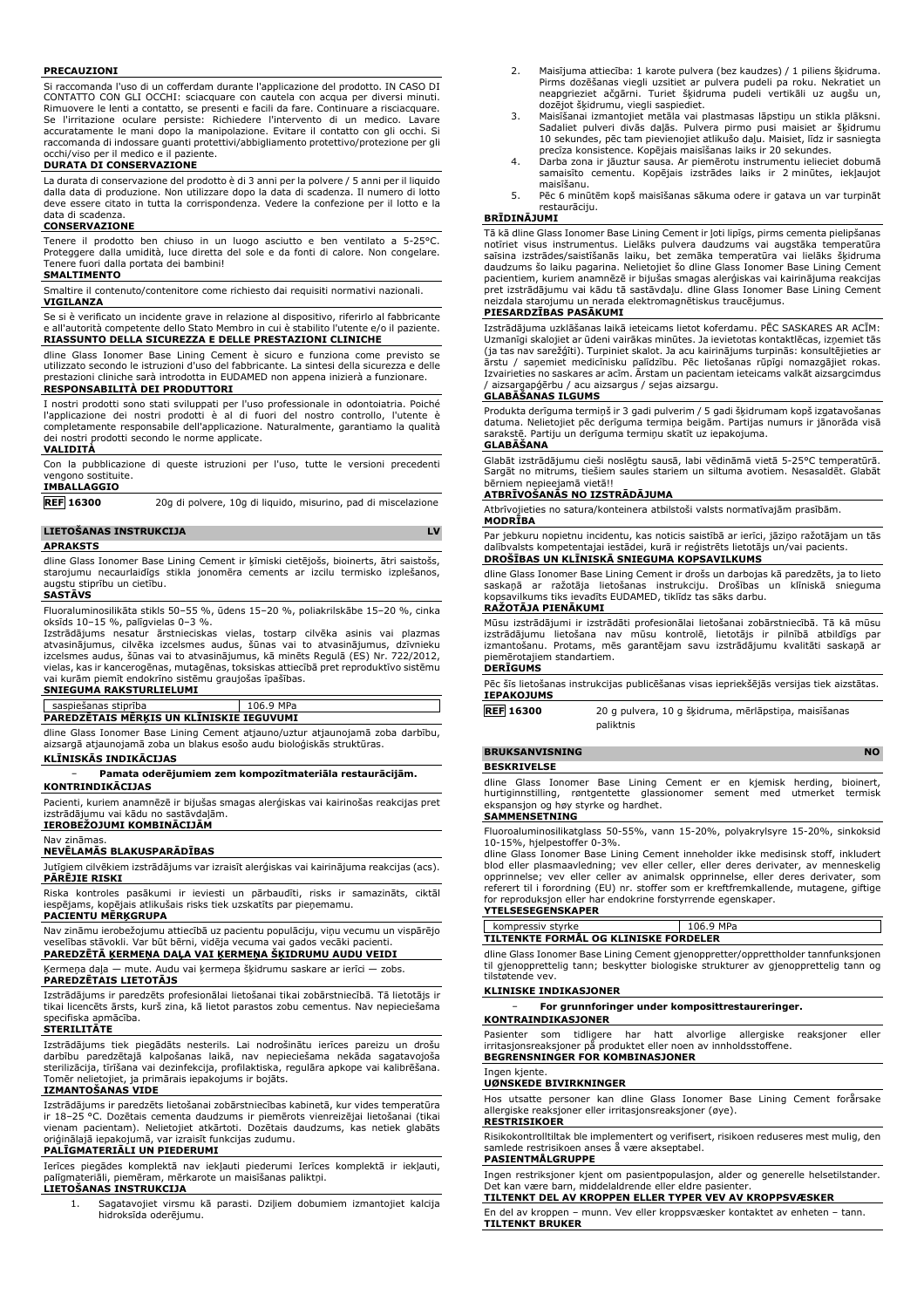dline Glass Ionomer Base Lining Cement er kun utviklet til profesjonell bruk innen tannpleie. Brukeren kan kun være lisensiert lege som har kunnskap om hvordan man bruker vanlige sementer. Det er ikke behov for spesifikk utdannelse.

**STERILITET**

dline Glass Ionomer Base Lining Cement leveres ikke-sterilt. Det er ikke behov for forberedende sterilisering, rengjøring eller desinfeksjon, forebyggende, regelmessig vedlikehold eller kalibrering for å sikre at enheten fungerer riktig og trygt i løpet av den tiltenkte levetiden. Bruk imidlertid ikke hvis primærpakken er skadet.

## **BRUK MILJØ**

dline Glass Ionomer Base Lining Cement er designet for å brukes på tannlegekontor der omgivelsestemperaturen er 18-25°C. Dispensert mengde sement er egnet for engangsbruk (kun for én pasient). Skal ikke brukes på nytt. Dispensert mengde som ikke oppbevars i originalpakningen kan føre til tap av funksjon.

## **FORBRUKSKOMPONENTER OG TILBEHØR**

Det følger ikke med tilbehør med apparatet. Forbruksvarer, for eksempel måleskje, blandeputer, leveres med enheten. **BRUKSANVISNING**

- 
- 1. Forbered overflaten som alltid. For dype hulrom bruk kalsiumhydroksidforing. 2. Blandingsforhold: 1 måleskje pulver / 1 dråpe væske. Trykk lett flasken med pulver mot hånden før du dispenserer. Ikke rist eller snu. Hold væskeflasken vertikalt oppreist og klem forsiktig når du dispenserer en væske.
- 3. For blanding bruk metall eller plast spatel og glassplate. Del pulveret i to deler. Bland den første halvdelen av pulveret med væske i 10 sekunder, og tilsett deretter resten. Bland til nøyaktig konsistens er nådd. Total blandetid er 20 sekunder.
- 4. Arbeidsområdet må holdes tørt. Påfør den blandede sementen med egnet
- instrument i hulrommet. Total arbeidstid er 2 minutter inkludert blanding. 5. Etter 6 minutter fra starten av blandingsfôret er klar for fortsette restaurering.

#### **ADVARSLER**

Siden dline Glass Ionomer Base Lining Cement er svært klebende, rengjør alle instrumenter før sement settes på. Høyere mengde pulver eller høyere temperatur forkorter arbeidstiden/innstillingstiden og lavere temperatur, eller høyere mengde væske forlenger arbeidstiden/innstillingstiden. Ikke bruk produktet til pasienter som tidligere har hatt alvorlige allergiske eller irritasjonsreaksjoner på produktet eller noen av innholdsstoffene. dline Glass Ionomer Base Lining Cement avgir ikke stråling og forårsaker ingen elektromagnetiske forstyrrelser.

#### **FORHOLDSREGLER**

Det anbefales å bruke cofferdam under påføring av produktet. VED KONTAKT MED ØYNE: Skyll forsiktig med vann i flere minutter. Fjern kontaktlinser, hvis de er til stede og enkle å ta ut. Fortsett skyllingen. Hvis øyeirritasjonen vedvarer: Få medisinsk rådgivning/oppmerksomhet. Vask hendene grundig etter håndtering. Unngå kontakt med øynene. Det anbefales å bruke vernehansker/verneklær/vernebriller/ansiktsbeskyttelse for lege og pasient.

## **HOLDBARHET**

Holdbarhet for produktet er 3 år med pulver / 5 års væske fra produksjonsdatoen. Skal ikke brukes etter utløpsdatoen. Partinummeret skal oppgis i all korrespondanse. Se emballasje for batch- og utløpsdato.

#### **OPPBEVARING**

Hold produktet tett lukket på et tørt, godt ventilert sted ved 5-25 °C. Beskyttes mot fuktighet, direkte sollys og varmekilder. Skal ikke fryses. Oppbevars utilgjengelig for barn!

## **BORTSKAFFELSE**

Kast innhold/beholder slik beskrevet i nasjonale forskriftskrav.

# **ÅRVÅKENHET**

Hvis det har skjedd en alvorlig hendelse i forbindelse med enhetsrapporten til produsenten og den kompetente myndigheten i medlemsstaten der brukeren og/eller pasienten er etablert.

## **OPPSUMMERING AV SIKKERHET OG KLINISK YTELSE**

dline Glass Ionomer Base Lining Cement er trygt og fungerer som det skal hvis det brukes i henhold til produsentens bruksanvisning. Oppsummering av sikkerhet og klinisk ytelse vil bli introdusert i EUDAMED så snart det vil starte arbeidet.

## **PRODUSENTENS ANSVAR**

Våre produkter er kun utviklet til profesjonell bruk innen tannpleie. Siden bruken av våre produkter er utenfor vår kontroll, er brukeren fullt ut ansvarlig for applikasjonen. Selvfølgelig garanterer vi kvaliteten på våre produkter i samsvar med de anvendte standardene.

## **GYLDIGHET**

Ved publisering av denne bruksanvisningen er alle tidligere versjoner erstattet. **EMBALLASJE**

| <b>REF 16300</b> | 20g pulver, 10g væske, måleskje, blandepute |
|------------------|---------------------------------------------|
|                  |                                             |

## **INSTRUKCJA UŻYTKOWANIA PL**

## **OPIS**

dline Glass Ionomer Base Lining Cement to chemoutwardzalny, biopasywny, szybkowiążący, nieprzepuszczalny dla promieni rentgenowskich cement glasjonomerowy o doskonałej rozszerzalności cieplnej oraz wysokiej wytrzymałości i twardości.

## **KOMPOZYCJA**

Szkło fluoroglinokrzemianowe 50-55%, woda 15-20%, kwas poliakrylowy 15-20%, tlenek cynku 10-15%, substancje pomocnicze 0-3%.

dline Glass Ionomer Base Lining Cement nie zawiera substancji leczniczych, w tym<br>pochodnych ludzkiej krwi lub osocza; tkanek lub komórek pochodzenia ludzkiego lub<br>ich pochodnych; tkanek lub komórek pochodzenia zwierzęcego zaburzające funkcjonowanie układu hormonalnego. **CHARAKTERYSTYKA WYDAJNOŚCI**

# wytrzymałość na ściskanie 106.9 MPa **PRZEZNACZENIE I KORZYŚCI KLINICZNE**

dline Glass Ionomer Base Lining Cement przywraca/utrzymuje funkcje zębowe odbudowywanego zęba; chroni struktury biologiczne odbudowywanego zęba i przyległych tkanek.

## **WSKAZANIA KLINICZNE**

− **Do podkładów pod uzupełnienia kompozytowe.**

## **PRZECIWWSKAZANIA**

Pacjenci, u których w przeszłości występowały ciężkie reakcje alergiczne lub podrażnienia na produkt lub którykolwiek ze składników. **OGRANICZENIA DOTYCZĄCE ŁĄCZENIA**

## Nieznane.

## **NIEPOŻĄDANE SKUTKI UBOCZNE**

U osób podatnych dline Glass Ionomer Base Lining Cement może wywoływać reakcje alergiczne lub podrażnienia (oczy).

## **RYZYKO RESZTKOWE**

Wdrożono i zweryfikowano środki kontroli ryzyka, ryzyko jest ograniczone w jak największym stopniu, całkowite ryzyko szczątkowe ocenia się jako akceptowalne. **GRUPA DOCELOWA PACJENTÓW**

Brak znanych ograniczeń dotyczących populacji pacjentów, ich wieku i ogólnego<br>stanu zdrowia. Mogąło być dzieci, pacjent w średnim lub podeszłym wieku.<br>**PRZEZNACZONA – CZĘŚĆ – CIAŁA – LUB – RODZAJE – TKANEK – PŁYNÓW USTROJOWYCH**

Część ciała - usta. Tkanki lub płyny ustrojowe, z którymi styka się urządzenie - ząb. **DOCELOWY UŻYTKOWNIK**

dline Glass Ionomer Base Lining Cement przeznaczony wyłącznie do użytku profesjonalnego w stomatologii. Licencjonowany tylko dla lekarza, który ma wiedzę, jak używać popularnych cementów. Nie ma potrzeby specjalnego szkolenia. **STERYLNOŚĆ**

dline Glass Ionomer Base Lining Cement dostarczany jest w stanie niesterylnym. Nie ma potrzeby jakiejkolwiek wstępnej sterylizacji, czyszczenia lub dezynfekcji, profilaktycznej, regularnej konserwacji lub kalibracji, aby zapewnić prawidłowe i bezpieczne działanie urządzenia w całym przewidzianym okresie użytkowania. Nie jednak urządzenia, jeśli opakowanie bezpośrednie jest uszkodzone. **MIEJSCE UŻYCIA**

dline Glass Ionomer Base Lining Cement przeznaczony do użytku w gabinecie stomatologicznym, w którym panuje temperatura otoczenia 18-25°C. Dozowana ilość cementu nadaje się do jednorazowego użytku (tylko dla jednego pacjenta). Nie używać ponownie. Dozowana ilość przechowywana nie w oryginalnym opakowaniu może prowadzić do utraty funkcjonalności.

## **MATERIAŁY EKSPLOATACYJNE I AKCESORIA**

Z urządzeniem nie są dostarczane żadne akcesoria. Wraz z urządzeniem dostarczane są materiały eksploatacyjne, takie jak miarka, bloczki do mieszania. **INSTRUKCJA UŻYTKOWANIA**

- 1. Przygotować powierzchnię jak zawsze. W przypadku głębokich ubytków należy użyć podkładu z wodorotlenku wapnia.
- 2. Proporcje mieszania: 1 płaska łyżka proszku/1 kropla płynu. Przed podaniem lekko postukać butelką z proszkiem w dłoń. Nie potrząsać ani nie odwracać. Trzymać butelkę z płynem pionowo i delikatnie ścisnąć podczas dozowania płynu.
- 3. Do mieszania użyć metalowej lub plastikowej szpatułki i szklanej płytki. Podzielić proszek na dwie części. Wymieszać pierwszą połowę proszku z płynem przez 10 sekund, a następnie dodać pozostałą część. Mieszać do uzyskania dokładnej konsystencji. Całkowity czas mieszania to 20 sekund.
- 4. Miejsce pracy musi być suche. Nałożyć wymieszany cement za pomocą odpowiedniego narzędzia do ubytku. Całkowity czas pracy łącznie z mieszaniem wynosi 2 minuty.
- 5. Po 6 minutach od rozpoczęcia mieszania wypełnienie jest gotowe do dalszej odbudowy.

## **OSTRZEŻENIA**

Ponieważ dline Glass Ionomer Base Lining Cement jest silnie przyczepny, przed nałożeniem cementu należy oczyścić wszystkie narzędzia. Większa ilość proszku lub wyższa temperatura skracają czas pracy/wiązania a niższa temperatura lub większa ilość płynu wydłużają czas pracy/wiązania. Nie należy stosować produktu u<br>pacjentów, u których w przeszłości występowały ciężkie reakcje alergiczne lub<br>podrażnienia na produkt lub którykolwiek ze składników. dline Glass Io Lining Cement nie emituje promieniowania i nie powoduje żadnych zakłóceń elektromagnetycznych. **ŚRODKI OSTROŻNOŚCI**

Podczas aplikacji produktu zaleca się stosowanie koferdamu. W PRZYPADKU DOSTANIA SIĘ PRODUKTU DO OCZU: Ostrożnie płukać wodą przez kilka minut. Zdjąć soczewki kontaktowe, jeśli są obecne. Kontynuować płukanie. Jeśli podrażnienie oczu<br>utrzymuje się: Zasięgnąć porady/zgłosić się pod opiekę lekarza. Dokładnie umyć ręce<br>po użyciu. Unikać kontaktu z oczami. Zaleca się noszen ochronnej/ochrony oczu/ochrony twarzy dla lekarza i pacjenta.

## **OKRES TRWAŁOŚCI**

Okres trwałości produktu wynosi 3 lata dla proszku/5 lat dla płynu od daty produkcji. Nie używać po upływie terminu ważności. W całej korespondencji należy podawać numer partii. Data serii i data ważności znajduje się na opakowaniu.

## **PRZECHOWYWANIE**

Przechowywać produkt szczelnie zamknięty w suchym, dobrze wentylowanym miejscu w temperaturze 5-25°C. Chronić przed wilgoć, bezpośrednim działaniem promieni słonecznych i źródeł ciepła. Nie zamrażać. Trzymać z dala od dzieci! **UTYLIZACJA**

Zawartość/pojemnik usuwać do zgodnie z krajowymi wymogami prawnymi. **CZUJNOŚĆ**

Jeżeli jakikolwiek poważny incydent, który miał miejsce w związku z urządzeniem, zgłaszany jest producentowi i właściwemu organowi państwa członkowskiego, w którym użytkownik i/lub pacjent ma siedzibę.

## **PODSUMOWANIE BEZPIECZEŃSTWA I WYNIKÓW KLINICZNYCH**

dline Glass Ionomer Base Lining Cement jest bezpieczny i działa zgodnie z przeznaczeniem, jeśli jest używany zgodnie z instrukcją użytkowania producenta. Podsumowanie bezpieczeństwa i wyników klinicznych zostanie wprowadzone do EUDAMED, gdy tylko zacznie działać.

# **ODPOWIEDZIALNOŚĆ PRODUCENTA**

Nasze produkty zostały stworzone z myślą o profesjonalnym zastosowaniu w stomatologii. Ponieważ zastosowanie naszych produktów jest poza naszą kontrolą, użytkownik jest w pełni odpowiedzialny za aplikację. Oczywiście gwarantujemy jakość naszych produktów zgodną z obowiązującymi normami. **WAŻNOŚĆ**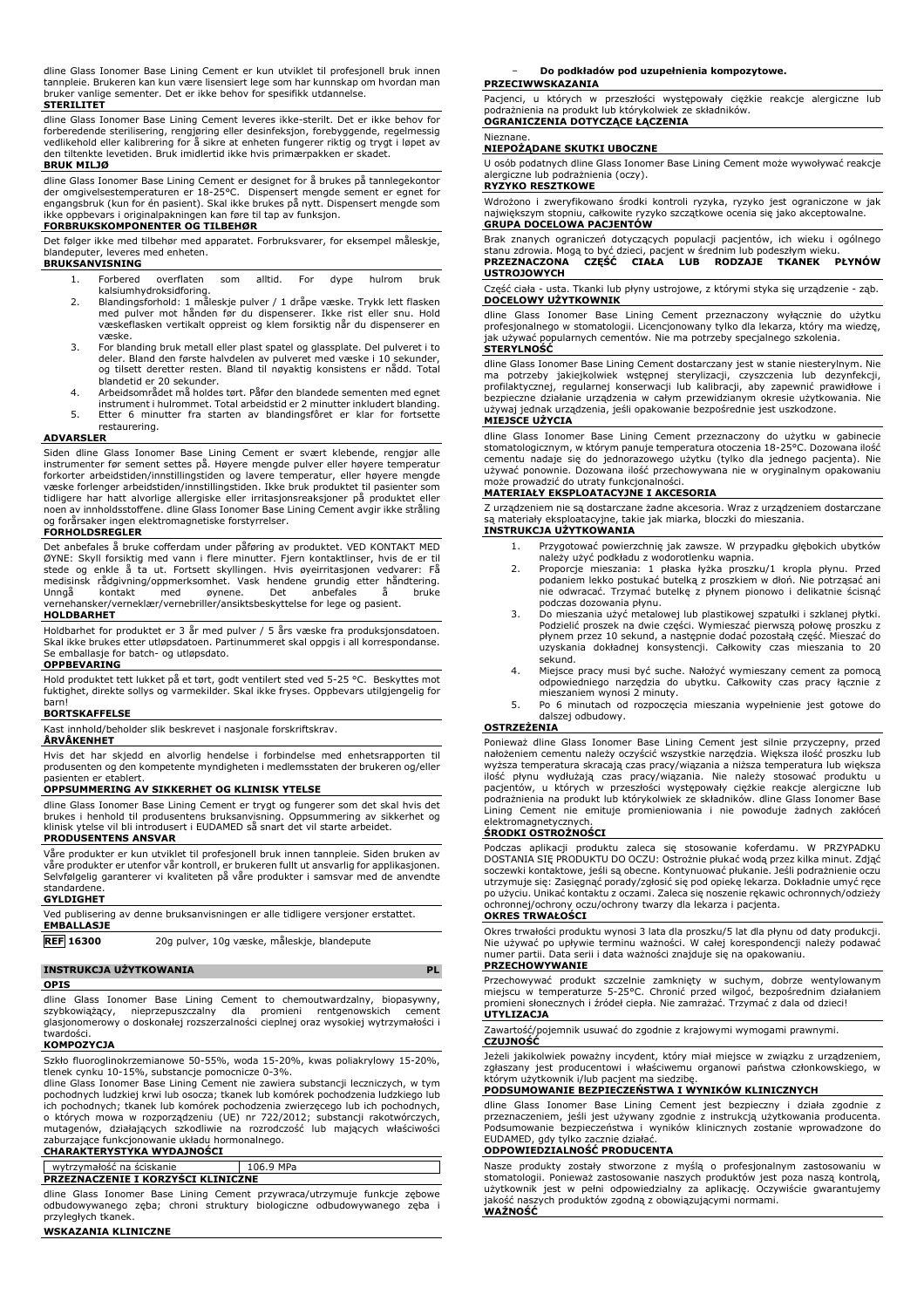## **OPAKOWANIE**

**REF 16300** 20g proszku, 10g płynu, miarka, bloczek do mieszania

| <b>INSTRUÇÕES DE USO</b> |  |
|--------------------------|--|
| <b>DESCRIÇÃO</b>         |  |

O dline Glass Ionomer Base Lining Cement é um cimento de ionómero de vidro radiopaco, de cura química, bioinerte, de cimentação rápida, com excelente expansão térmica e alta resistência e dureza.

## **COMPOSIÇÃO**

Fluoroaluminossilicato de vidro 50-55%, água 15-20%, ácido poliacrílico 15-20%, óxido de zinco 10-15%, excipientes 0-3%.

dline Glass Ionomer Base Lining Cement não contém substâncias médicas, incluindo sangue humano ou derivados de plasma; tecidos ou células, ou seus derivados, de origem humana; tecidos ou células de origem animal, ou seus derivados, conforme referido no Regulamento (UE) n.º 722/2012; substâncias cancerígenas, mutagénicas, tóxicas para a reprodução ou com propriedades de desregulação endócrina.

# **CARACTERÍSTICAS DE PERFORMANCE**

## força compressiva 106.9 MPa

**FINALIDADE PRETENDIDA E BENEFÍCIOS CLÍNICOS**

dline Glass Ionomer Base Lining Cement restaura/mantém a função dentária do dente restaurável; protege as estruturas biológicas do dente restaurável e dos tecidos adjacentes.

## **INDICAÇÕES CLÍNICAS**

− **Para revestimentos de base sob restaurações compostas.**

### **CONTRA-INDICAÇÕES**

Pacientes com histórico de reações alérgicas graves ou irritação ao produto ou a qualquer um dos ingredientes

## **RESTRIÇÕES A COMBINAÇÕES**

#### Nenhum conhecido. **EFEITOS COLATERAIS INDESEJÁVEIS**

Em indivíduos que sejam suscetíveis, dline Glass Ionomer Base Lining Cement pode causar reações alérgicas ou de irritação (olhos).

## **RISCOS RESIDUAIS**

Foram implementadas e verificadas medidas de controlo de risco, o risco foi reduzido tanto quanto possível, o risco residual geral é considerado aceitável. **GRUPO-ALVO DE PACIENTES**

Não há restrições conhecidas em relação à população de pacientes, a sua idade e condições gerais de saúde. Pode destinar-se a crianças, pacientes de meia-idade ou idosos.

## **PARTE PRETENDIDA DO CORPO OU TIPOS DE TECIDOS DE FLUIDOS CORPORAIS**

Parte do corpo - boca. Tecidos ou fluidos corporais em contacto com o dispositivo dente.

## **UTILIZADOR PRETENDIDO**

Produto desenvolvido exclusivamente para o uso profissional em odontologia. O seu utilizador deve ser um médico licenciado que tenha conhecimentos sobre como usar cimentos odontológicas comuns. Não há necessidade de formação específica

## **ESTERILIDADE**

dline Glass Ionomer Base Lining Cement é entregue não esterilizado. Não há necessidade de qualquer esterilização preparatória, limpeza ou desinfecção, manutenção preventiva regular ou calibração para garantir que o dispositivo opere de forma adequada e segura durante a sua vida útil prevista. No entanto, não use se a embalagem principal estiver danificada.

### **AMBIENTE DE USO**

dline Glass Ionomer Base Lining Cement foi desenvolvido para ser usado em consultório odontológico onde a temperatura ambiente é de 18-25 ° C. A quantidade dispensada de cimento é adequada para uso único (apenas para um paciente). Não reutilize. Quantidade dispensada mantida fora da embalagem original pode levar à perda de função.

#### **COMPONENTES CONSUMÍVEIS E ACESSÓRIOS**

Não é fornecido nenhum acessório com o dispositivo. Consumíveis, como colher de medição, almofadas de mistura, são fornecidos com o dispositivo.

## **INSTRUÇÕES DE USO**

- 1. Prepare a superfície normalmente. Para cavidades profundas, use liner de hidróxido de cálcio.
- 2. Proporção da mistura: 1 colher rasa de pó/1 gota de líquido. Bata levemente o frasco de pó contra a mão antes de dispensar. Não agite nem inverta. Segure o frasco de líquido na vertical e aperte suavemente ao dispensar o líquido.
- 3. Para misturar, use uma espátula de metal ou plástico e uma placa de vidro. Divida o pó em duas partes. Misture a primeira metade do pó com o líquido por 10 segundos e adicione o restante. Misture até alcançar a
- consistência exata. O tempo total de mistura é de 20 segundos. 4. A área de trabalho deve ser mantida seca. Aplique o cimento misturado com instrumento adequado na cavidade. O tempo total de trabalho é de
- 2 minutos, incluindo a mistura. 5. Após 6 minutos do início da mistura, o revestimento está pronto para continuar a restauração.

#### **AVISOS**

Como o cimento é altamente adesivo, limpe todos os instrumentos antes de o cimento assentar. Maior quantidade de pó ou temperatura mais alta encurta o tempo de trabalho/endurecimento e menor temperatura, ou maior quantidade de líquido prolonga o tempo de trabalho/endurecimento. Não use o produto com pacientes com histórico de reações alérgicas graves ou irritação ao produto ou a qualquer um dos ingredientes. dline Glass Ionomer Base Lining Cement não emite radiação e não causa interferências eletromagnéticas.

## **PRECAUÇÕES**

Recomenda-se o uso de uma ensecadeira durante a aplicação do produto. SE ENTRAR EM CONTACTO COM OS OLHOS: enxague cuidadosamente com água durante vários minutos. Remova as lentes de contacto, se presentes e fáceis de retirar. Continue a enxaguar. Se a irritação nos olhos persistir: Procure orientação/atenção médica. Lave bem as mãos após manusear. Evite contacto com os olhos. Recomenda-se o uso de luvas de proteção/roupas de proteção/proteção ocular/proteção facial para médico e paciente.

#### **VALIDADE**

O prazo de validade do produto é de 3 anos para o pó/5 anos para o líquido a partir da data de fabrico. Não use após a data de validade. O número do lote deve ser citado em toda a correspondência. Verifique a embalagem para ver o lote e data de validade.

## **ARMAZENAMENTO**

Manter o produto bem fechado em local seco e bem ventilado a 5-25°C. Proteja da humidade, luz solar direta e de fontes de calor. Não congele. Mantenha fora do alcance das crianças!

### **ELIMINAÇÃO**

Descarte o conteúdo/recipiente conforme exigido pelos requisitos regulamentares nacionais.

## **VIGILÂNCIA**

Se qualquer incidente grave ocorrer em relação ao dispositivo, informe o fabricante e a autoridade competente do Estado-Membro em que o utilizador e/ou paciente está estabelecido.

### **RESUMO DE SEGURANÇA E DESEMPENHO CLÍNICO**

dline Glass Ionomer Base Lining Cement é seguro e tem o desempenho esperado se for usado de acordo com as instruções de uso do fabricante. O resumo de segurança e desempenho clínico será introduzido no EUDAMED assim que começar a funcionar. **RESPONSABILIDADE DO FABRICANTE**

Os nossos produtos foram desenvolvidos para uso profissional em odontologia. Como a aplicação dos nossos produtos está além do nosso controlo, o utilizador é totalmente responsável pela aplicação. Garantimos, naturalmente, a qualidade dos nossos produtos de acordo com as normas aplicadas.

#### **VALIDADE**

Após a publicação destas instruções de uso, todas as versões anteriores são substituídas.

#### **EMBALAGEM**

**REF 16300** 20g de pó, 10g de líquido, colher de medição, almofada de mistura

# **INSTRUCȚIUNI DE UTILIZARE RO**

## **DESCRIERE**

dline Glass Ionomer Base Lining Cement este un ciment glasionomer polimerizabil activat chimic, bioinert, cu priză rapidă, radioopac, cu expansiune termică excelentă, rezistență și duritate ridicate. **COMPOZIȚIE**

Sticlă de fluoroaluminosilicat 50-55%, apă 15-20%, acid poliacrilic 15-20%, oxid de zinc 10-15%, excipienți 0-3%.

dline Glass Ionomer Base Lining Cement nu conține substanțe medicinale, inclusiv sânge uman sau derivate din plasmă; țesuturi sau celule de origine umană sau<br>derivatele lor; țesuturi sau celule de origine animală sau derivatele lor, conform<br>Reglementării (UE) Nr. 722/2012; substanțe cancerigene, mutage reproducere sau cu proprietăți destructive pentru sistemul endocrin. **CARACTERISTICI DE PERFORMANȚĂ**

#### rezistență la compresiune 106.9 MPa **UTILIZARE DESTINATĂ ȘI BENEFICII CLINICE**

dline Glass Ionomer Base Lining Cement reface/menține funcția dentară a dintelui recuperabil; protejează structurile biologice ale dintelui recuperabil și ale țesuturilor adiacente.

## **INDICAȚII CLINICE**

− **Pentru obturații de bază sub restaurări de compozit.**

**CONTRAINDICAȚII**

Pacienți cu un istoric de alergii severe sau reacții de iritație la produs sau la unul din ingredientele sale.

## **REACȚII LA COMBINAȚII**

#### Nu se cunoso **EFECTE ADVERSE NEPLĂCUTE**

Produsul ar putea cauza reacții alergice sau de iritație (ochi) indivizilor susceptibili. **RISCURI REZIDUALE**

Au fost implementate și verificate măsuri de control al riscului pentru a-l reduce cât mai mult posibil; riscul rezidual general este considerat ca fiind unul acceptabil.

#### **GRUPUL DE PACIENȚI-ȚINTĂ**

Nu există restricții cu privire la populația de pacienți, vârstă și stare de sănătate<br>generală. Aceștia pot fi copii, adulți de vârstă mijlocie sau persoane în vârstă.<br>**PARTEA - CORPULUI - SAU - TIPURI - DE - ȚESUTURI - ȘI CORESPUNZĂTOARE**

Părți ale corpului – cavitatea bucală. Țesuturi sau fluide care intră în contact cu dispozitivul – dinte.

## **UTILIZATOR DESTINAT**

Produsul este destinat exclusiv utilizării stomatologice profesionale. Utilizatorii săi pot fi medici care au dobândit cunoștința necesară utilizării cimenturilor dentare. Nu este nevoie de un instructaj specific.

## **STERILITATE**

dline Glass Ionomer Base Lining Cement este livrat nesteril. Nu este nevoie de nicio sterilizare preparatoare, curățare sau dezinfecție, mentenanță preventivă, regulată sau calibrare pentru ca acest dispozitiv să fie utilizat în siguranță pe parcursul duratei sale de viață. Cu toate acestea, a nu se utiliza dacă pachetul este deteriorat.

## **MEDIU DE UTILIZARE**

dline Glass Ionomer Base Lining Cement este destinat folosirii în cabinetele dentare unde temperatura ambientală este cuprinsă între 18 și 25 °C. Cantitatea eliberată de ciment este suficientă pentru o singură utilizare (la un singur pacient). A nu se refolosi acestea. Cantitatea eliberată păstrată altundeva decât în pachetul original își poate pierde proprietățile de funcționare. **COMPONENTE ȘI ACCESORII CONSUMABILE**

Nu sunt furnizate accesorii cu dispozitivul. Consumabilele, cum ar fi lingura de dozare, plăcuțele de amestecare, sunt furnizate cu dispozitivul.

### **INSTRUCȚIUNI DE UTILIZARE**

- 1. Pregătiți suprafața, ca de obicei. Pentru carii profunde folosiți liner cu
- hidroxid de calciu. 2. Raport de amestec: 1 lingură rasă de pulbere / 1 strop de lichid. Loviți ușor sticluța de pulbere cu mâna înainte de dozare. Nu o agitați și nu o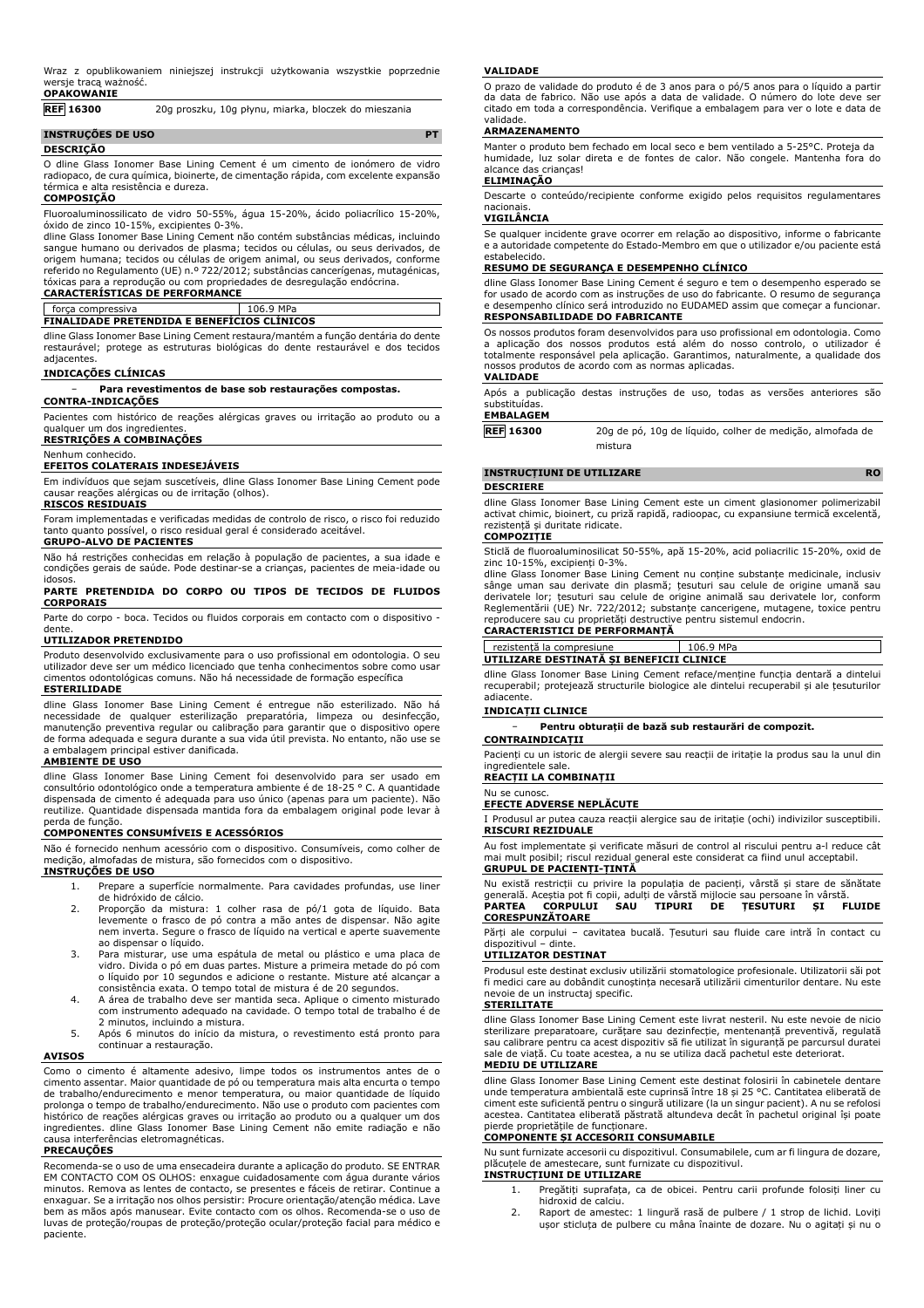învârtiți. Țineți sticluța de lichid vertical și strângeți ușor pentru ca lichidul să iasă.

- 3. Pentru amestecare, folosiți o spatulă de metal sau plastic și o plăcuță de sticlă. Separați pulberea în două părți. Amestecați prima jumătate cu lichid timp de 10 secunde, după care adăugați restul. Amestecați până se ajunge la consistența exactă. Timpul total de amestecare este de 20 de secunde.
- 4. Zona de lucru trebuie să fie mereu uscată. Aplicați cimentul mixat în carie cu instrumentul potrivit. Timpul total de lucru este de 2 minute, cu tot cu
- amestecare. 5. După 6 minute de la începerea amestecării, obturația este gata iar restaurarea poate continua.

## **AVERTISMENTE**

Pentru că cimentul este foarte adeziv, curățați toate instrumentele înainte ca cimentul să se așeze. Cantitatea mai mare de pulbere și temperatura ridicată scurtează timpul de lucru și de așezare, pe când cantitatea mai mare de lichid, respectiv temperatura scăzută prelungesc timpul de lucru și de așezare. A nu se utiliza la pacienții cu un istoric de alergii severe sau reacții cu iritație la produs sau la orice din ingredientele sale. Produsul nu emite radiații și nu cauzează interferențe electromagnetice.

#### **PRECAUȚII**

Este recomandată folosirea digii dentare în timpul aplicării produsului. LA CONTACTUL CU OCHII: Clătiți atent cu apă timp de câteva minute. Inlăturați lentilele de contact<br>dacă sunt prezente. Continuați clătirea. Dacă iritația ochilor persistă, consultați<br>medicul. Spălați-vă bine mâinile după folosire. Evit atât pentru medic cât și pentru pacient.

## **DURATĂ DE VIAȚĂ**

Durata de viață a produsului este de 3 ani pentru pulbere și de 5 ani pentru lichid, începând cu data fabricării. A nu se folosi după data expirării. Numărul lotului trebuie menționat în orice corespondență. Vedeți pe ambalaj lotul și data expirării.

## **DEPOZITARE**

Țineți produsul etanș într-un loc uscat, bine aerisit, la 5-25 °C. A se proteja de umiditate, lumina directă a soarelui și de surse de căldură. A nu se lăsa la îndemâna copiilor!

### **DEBARASARE**

Aruncați conținutul/recipientul conform reglementărilor naționale.

## **VIGILENȚĂ**

Dacă a avut loc orice incident serios legat de dispozitiv, raportați-l la autoritatea competentă din Statul Membru în care este stabilit utilizatorul și/sau brevetul. **REZUMAT SIGURANȚĂ ȘI PERFORMANȚĂ CLINICĂ**

dline Glass Ionomer Base Lining Cement este sigur și se comportă conform utilizării destinate atunci când se folosește conform instrucțiunilor producătorului. Sumarul siguranței și al performanței clinice vor fi introduse în EUDAMED imediat după începerea utilizării.

### **RESPONSABILITATEA PRODUCĂTORULUI**

Produsele noastre au fost dezvoltate exclusiv în scopul utilizării stomatologice profesionale. Având în vedere că nu putem controla modul de aplicare a produselor noastre, utilizatorul este pe deplin responsabil de acesta. Desigur, garantăm calitatea produselor noastre, raportată la standardele în vigoare.

## **VALABILITATE**

| anulate.<br><b>AMBALAJ</b> | Odată cu publicarea acestor instructiuni de utilizare, toate versiunile anterioare sunt |
|----------------------------|-----------------------------------------------------------------------------------------|
| <b>REF</b> 16300           | 20g pulbere, 10g lichid, lingurită de dozare, plăcută de<br>amestecare                  |

**NÁVOD NA POUŽITIE SK**

## **POPIS**

dline Glass Ionomer Base Lining Cement je chemicky tuhnúci, bioinertný, rýchlo<br>tuhnúci, rentgenkontrastný skloionomérny cement s vynikajúcou tepelnou<br>rozťažnosťou a vysokou pevnosťou a tvrdosťou.

## **ZLOŽENIE**

Fluoroaluminosilikátové sklo 50-55 %, voda 15-20 %, kyselina polyakrylová 15-20

%, oxid zinočnatý 10-15 %, pomocné látky 0-3 %.<br>dline Glass Ionomer Base Lining Cement neobsahuje liečiva, vrátane derivátov<br>ľudskej krvi alebo plazmy; tkanivá alebo bunky alebo ich deriváty ľudského pôvodu;<br>tkani 722/2012; látky, ktoré sú karcinogénne, mutagénne, toxické pre reprodukciu alebo majú vlastnosti narušujúce endokrinný systém.

## **VÝKONOVÉ CHARAKTERISTIKY**

### pevnosť v tlaku 106.9 MPa **ZAMÝŠĽANÝ ÚČEL A KLINICKÉ VÝHODY**

dline Glass Ionomer Base Lining Cement obnovuje/udržuje zubnú funkciu obnoviteľného zuba; chráni biologické štruktúry obnoviteľného zuba a susedných tkanív.

## **KLINICKÉ INDIKÁCIE**

## − **Pre základné obloženie pod kompozitné reštaurácie.**

**KONTRAINDIKÁCIE** Pacienti, ktorí majú v anamnéze závažné alergické alebo podráždené reakcie na produkt alebo na ktorúkoľvek zložku prípravku.

## **OBMEDZENIE KOMBINÁCIÍ**

## Nie sú známe.

**NEŽIADUCE VEDĽAJŠIE ÚČINKY** U citlivých jedincov môže dline Glass Ionomer Base Lining Cement spôsobiť alergické alebo dráždivé reakcie (oči).

## **ZVYŠKOVÉ RIZIKÁ**

Bola implementovaná a overená opatrení na kontrolu rizík, riziko je čo najviac znížilo, celkové zvyškové riziko je považované za prijateľné.

## **CIEĽOVÁ SKUPINA PACIENTOV**

Nie sú známe žiadne obmedzenia týkajúce sa populácie pacientov, ich veku a celkového zdravotného stavu. Môžu to byť aj deti, pacienti stredného veku alebo starší pacienti.

# **ZAMÝŠĽANÁ ČASŤ TELA ALEBO TYPY TKANÍV TELESNÝCH TEKUTÍN**

Časť tela - ústa. Tkanivá alebo telesné tekutiny v kontakte s prístrojom - zub. **URČENÝ POUŽÍVATEĽ**

dline Glass Ionomer Base Lining Cement je vyvinutý len pre profesionálne použitie v stomatológii. Použiť ho môže iba lekár s licenciou, ktorý má znalosti o používaní bežných dentálnych cementov. Nie je potreba zvláštneho školenia.

## **STERILITA**

dline Glass Ionomer Base Lining Cement je dodávaný nesterilný. Nie je potrebné vykonávať žiadnu prípravnú sterilizáciu, čistenie alebo dezinfekciu, preventívnu, pravidelnú údržbu alebo kalibráciu, aby bolo zaistené, že zariadenie pracuje správne a bezpečne po celú dobu jeho životnosti. Nepoužívajte však, ak je primárny balíček poškodený.

## **PROSTREDIE POUŽITIA**

Výrobok je určený na použitie v zubnej ordinácii, kde je teplota okolia 18-25 °C. Vydané množstvo cementu je vhodné pre jednorazové použitie (iba pre jedného pacienta). Nepoužívajte znova. Vydané množstvo, ktoré nie je v pôvodnom obale, môže viesť k strate funkcie.

## **SPOTREBNÉ SÚČASTI A PRÍSLUŠENSTVO**

K zariadeniu nie je dodávané žiadne príslušenstvo. Spotrebný materiál, ako je odmerka či miešacie podložky, sa dodáva so zariadením.

## **NÁVOD NA POUŽITIE**

- 1. Pripravte povrch ako vždy. Pre hlboké dutiny použite hydroxid vápenatý. 2. Miešací pomer: 1 zarovnaná lyžica prášku/1 kvapka tekutiny. Pred výdajom zľahka poklepte fľaštičkou na ruku. Fľaštičkou netrepte ani ju neobracajte. Držte fľaštičku s kvapalinou zvisle a jemne stlačte, keď dávkujete kvapalinu.
- 3. Ku zmiešaniu použite kovovú alebo plastovú špachtľu a sklenenú dosku. Rozdeľte prášok na dve časti. Prvú polovicu prášku zmiešajte s kvapalinou<br>po dobu 10 sekúnd a potom pridajte zvyšok. Miešajte, kým nedosiahnete<br>presnej konzistencie. Celková doba miešania je 20 sekúnd.
- 4. Pracovný priestor musí byť udržiavaný v suchu. Aplikujte zmiešaný cement vhodným nástrojom do dutiny. Celková pracovná doba je 2 minúty vrátane miešania.
- 5. Po 6 minútach od začiatku miešania je obloženie pripravené k ďalšej reštaurácii.

#### **VAROVANIE**

Vzhľadom k tomu, že cement je vysoko lepivý, pred usadením cementu očistite všetky nástroje. Vyššie množstvo prášku alebo vyššia teplota skracujú dobu spracovania/tuhnutia a nižšia teplota alebo vyššie množstvo kvapaliny predlžujú dobu spracovania/tuhnutia. Nepoužívajte prípravok u pacientov, ktorí v minulosti mali závažné alergické alebo podráždené reakcie na produkt alebo na niektorú zo zložiek. dline Glass Ionomer Base Lining Cement nevyžaruje žiarenie a nespôsobuje žiadne elektromagnetické rušenie.

### **OPATRENIE**

Počas aplikácie produktu sa odporúča používať kofferdam. PO ZASIAHNUTÍ OČÍ: Niekoľko minút ich opatrne vyplachujte vodou. Vyberte kontaktné šošovky, ak sú nasadené a ak je to ľahké. Pokračujte vo vyplachovaní. Pokiaľ podráždenie očí pretrváva: Vyhľadajte lekársku pomoc/starostlivosť. Po manipulácii si dôkladne umyte ruky. Vyhnite sa kontaktu s okom. Pre lekára a pacienta sa odporúča nosiť ochranné rukavice/ochranný odev/ochranu očí/ochranu tváre.

## **SKLADOVATEĽNOSŤ**

Doba použiteľnosti produktu je 3 roky prášku/5 rokov kvapaliny od dátumu výroby. Nepoužívajte po dátume exspirácie. Vo všetkých korešpondencia by malo byť uvedené číslo šarže. Šarže a dátum spotreby pozri balenia. **SKLADOVANIE**

Uchovávajte produkt tesne uzavretú na suchom, dobre vetranom mieste pri teplote 5-25 °C. Chráňte pred vlhkosť, priamym slnečným žiarením a zdrojmi tepla. Chráňte pred mrazom. Udržujte mimo dosahu detí!

## **LIKVIDÁCIA**

Obsah/obal zlikvidujte v súlade s požiadavkami národných predpisov. **BDELOSŤ**

Ak sa stane akýkoľvek závažný incident, ku ktorému došlo v súvislosti so zariadením, hlási sa to výrobcovi a príslušnému orgánu členského štátu, v ktorom sa používateľ alebo pacient nachádza.

#### **SÚHRN BEZPEČNOSTI A KLINICKÉHO VÝKONU**

dline Glass Ionomer Base Lining Cement je bezpečný a funguje tak, ako bolo<br>zamýšľané, ak je používaný v súlade s pokynmi výrobcu na použitie. Súhrn<br>bezpečnosti a klinického výkonu bude do EUDAMED zavedený, akonáhle začne pracovať.

### **ZODPOVEDNOSŤ VÝROBCOV**

Naše výrobky boli vyvinuté pre profesionálne použitie v stomatológii. Pretože aplikácia našich produktov je mimo našu kontrolu, je za aplikáciu plne zodpovedný užívateľ. Samozrejme garantujeme kvalitu našich produktov v súlade s platnými normami.

#### **DOBA PLATNOSTI**

Po uverejnení tohto návodu na použitie sú nahradené všetky predchádzajúce verzie. **OBAL**

**REF 16300** 20g prášku, 10g tekutiny, odmerka, miešacia podložka

### **OPIS**

dline Glass Ionomer Base Lining Cement je bioinertni, hitro-utrjujoč, radiopačen, steklasto ionomerni cement, ki se utrjuje kemično. Se odlično toplotno razteza. Ima visoko odpornostjo in trdoto.

## **SESTAVA**

Fluoroaluminosilikatno steklo 50-55%, voda 15-20%, poliakrilna kislina 15-20%,<br>cinkov oksid 10-15%, pomožne snovi 0-3%.<br>dline Glass Ionomer Base Lining Cement ne vsebuje zdravilnih snovi, vključno s

človeško krvjo ali predelano plazmo; tkiv, celic ali derivatov človeškega izvora; tkiv ali celic živalskega izvora ali njihovih derivatov po Uredbi (EU) Št. 722/2012; snovi, ki so rakotvorne, mutagene, strupene za reprodukcijo ali imajo endokrine moteče lastnosti.

## **ZNAČILNOSTI DELOVANJA**

tlačna trdnost 106.9 MPa **PREDVIDENI NAMEN ZDRAVLJENJA IN KORISTI**

dline Glass Ionomer Base Lining Cement obnovi/vzdržuje funkcijo obnovljenega zoba; ščiti biološke strukture obnovljenega zoba in sosednjih tkiv.

## **KLINIČNE INDIKACIJE**

− **Za normalne podlage pod kompozitno restavracijo.**

**NAVODILA ZA UPORABO** SL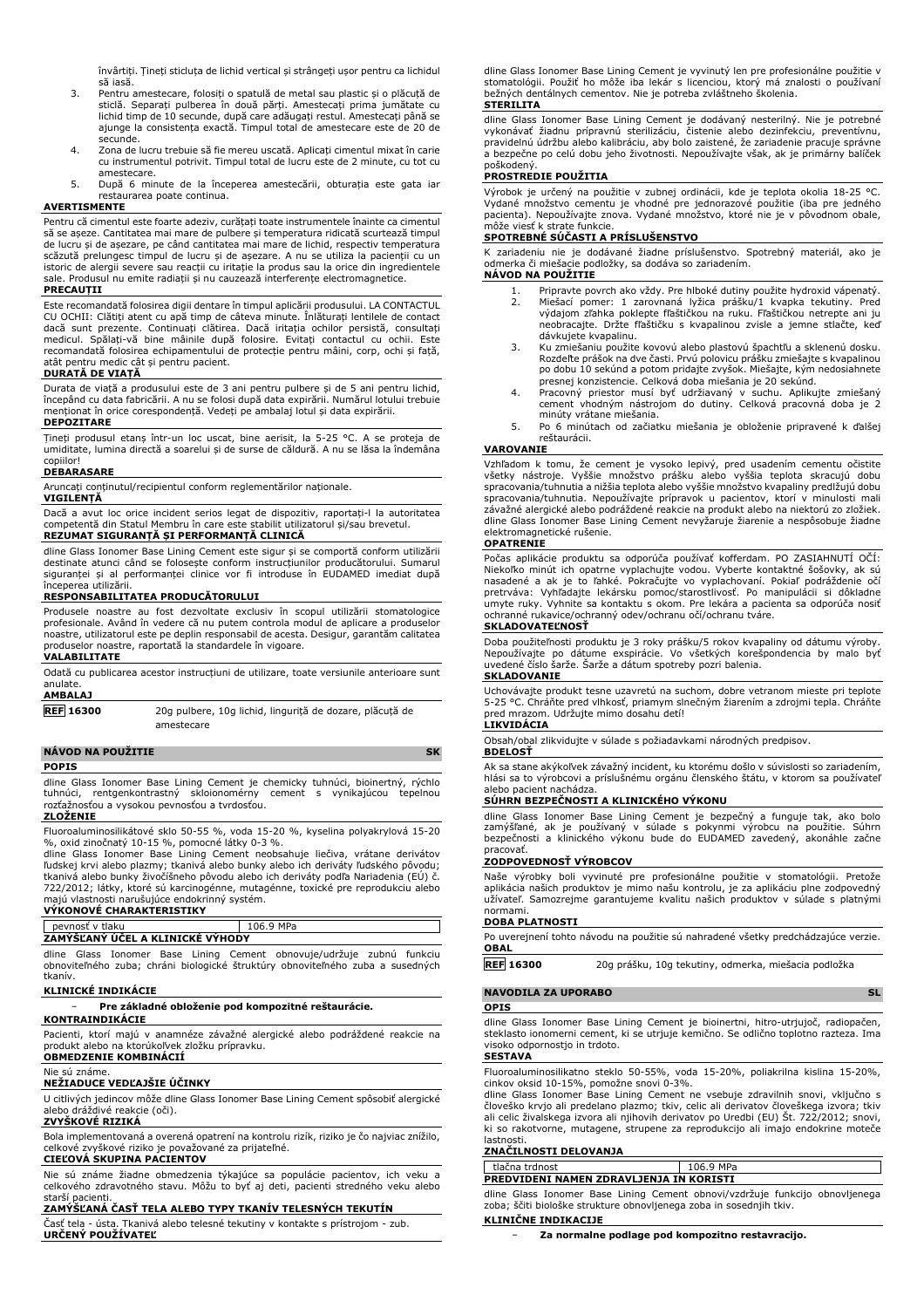#### **KONTRAINDIKACIJE**

Bolniki, ki so imeli hude alergične reakcije ali reakcijo draženja na izdelek ali katero koli njegovo sestavino. **OMEJITVE ZA KOMBINACIJE**

#### Niso poznani. **NEŽELENI STRANSKI UČINKI**

Pri posameznikih, ki so podvrženi alergijam, lahko dline Glass Ionomer Base Lining Cement povzroči alergijske ali dražilne reakcije (oko).

## **PREOSTALA TVEGANJA**

Ukrepi za nadzor tveganja so bili izvedeni in preverjeni. Tveganje je bilo minimalizirano, skupno preostalo tveganje je bilo ocenjeno kot sprejemljivo. **CILJNA SKUPINA PACIENTA**

Omejitev glede populacije pacientov, njihove starosti in splošnih zdravstvenih razmer ni. Zdravi se lahko tako otroke kot vse druge starostne skupine, tudi starejše paciente.

#### **PREDVIDENI DEL TELESA ALI VRSTE TKIV V TELESNIH TEKOČINAH**

Del telesa - usta. Tkiva ali telesne tekočine, s katerimi pripomoček pride v stik - zob. **PREDVIDENI UPORABNIK**

dline Glass Ionomer Base Lining Cement je bil razvit samo za profesionalno uporabo v zobozdravstvu. Uporablja ga lahko samo licenciran zobozdravnik ki ima znanje o uporabi zobnih cementov.

#### **STERILNOST**

Dobavljen dline Glass Ionomer Base Lining Cement je ne-sterilen. Za zagotovitev pravilnega in varnega delovanja pripomočka v predvidenem življenjskem obdobju sterilizacija, čiščenje ali razkuževanje, preventivno ali redno vzdrževanje ali kalibracija ni potrebna. Toda, če je prejmete izdelek v poškodovani embalaži, ga ne uporabljajte.

#### **OKOLJE UPORABE**

dline Glass Ionomer Base Lining Cement je namenjen za uporabo v zobozdravstveni ordinaciji, kjer je standardna temperatura prostora med 18 in 25°C. Posamezni odmerek cementa je primeren za enkratno uporabo (samo za enega pacienta). Ni za ponovno uporabo. Odmerek, ki ni več shranjen v originalni embalaži, lahko izgubi svojo funkcijo.

## **POTROŠNI MATERIAL IN DODATKI**

Pripomočku ni priložena nobena dodatna oprema. Potrošni material, ki je pripomočku priložen, so merilna zajemalka, mešalne ploščice. **NAVODILA ZA UPORABO**

- 1. Površino pripravite kot običajno. Za globoke luknje uporabite podlago iz kalcijevega hidroksida.
- 2. Razmerje mešanja: 1 izravnana žlica praška / 1 kapljica tekočine. Pred doziranjem stekleničko s praškom na rahlo udarite ob roko. Ne stresajte in ne obračajte. Stekleničko s tekočino držite pokonci v navpični legi. Ko nanašate tekočino, nežno stisnite.
- 3. Za mešanje uporabite kovinsko ali plastično lopatico in stekleno ploščico. Prašek razdelite na dva dela. Prvo polovico praška mešajte s tekočino 10 sekund in nato dodajte preostanek praška. Mešajte, dokler ne dosežete
- natančne konsistence. Skupni čas mešanja je 20 sekund. 4. Delovna površina mora biti suha. Pripravljeni cement z ustreznim instrumentom nanesite v zobno luknjo. Vključno z mešanjem je skupni delovni čas 2 minuti.

5. 6 minut po pričetku mešanja je podlaga pripravljena za nadaljnjo delo. **OPOZORILA**

Ker je cement zelo lepljiv, očistite vse instrumente, preden se cement zasuši. Večja količina praška v mešanici ali višja temperatura skrajšata čas dela/utrjevanja, medtem ko nižja temperatura ali večja količina tekočine v mešanici podaljša čas dela/utrjevanja. dline Glass Ionomer Base Lining Cement ne uporabljajte pri pacientih, ki so že kdaj imeli hude alergijske reakcije ali draženje na ta izdelek ali katero koli njegovo sestavino. dline Glass Ionomer Base Lining Cementne oddaja sevanja in ne povzroča elektromagnetnih motenj.

## **PREVIDNOSTNI UKREPI**

Med nanašanjem izdelka je priporočljivo uporabljati cofferdam. ČE PRIDE V OČI: Nekaj minut previdno izpirajte z vodo. Če je možno in enostavno izvedljivo, odstranite kontaktne leče. Nadaljujte z izpiranjem. Če draženje oči ne pojenja, poiščite zdravniško pomoč. Po postopku si temeljito umijte roke. Poskrbite, da ne pride v stik z očmi. Priporočljivo je, da zobozdravnik in pacient nosita zaščitne rokavice/zaščitno obleko/zaščito za oči/zaščito za obraz.

#### **ROK UPORABE**

Rok uporabe izdelka je 3 leta od datuma izdelave za prašek / 5 let za tekočinoe. Ne uporabljajte po pretečenem datumu. V vseh dopisih morate navesti številko serije. Za številko serije in rok uporabe glejte embalažo.

## **SKLADIŠČENJE**

Izdelek hranite v tesno zaprti embalaži in v suhem ter dobro prezračevanem prostoru pri temperaturi med 5-25°C. Ne izpostavljajte vlago, direktni sončni svetlobi in virom toplote. Ne zamrzujte. Hranite izven dosega otrok!

### **ODLAGANJE ODPADKOV**

Vsebino/embalažo zavrzite v skladu z nacionalnimi predpisi.

### **PAZLJIVOST**

Če pride do kakršnega koli resnega incidenta, ki se v zvezi s pripomočkom zgodi pacientu, to takoj sporočite proizvajalcu in pristojnemu organu države članice, v kateri uporabnik in/ali pacient prebiva.

## **POVZETEK VARNOSTNIH OPOZORIL IN KLINIČNIH UČINKOVITOSTI**

dline Glass Ionomer Base Lining Cement je varen in deluje, kot je predvideno, če se uporablja v skladu s proizvajalčevimi navodili za uporabo. Povzetek varnostnih opozoril in klinične učinkovitosti bo predstavljen v EUDAMED takoj, ko bo predstavljen trgu.

## **ODGOVORNOST PROIZVAJALCA**

Naši izdelki so bili razviti za profesionalno uporabo v zobozdravstvu. Ker uporaba naših izdelkov ni več pod našim nadzorom, je uporabnik v celoti odgovoren za njihovo aplikacijo. Seveda pa zagotavljamo kakovost naših izdelkov v skladu z veljavnimi standardi.

#### **VELJAVNOST**

| Z objavo teh navodil za uporabo vse prejšnje različice postanejo brezpredmetne. |  |
|---------------------------------------------------------------------------------|--|
| <b>PAKIRANJE</b>                                                                |  |
|                                                                                 |  |

**REF 16300** 20g praška, 10g tekočine, merilna zajemalka, mešalna ploščica

## **INSTRUCCIONES DE USO ES**

#### **DESCRIPCIÓN**

dline Glass Ionomer Base Lining Cement es un cemento de ionómero de vidrio radiopaco de curado químico, bio-inerte, de fraguado rápido con excelente expansión térmica y alta resistencia y dureza.

#### **COMPOSICIÓN**

Vidrio de fluoroaluminosilicato al 50-55%, agua al 15-20%, ácido poliacrílico al 15- 20%, óxido de zinc al 10-15%, excipientes 0-3%.

dline Glass Ionomer Base Lining Cement no contiene sustancias medicinales, sangre humana o derivados de plasma; tejidos o células, o sus derivados, de origen humano; tejidos o células de origen animal, o sus derivados, según se indica en el Reglamento (UE) No. 722/2012; Sustancias cancerígenas, mutágenos, tóxicas para la reproducción o que tengan propiedades de alteración endocrina.

## **CARACTERÍSTICAS DE DESEMPEÑO**

fuerza de compresión 106.9 MPa **PROPÓSITO PREVISTO Y BENEFICIOS CLÍNICOS**

dline Glass Ionomer Base Lining Cement restaura/mantiene la función del diente restaurable; protege las estructuras biológicas de los dientes restaurables y los tejidos adyacentes.

### **INDICACIONES CLÍNICAS**

− **Para revestimientos de base, bajo las restauraciones de composite.**

#### **CONTRAINDICACIONES**

Pacientes con antecedentes de reacciones alérgicas o de irritaciones graves al producto o a cualquiera de los ingredientes

## **RESTRICCIONES A LAS COMBINACIONES** Ninguno conocido.

## **EFECTOS SECUNDARIOS INDESEABLES**

En personas susceptibles, dline Glass Ionomer Base Lining Cement puede causar reacciones alérgicas o irritación (ojos).

## **RIESGOS RESIDUALES**

Se han implementado y comprobado medidas de control de riesgos, reduciéndolos en la medida de lo posible, el riesgo residual general se considera aceptable.

## **GRUPO DE PACIENTES OBJETIVO**

No se conocen restricciones con respecto a la población de pacientes, edad y condiciones generales de salud. Pudiendo haber niños, pacientes de mediana edad o ancianos.

## **PARTE PREVISTA DEL CUERPO O TIPOS DE TEJIDOS DE FLUIDOS CORPORALES**

Parte del cuerpo - boca. Tejidos o fluidos corporales en contacto con el dispositivo: dientes.

## **USUARIO PREVISTO**

dline Glass Ionomer Base Lining Cement está desarrollado únicamente para uso profesional odontológico. Dirigido a médicos con licencia que tengan conocimientos sobre cómo usar cementos dentales comunes. No hay necesidad de tener una formación específica.

## **ESTERILIDAD**

dline Glass Ionomer Base Lining Cement se entrega sin esterilizar. No necesita esterilización, limpieza o desinfección preparatoria, mantenimiento preventivo, regular o calibración para garantizar que el dispositivo funcione de manera adecuada y segura durante su vida útil prevista. Sin embargo, no lo use si el envoltorio principal está dañado.

## **MEDIO AMBIENTE DE USO**

El producto está diseñado para ser usado en consultorios odontológicos donde la temperatura ambiente va de 18 a 25 °C. La cantidad dispensada de cemento es adecuada para un solo uso (un paciente). No reutilizar. La cantidad dispensada que no se mantenga en el paquete original puede perder su función.

### **COMPONENTES CONSUMIBLES Y ACCESORIOS**

No se suministran accesorios con el dispositivo. Se suministran artículos no consumibles con el dispositivo, como cucharas medidoras o placas para mezclar. **INSTRUCCIONES DE USO**

- 1. Prepare la superficie como de costumbre. Para cavidades profundas, use un revestimiento de hidróxido de calcio.
- 2. Proporción de la mezcla: 1 cucharada rasa de polvo/1 gota de líquido. Golpee ligeramente la botella de polvo contra el dorso de la mano antes de usar. No agite ni invierta. Sostenga la botella de líquido en posición
- vertical y apriete suavemente cuando vierta el líquido. 3. Para mezclar utilice una espátula de metal o plástico y una lámina de vidrio. Divida el polvo en dos partes. Mezcle la primera mitad del polvo con el líquido durante 10 segundos y luego agregue el resto. Mezcle hasta obtener la consistencia exacta. El tiempo total de mezcla es de 20 segundos.
- 4. El área de trabajo debe mantenerse seca. Mezcle con un instrumento adecuado y aplique el cemento en la cavidad. El tiempo total de trabajo es de 2 minutos, incluyendo la preparación de la mezcla.
- 5. Al pasar 6 minutos desde el inicio de la mezcla, el revestimiento está listo para continuar con el proceso de restauración.

## **ADVERTENCIAS**

Debido a que el cemento es muy adhesivo, asegúrese de limpiar todos los instrumentos antes de que el cemento se fije en ellos. Una mayor cantidad de polvo o temperaturas más altas acortan el tiempo de trabajo/fraguado y una temperatura más baja, o una mayor cantidad de líquido prolonga el tiempo de trabajo/fraguado. No utilice dline Glass Ionomer Base Lining Cement en pacientes que tengan<br>antecedentes de reacciones alérgicas o de irritación graves producidas por el<br>producto-o-cualquiera-de-sus-componentes. dline-Glass-Ionomer-Base-Lin no emite radiación y tampoco causa interferencias electromagnéticas.

### **PRECAUCIONES**

Se recomienda utilizar barrera durante la aplicación del producto. EN CASO DE CONTACTO CON LOS OJOS: Enjuague cuidadosamente con agua durante varios minutos. Quítese las lentes de contacto, si los lleva y es fácil hacerlo. Continúe enjuagando. Si la irritación ocular persiste: consulte con su médico. Lávese bien las manos después de manipular el producto. Evite el contacto visual. Se recomienda utilizar guantes protectores/ropa protectora/protección ocular/protección facial para médico y paciente. **VIDA ÚTIL**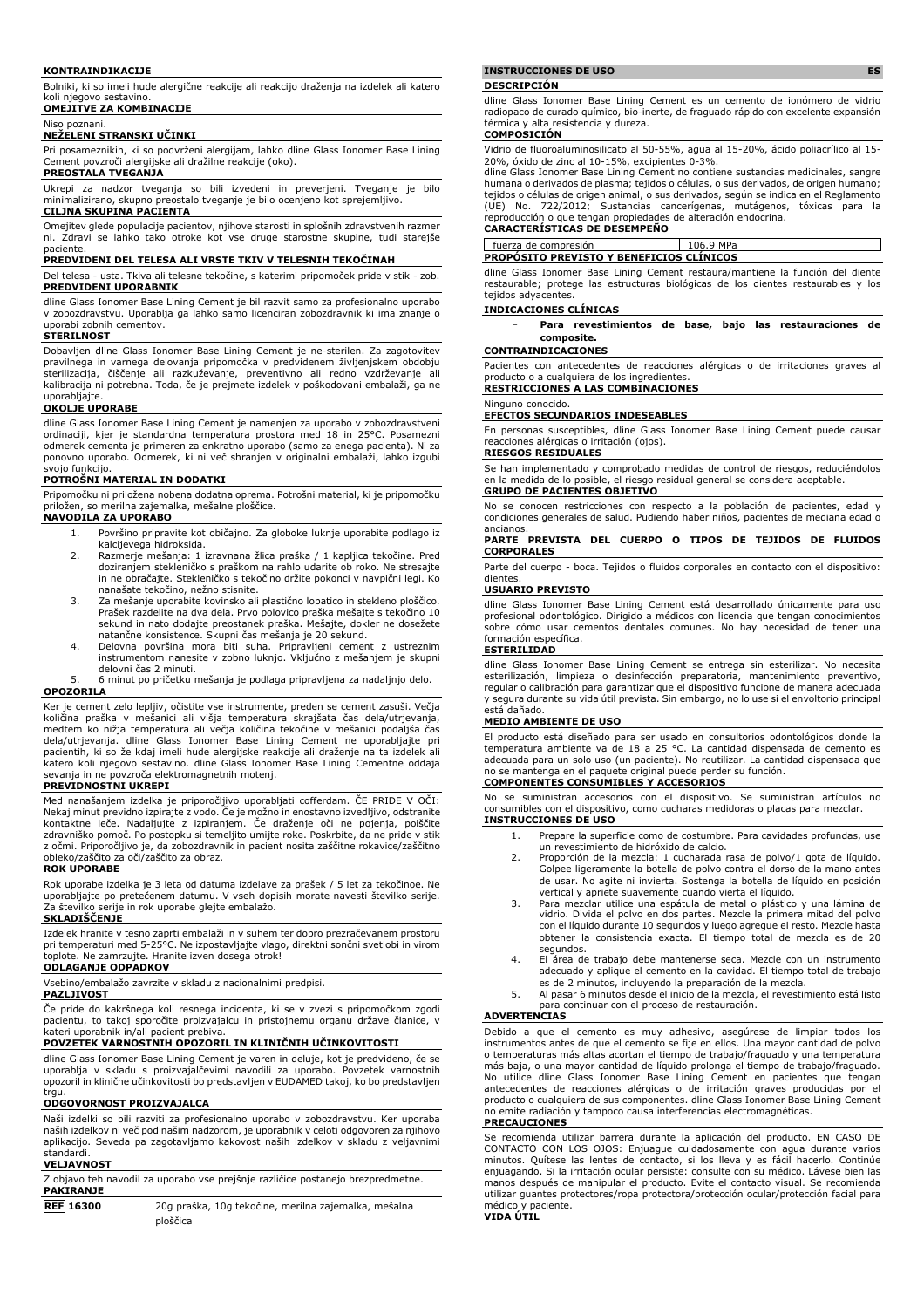La vida útil del producto son 3 años para el polvo / 5 años para el líquido contando a partir de la fecha de fabricación. No lo use después de la fecha de vencimiento. El número de lote debe indicarse en todo el prospecto. Consulte el empaque para ver el lote y la fecha de vencimiento.

## **ALMACENAMIENTO**

Mantenga el producto bien cerrado en un lugar seco y bien ventilado de 5 a 25 °C. Proteger de la humedad, la luz solar directa y las fuentes de calor. No congele. iMantenga fuera del alcance de los niños! **DISPOSICIÓN**

Elimine el contenido/recipiente según lo requieran los requisitos reglamentarios nacionales.

#### **VIGILANCIA**

Si se ha producido algún incidente grave en relación con el dispositivo, informe al fabricante y a la autoridad competente del Estado miembro en el que esté establecido el usuario y/o el paciente.

### **RESUMEN DE SEGURIDAD Y DESEMPEÑO CLÍNICO**

dline Glass Ionomer Base Lining Cement es seguro y funciona según lo previsto si es usado según las instrucciones de uso del fabricante. El resumen de seguridad y desempeño clínico se presentará en EUDAMED tan pronto como comience a funcionar.

## **RESPONSABILIDAD DE LOS FABRICANTES**

Nuestros productos han sido desarrollados para uso profesional odontológico. Dado que la aplicación de nuestros productos está fuera de nuestro control, el usuario es totalmente responsable de ella. Por supuesto, garantizamos la calidad de nuestros productos de acuerdo con los estándares aplicados.

#### **VALIDEZ**

Tras la publicación de estas instrucciones de uso, quedan reemplazadas todas las versiones previas.

## **EMBALAJE**

**REF 16300** 20g de polvo, 10g de líquido, cuchara dosificadora, lámina para mezclar

## **ANVÄNDARINSTUKTIONER** SV

#### **BESKRIVNING**

dline Glass Ionomer Base Lining Cement är ett kemiskt härdande, bioinert, snabbverkande, radiopaque glasjonomercement med utmärkt värmeutvidgning och hög hållfasthet och hårdhet. **SAMMANSÄTTNING**

Fluoroaluminosilikatglas 50-55%, vatten 15-20%, polyakrylsyra 15-20%, zinkoxid 10-15%, hjälpämnen 0-3%.

dline Glass Ionomer Base Lining Cement innehåller inte läkemedelssubstanser, inklusive mänskligt blod eller plasmaderivat; vävnader eller celler, eller deras derivat, av mänskligt ursprung; vävnader eller celler av animaliskt ursprung, eller deras derivat, som avses i förordning (EU) nr 722/2012; ämnen som är cancerframkallande, mutagena, reproduktionsgiftiga eller som har hormonstörande egenskaper

## **PRESTANDAEGENSKAPER**

## tryckhållfasthet 106.9 MPa **AVSETT SYFTE OCH KLINISKA FÖRDELAR**

dline Glass Ionomer Base Lining Cement återställer/upprätthåller tandfunktionen hos en restaurerbar tand; skyddar biologiska strukturer i restaurerbara tänder och intilliggande vävnader.

### **KLINISKA INDIKATIONER**

### − **För basfoder vid sammansatta restaureringar.**

**KONTRAINDIKATIONER**

Patienter som tidigare har upplevt allvarliga allergiska reaktioner eller irritationsreaktioner av produkten eller någon av ingredienserna. **BEGRÄNSNINGAR AV KOMBINATIONER**

#### Inga kända. **OÖNSKADE BIVERKNINGAR**

Hos känsliga individer kan dline Glass Ionomer Base Lining Cement orsaka allergiska reaktioner eller irritationsreaktioner (ögon).

## **ÅTERSTÅENDE RISKER**

Åtgärder för riskkontroll har genomförts och verifierats, risken minskas så långt som möjligt, den totala restrisken bedöms vara acceptabel. **PATIENTENS MÅLGRUPP**

Inga kända restriktioner angående patientpopulation, ålder eller allmänna hälsotillstånd. Det kan finnas barn, medelålders eller äldre patienter. **AVSEDD DEL AV KROPPEN ELLER TYPER AV VÄVNADER AV KROPPSVÄTSKOR**

En del av kroppen – munnen. Vävnader eller kroppsvätskor i kontakt med enheten – tand.

### **AVSEDD ANVÄNDARE**

dline Glass Ionomer Base Lining Cement är utvecklad endast för professionellt bruk inom tandvården. Dess användare är endast licensierad läkare som har kunskap om hur man använder vanliga cement. Det finns dock inget behov av specifik utbildning. **STERILITET**

dline Glass Ionomer Base Lining Cement levereras icke-steril. Det finns inget behov av förberedande sterilisering, rengöring eller desinfektion, förebyggande eller regelbundet underhåll eller kalibrering, för att säkerställa att enheten fungerar korrekt och säkert under dess avsedda livstid. Använd dock inte om förpackningen är skadad.

## **ANVÄNDNINGSMILJÖ**

Produkten är designad för att användas på tandvårdskliniker där omgivningstemperaturen är 18-25°C. Den fördelade mängden cement är lämplig för engångsbruk (endast för en patient). Återanvänd inte. Administrerad mängd som inte hålls kvar i originalförpackningen kan leda till funktionsförlust. **FÖRBRUKNINGSDELAR OCH TILLBEHÖR**

Inga tillbehör medföljer enheten. Förbrukningsvaror, som mätskopa och mixerplattor, levereras med enheten. **ANVÄNDARINSTUKTIONER**

- 1. Förbered ytan som vanligt. För djupa håligheter, använd kalciumhydroxidfoder.
- 2. Blandningsförhållande: 1 sked pulver / 1 droppe vätska. Knacka lätt på flaskan med pulver mot handen innan du dispenserar. Skaka eller vänd

inte. Håll vätskeflaskan vertikalt upprätt och tryck försiktigt när du dispenserar vätskan.

- 3. För blandning använd en metall- eller plastspatel och glasplatta. Dela pulvret i två delar. Blanda den första halvan av pulver med vätskan i 10 sekunder och tillsätt sedan resten av pulvret. Blanda tills exakt konsistens uppnås. Total blandningstid är 20 sekunder.
- 4. Arbetsområdet måste hållas torrt. Applicera det blandade cementet med lämpligt instrument i håligheten. Total arbetstid är 2 minuter inklusive blandning.
- 5. Efter 6 minuter från att blandningen inleds är foder redo för fortsatt restaureringsarbete.

## **VARNINGAR**

Eftersom cement är mycket vidhäftande, rengör alla instrument innan cementet<br>appliceras. En högre mängd pulver eller högre temperatur förkortar arbets-<br>/torkningstiden med lägre-temperatur-eller-en-högre-mängd-vätska-förlä /torkningstiden. Använd inte dline Glass Ionomer Base Lining Cement på patienter som tidigare har upplevt allvarliga allergiska reaktioner eller irritationsreaktioner av produkten eller någon av ingredienserna i den. dline Glass Ionomer Base Lining Cement avger inte strålning och orsakar inga elektromagnetiska störningar.

### **FÖRSIKTIGHETSÅTGÄRDER**

Det rekommenderas att använda cofferdam under appliceringen av produkten. VID KONTAKT MED OGONEN: Skölj försiktigt med vatten i flera minuter. Ta bort<br>kontaktlinser om de finns och det är lätt att göra så. Fortsätt skölja. Om irritationen<br>i ögonen kvarstår: Kontakta läkare. Tvätta händerna noggrant skyddshandskar/skyddskläder/ögonskydd/ansiktsskydd.

#### **HÅLLBARHETSTID**

Produktens hållbarhet är 3 år för pulver / 5 år för vätska från tillverkningsdatumet. Använd inte efter utgångsdatum. Partinummer bör anges i all korrespondens. Se förpackning för partinummer och utgångsdatum.

## **FÖRVARING**

Förvara produkten tätt sluten på en torr, väl ventilerad plats vid 5-25°C. Skydda den fukt, mot direkt solljus och värmekällor. Frys inte. Förvaras oåtkomlig för barn! **AVLÄGNING**

Kassera innehållet/behållaren i enlighet med nationella föreskrifter.

#### **VAKSAMHET**

Om en allvarlig händelse har inträffat i samband med enheten rapporteras detta till tillverkaren och den behöriga myndigheten i den medlemsstat där användaren och/eller patienten är etablerad.

## **SAMMANFATTNING AV SÄKERHET OCH KLINISK PRESTANDA**

dline Glass Ionomer Base Lining Cement är säker och fungerar som avsett om den används i enlighet med tillverkarens bruksanvisningar. Sammanfattning av säkerhet och klinisk prestanda kommer att presenteras i EUDAMED så snart det böjar fungera. **TILLVERKARENS ANSVAR**

Våra produkter har utvecklats för professionellt bruk inom tandvården. Eftersom tillämpningen av våra produkter ligger utanför vår kontroll är användaren själv fullt ansvarig för applikationen. Naturligtvis garanterar vi kvaliteten på våra produkter i enlighet med rådande standarder. **GILTIGHET**

I och med publiceringen av denna bruksanvisning ersätts alla tidigare versioner. **FÖRPACKNING**

**REF 16300** 20g pulver, 10g vätska, mätskopa, blandningsplatta

## **KULLANIM KILAVUZU TR**

#### **AÇIKLAMA**

dline Glass Ionomer Base Lining Cement, mükemmel termal genleşme ve yüksek mukavemet ve sertliğe sahip, kimyasal olarak kürlenen, biyoetkisiz, hızlı sertleşen, radyoopak bir cam iyonomer simandır. **BILEŞIM**

#### Floroalüminosilikat %50-55 cam, %15-20 su, %15-20 poliakrilik asit, %10-15 çinko oksit, %0-3 yardımcı maddeler.

Bu ürün insan kanı veya plazma türevi, insan dokuları veya hücreleri veya bunların türevlerini, 722/2012 Sayılı Tüzük (AB)'de bahsedildiği üzere hayvanlara ait dokular veya hücreler veya bunların türevleri; kanserojen, mutajenik, üremeye toksik veya endokrin bozucu özelliklere sahip maddeler dahil tıbbi madde içermez.

# **PERFORMANS ÖZELLIKLERI**

| basınç dayanımı                           | 106.9 MPa |  |  |  |  |
|-------------------------------------------|-----------|--|--|--|--|
| <b>HEDEFLENEN AMAC VE KLINIK FAYDALAR</b> |           |  |  |  |  |

dline Glass Ionomer Base Lining Cement restore edilebilir dişin fonksiyonunu geri kazanmasını/korumasını sağlar; restore edilebilir diş ve bitişik dokuların biyolojik yapılarını korur.

## **KLINIK ENDIKASYONLAR**

− **Kompozit restorasyonlar altındaki baz kaplamalar içindir. KONTRAENDIKASYONLAR**

Ürüne veya bileşenlerden herhangi birine karşı şiddetli alerjik reaksiyon veya tahriş olma geçmişi olan hastalar.

## **KOMBINASYONLARLA ILGILI KISITLAMALAR**

### Bilinmiyor. **İSTENMEYEN YAN ETKILER**

dline Glass Ionomer Base Lining Cement, hassas kişilerde alerjik veya tahriş reaksiyonlarına (göz) neden olabilir. **REZIDÜEL RISKLER**

Risk kontrol önlemleri uygulandı ve doğrulandı, risk mümkün olduğu kadar azaltıldı, tüm artık riskin kabul edilebilir olduğuna karar verildi.

## **HASTA HEDEF GRUBU**

Hasta kütle, yaş ve genel sağlık durumuyla ilgili herhangi bilinen bir kısıtlama mevcut değildir. Çocuklar, orta yaşlı veya yaşlı hastalar olabilir.

**HEDEFLENEN VÜCUT BÖLÜMÜ VEYA VÜCUT SIVILARININ DOKU TÜRLERI** Vücudun bir bölümü - ağız. Cihazın temas ettiği doku veya vücut sıvıları - diş.

**HEDEFLENEN KULLANICI** dline Glass Ionomer Base Lining Cement yalnızca diş hekimleri tarafından profesyonel kullanım için geliştirilmiştir. Yalnızca basit dental simanların nasıl kullanılacağı bilgisine sahip lisanslı doktor er tarafından kullanılabilir. Özel eğitime gerek yoktur. **STERILITE**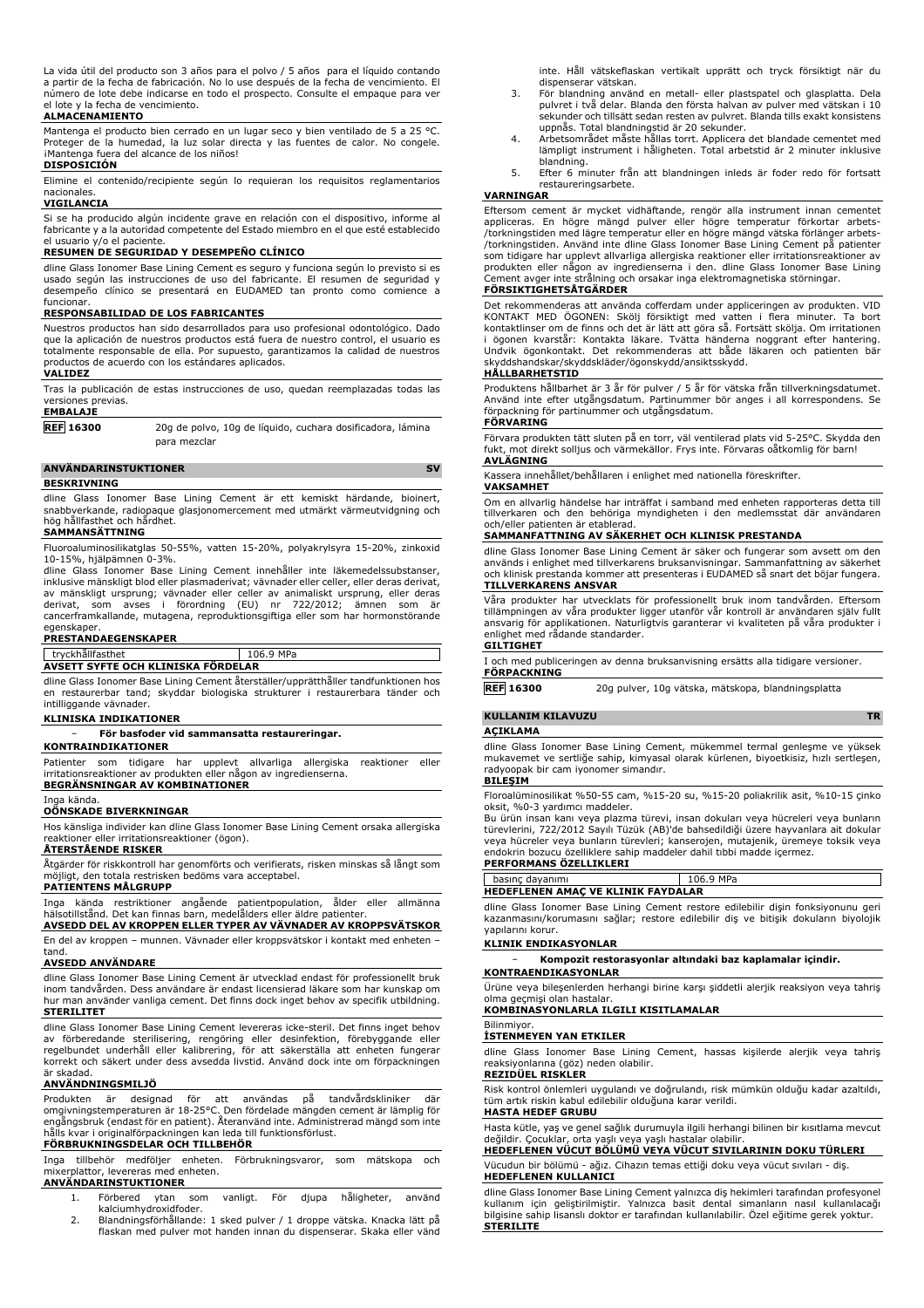dline Glass Ionomer Base Lining Cement sterilize edilmemiş şekilde teslim edilmektedir. Cihazın amaçlanan ömrü boyunca düzgün ve güvenli bir şekilde çalışmasını sağlamak için herhangi bir hazırlama niteliğinde sterilizasyona, temizliğe veya dezenfeksiyona, önleyici, düzenli bakıma veya kalibrasyona gerek yoktur. Ancak birincil ambalaj zarar görmüşse kullanmayın.

### **KULLANIM ORTAMI**

dline Glass Ionomer Base Lining Cement, ortam sıcaklığının 18-25°C olduğu diş muayenehanelerinde kullanılmak üzere geliştirilmiştir. Dağıtılmış siman miktarı tek kullanım için uygundur (sadece bir hasta için). Tek kullanımlıktır Hazırlanan miktarın orijinal ambalajında saklanmaması işlev kaybına neden olabilir.

## **SARF MALZEMELERI VE YARDIMCI MALZEMELER**

Cihazla birlikte herhangi bir aksesuar verilmemektedir. Ölçü kepçesi, karıştırma pedleri gibi sarf malzemeleri cihazla birlikte verilmektedir.

## **KULLANIM KILAVUZU**

- 1. Yüzeyi her zamanki gibi hazırlayın. Derin kaviteler için kalsiyum hidroksit kaplama kullanın.
- 2. Karışım oranı: 1 ölçek toz / 1 damla sıvı. Hazırlamadan önce toz şişesine elinizle hafifçe vurun. Çalkalamayın veya ters çevirmeyin. Sıvı şişesini dik tutun ve bir sıvıyı dökerken hafifçe sıkın.
- 3. Karıştırmak için metal veya plastik spatula ve cam levha kullanın. Tozu ikiye ayırın. Tozun ilk kısmını 10 saniye boyunca sıvıyla karıştırın ve sonra kalan kısmı ekleyin. Tam kıvamı elde edinceye kadar karıştırın. Toplam karıştırma süresi 20 saniyedir.
- 4. Çalışma alanı kuru tutulmalıdır. Karıştırılmış simanı uygun bir aletle kaviteye uygulayın. Toplam çalışma süresi karıştırma dahil olmak üzere 2 dakikadır.
- 5. Karıştırmaya başladıktan 6 dakika sonra kaplama, restorasyona devam etmek için hazır olacaktır.

#### **UYARILAR**

Siman son derece yapışkan olduğundan, yerleştirilmeden önce tüm aletler<br>temizlenmelidir. Daha fazla miktarda toz veya daha yüksek sıcaklık,<br>çalışma/sertleşme süresini kısaltacaktır, daha düşük sıcaklık veya daha yüksek sıv bileşenlerden herhangi birine karşı şiddetli alerjik reaksiyon veya tahriş olma geçmişi olan hastalar için kullanmayın. dline Glass Ionomer Base Lining Cement radyasyon yaymaz ve herhangi bir elektromanyetik enterferans ortaya çıkarmaz. **ÖNLEMLER**

Ürün uygulanırken bent kullanılması tavsiye edilir. GÖZE TEMASI HALİNDE: Birkaç dakika suyla dikkatlice durulayın. Varsa ve çıkarması kolaysa kontakt lenslerinizi çıkarın. Durulamaya devam edin. Göz tahrişi devam ederse: Tıbbi tavsiye/yardım alın. Kullandıktan sonra ellerinizi iyice yıkayın. Gözle temasından kaçının. Doktor ve hasta için koruyucu eldiven/koruyucu kıyafet/koruyucu gözlük/yüz için koruyucu kullanılması tavsiye edilir.

### **RAF ÖMRÜ**

dline Glass Ionomer Base Lining Cement raf ömrü, üretim tarihinden itibaren toz için 3 yıl/sıvı için 5 yıldır. Belirlenen son kullanma tarihinden sonra kullanmayın. Parti numarası tüm bilgilendirmelerde belirtilmelidir. Parti numarası ve son kullanma tarihi için ambalaja bakınız.

#### **DEPOLAMA**

dline Glass Ionomer Base Lining Cement 5-25°C'de kuru ve iyi havalandırılan bir yerde sıkıca kapalı halde saklayın. Doğrudan güneş ışığından, nem ve ısı kaynaklarından koruyun. Dondurmayın. Çocukların erişemeyeceği yerlerde muhafaza edin!

#### **BERTARAF ETME**

İçeriği/kabını ulusal yasal gerekliliklere göre bertaraf edin.

## **VIJILANS**

Cihazla ilgili olarak meydana gelen herhangi bir ciddi kazayı, üreticiye ve kullanıcının ve/veya hastanın kabul edildiği Üye Devletin yetkili otoritesine bildirin.

## **GÜVENLILIK VE KLINIK PERFORMANS ÖZETI**

dline Glass Ionomer Base Lining Cement güvenlidir ve üretici tarafından kullanım talimatlarına uygun olarak kullanılması durumunda amaçlandığı gibi çalışır. Güvenlik ve klinik performans özeti, işe başlar başlamaz EUDAMED'de lanse edilecektir. **ÜRETICININ SORUMLULUĞU**

Ürünlerimiz diş hekimleri tarafından profesyonel kullanım için geliştirilmiştir. Ürünlerimiz kontrolümüz dışında kullanıldığından, uygulamadan tamamen kullanıcı sorumludur. Ürünlerimizin kalitesini uygulanan standartlara uygun olarak garanti ediyoruz.

## **GEÇERLILIK SÜRESI**

İşbu kullanım talimatının yayınlanması üzerine, önceki tüm versiyonların yerini alacaktır.

## **AMBALAJ**

**REF 16300** 20 gr toz, 10 gr sıvı, ölçü kepçesi, karıştırma pedi

## **ИНСТРУКЦИЯ ПО ПРИМЕНЕНИЮ RU**

## **ОПИСАНИЕ**

dline Glass Ionomer Base Lining Cement - это химически отверждаемый, биоинертный, быстро схватывающийся, рентгеноконтрастный стеклоиономерный цемент с отличным тепловым расширением, высокой прочностью и твердостью.

## **СОСТАВ**

Стекло фторалюмосиликатное 50-55%, вода 15-20%, полиакриловая кислота 15- 20%, оксид цинка 10-15%, вспомогательные вещества 0-3%.

dline Glass Ionomer Base Lining Cement не содержит лекарственных веществ, в том числе производных человеческой крови или плазмы; тканей или клеток, или их производных, человеческого происхождения; тканей или клеткок, или их производных, животного происхождения, как указано в Регламенте (ЕС) № 722/2012; веществ, которые являются канцерогенными, мутагенными, токсичными для репродукции или обладают эндокринными разрушающими свойствами.

# **ФУНКЦИОНАЛЬНЫЕ ХАРАКТЕРИСТИКИ**

## прочность на сжатие 106.9 MPa **ПРЕДУСМОТРЕННОЕ ПРИМЕНЕНИЕ И КЛИНИЧЕСКИЕ РЕЗУЛЬТАТЫ**

Средство восстанавливает/поддерживает зубную функцию восстанавливаемого зуба; защищает биологические структуры восстанавливаемого зуба и прилегающих тканей.

## **КЛИНИЧЕСКИЕ ПОКАЗАНИЯ**

− **Для подкладок основы под композитные реставрации.**

## **ПРОТИВОПОКАЗАНИЯ**

Пациенты, у которых в анамнезе были тяжелые аллергические или раздражающие реакции на продукт или любой из ингредиентов. **ОГРАНИЧЕНИЯ НА КОМБИНАЦИИ**

## Нет данных.

## **НЕЖЕЛАТЕЛЬНЫЕ ПОБОЧНЫЕ ЭФФЕКТЫ**

У восприимчивых людей dline Glass Ionomer Base Lining Cement может вызывать аллергические или раздражающие реакции (глаза).

## **ОСТАТОЧНЫЕ РИСКИ**

Меры по управлению рисками внедрены и проверены, риск снижен, насколько это возможно, общий остаточный риск признан приемлемым.

## **ЦЕЛЕВАЯ ГРУППА ПАЦИЕНТОВ**

Никаких ограничений относительно категории пациентов, их возраста и общего состояния здоровья не известно. Продукт можно применять на детях, пациентах среднего и пожилого возраста.

#### **ПРЕДПОЛАГАЕМАЯ ЧАСТЬ ТЕЛА ИЛИ ТИПЫ ТКАНЕЙ ЖИДКОСТЕЙ ОРГАНИЗМА**

Часть тела - рот. Ткани или биологические жидкости, контактирующие с изделием - зуб.

## **ПРЕДПОЛАГАЕМЫЙ ПОЛЬЗОВАТЕЛЬ**

dline Glass Ionomer Base Lining Cement разработан только для профессионального использования в стоматологии. Пользователь - только<br>лицензированный врач, который знает, как использовать обычные лицензированный врач, который знает, как использовать обычные стоматологические цементы. Нет необходимости в специальной подготовке. **СТЕРИЛЬНОСТЬ**

Товар поставляется нестерильным. Нет необходимости в какой-либо предварительной стерилизации, очистке или дезинфекции, профилактическом, регулярном обслуживании или калибровке, чтобы гарантировать правильную и безопасную работу изделия в течение его предполагаемого срока службы. Однако не используйте, если первичная упаковка повреждена.

## **УСЛОВИЯ ПРИМЕНЕНИЯ**

Изделие предназначено для использования в стоматологическом кабинете с температурой окружающей среды 18-25°C. Распределенное количество цемента подходит для одноразового использования (только для одного пациента). Не использовать повторно. Выданное количество, хранящееся не в оригинальной упаковке, может привести к потере функциональности.

## **РАСХОДНЫЕ МАТЕРИАЛЫ И ПРИНАДЛЕЖНОСТИ**

В комплект поставки изделия не входят принадлежности. Расходные материалы, такие как мерная ложка, бумага для замешивания, входят в комплект поставки изделия.

### **ИНСТРУКЦИЯ ПО ПРИМЕНЕНИЮ**

- 1. Подготовьте поверхность как обычно. Для глубоких полостей используйте лайнер из гидроксида кальция.
- 2. Пропорции при смешивании: 1 столовая ложка порошка/1 капля жидкости. Перед дозировкой слегка постучите флаконом с порошком о руку. Не трясите и не переворачивайте. Держите флакон с жидкостью вертикально и осторожно сжимайте при дозировке жидкости.
- 3. Для смешивания используйте металлический или пластиковый шпатель и стеклянную пластину. Разделите порошок на две части. Первую половину порошка смешайте с жидкостью в течение 10 секунд, а затем добавьте остаток. Перемешивайте до получения нужной консистенции. Общее время перемешивания 20 секунд.
- 4. Рабочая зона должна быть сухой. Поместите смешанный цемент подходящим инструментом в полость. Общее время работы
- составляет 2 минуты, включая перемешивание.
- 5. Через 6 минут после начала перемешивания подкладка готова к дальнейшей реставрации.

## **ПРЕДУПРЕЖДЕНИЯ**

Поскольку цемент обладает высокой адгезией, очистите все инструменты перед нанесением цемента. Более высокое количество порошка или более высокая температура сокращают время обработки/схватывания, а более низкая температура или большее количество жидкости продлевают время обработки/схватывания. Не используйте продукт для пациентов, у которых в анамнезе есть серьезные аллергические или раздражающие реакции на продукт или любой из ингредиентов. Изделие не генерирует излучение и не вызывает электромагнитные помехи.

## **МЕРЫ ПРЕДОСТОРОЖНОСТИ**

При применении продукта рекомендуется использовать коффердам. ПРИ ПОПАДАНИИ В ГЛАЗА: осторожно промыть глаза водой в течение нескольких минут. Снимите контактные линзы, если они есть, и это легко сделать. Продолжайте полоскание. Если раздражение глаз не проходит: обратиться к врачу. После работы тщательно вымойте руки. Избегайте попадания в глаза. Врачу и пациенту рекомендуется носить защитные перчатки/защитную одежду/средства защиты глаз/лица.

## **СРОК ГОДНОСТИ**

Срок годности продукта - 3 года для порошка /5 лет для жидкости со дня изготовления. Не использовать по истечении срока годности. Номер партии должен быт указан во всей корреспонденции. См. упаковку для получения информации о партии и сроке годности. **ХРАНЕНИЕ**

Хранить продукт плотно закрытым в сухом, хорошо проветриваемом месте при температуре 5-25°C. Беречь от прямых солнечных лучей и источников тепла. Не замораживать. Хранить в недоступном для детей месте!

## **УТИЛИЗАЦИЯ**

Утилизируйте содержимое/контейнер в соответствии с национальными нормативными требованиями. **АКТИВНЫЙ МОНИТОРИНГ**

Если в отношении изделия произошел какой-либо серьезный инцидент, сообщите производителю и компетентному органу государства-члена, в котором зарегистрирован пользователь и/или пациент.

## **РЕЗЮМЕ БЕЗОПАСНОСТИ И КЛИНИЧЕСКОЙ ЭФФЕКТИВНОСТИ**

dline Glass Ionomer Base Lining Cement безопасен и работает по назначению, если он используется в соответствии с инструкцией по применению производителя. Сводная информация о безопасности и клинической эффективности будет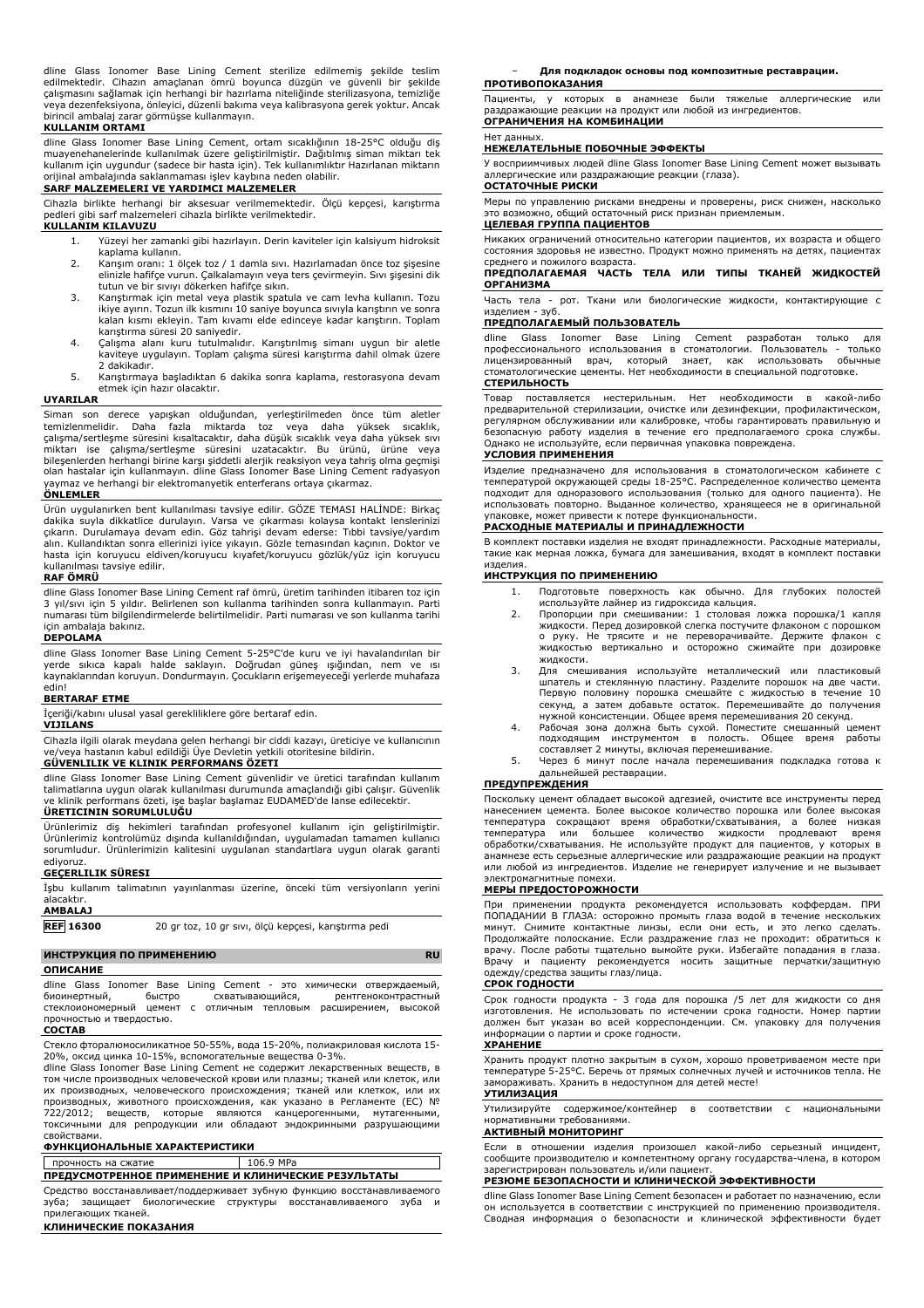представлена в Европейской базе данных по медицинским изделиям, как только она начнет работать.

## **ОТВЕТСТВЕННОСТЬ ПРОИЗВОДИТЕЛЯ**

Наши продукты разработаны для профессионального использования стоматологии. Поскольку применение наших продуктов находится вне нашего контроля, пользователь несет полную ответственность за применение. Разумеется, мы гарантируем качество нашей продукции в соответствии с применяемыми стандартами.

## **СРОК ДЕЙСТВИЯ**

| После публикации данной инструкции по применению все предыдущие версии |  |  |  |  |
|------------------------------------------------------------------------|--|--|--|--|
| отменяются.                                                            |  |  |  |  |
| <b><i>NE AMARIA</i></b>                                                |  |  |  |  |

### **УПАКОВКА**

**REF 16300** 20г порошка, 10г жидкости, мерная ложка, бумага для замешивания

## **ІНСТРУКЦІЯ ІЗ ЗАСТОСУВАННЯ UA**

**ОПИС**

dline Glass Ionomer Base Lining Cement - це хімічно отверждувальний, біоінертний, швидкотужавний, рентгеноконтрастний склоіономерний цемент з відмінним тепловим розширенням, високою міцністю і твердістю.

#### **СКЛАД**

Скло фторалюмосилікатне 50-55%, вода 15-20%, поліакрилова кислота 15-20%, оксид цинку 10-15%, допоміжні речовини 0-3%.

dline Glass Ionomer Base Lining Cement не містить лікарських речовин, зокрема похідних людської крові або плазми; тканин або клітин, або їх похідних, людського походження; тканин або клітин, або їх похідних, тваринного походження, як зазначено в Регламенті (ЄС) № 722/2012; речовин, які є канцерогенними, мутагенними, токсичними для репродукції або мають ендокринні руйнівні властивості.

## **ФУНКЦІОНАЛЬНІ ХАРАКТЕРИСТИКИ**

# міцність на стискання 106.9 MPa **ПЕРЕДБАЧУВАНЕ ПРИЗНАЧЕННЯ ТА КЛІНІЧНІ ПЕРЕВАГИ**

Засіб відновлює/підтримує зубну функцію відновлюваного зуба; захищає біологічні структури відновлюваного зуба та прилеглих тканин.

## **КЛІНІЧНІ ПОКАЗАННЯ**

− **Для підкладок основи під композитні реставрації.**

## **ПРОТИПОКАЗАННЯ**

Пацієнти, у яких в анамнезі були важкі алергічні або подразливі реакції на продукт або будь-який з інгредієнтів.

## **ОБМЕЖЕННЯ НА КОМБІНАЦІЇ**

Немає даних.

## **НЕБАЖАНІ ПОБІЧНІ ЕФЕКТИ**

I У сприйнятливих людей продукт може викликати алергічні або подразливі реакції (очі).

#### **ЗАЛИШКОВІ РИЗИКИ**

Заходи з управління ризиками впроваджені та перевірені, ризик знижений,<br>наскільки це можливо, загальний залишковий ризик визнаний прийнятним. загальний залишковий ризик визнаний прийнятним. **ЦІЛЬОВА ГРУПА ПАЦІЄНТІВ**

Ніяких обмежень щодо категорії пацієнтів, їх віку та загального стану здоров'я невідомо. Продукт можна застосовувати на дітях, пацієнтах середнього або похилого віку.

## **ПЕРЕДБАЧУВАНА ЧАСТИНА ТІЛА АБО ТИПИ ТКАНИН РІДИН ОРГАНІЗМУ**

Частина тіла – рот. Тканини або біологічні рідини, що контактують з виробом – зуб.

## **ПЕРЕДБАЧУВАНИЙ КОРИСТУВАЧ**

dline Glass Ionomer Base Lining Cement розроблений тільки для професійного використання в стоматології. Користувач – тільки ліцензований лікар, який знає, як використовувати звичайні стоматологічні цементи. Немає потреби в спеціальній підготовці.

### **СТЕРИЛЬНІСТЬ**

Товар постачається нестерильним. Немає потреби в будь-якій попередній стерилізації, очищенні або дезінфекції, профілактичному, регулярному обслуговуванні або калібруванні, щоб гарантувати правильну та безпечну роботу виробу протягом його передбачуваного терміну служби. Однак не використовуйте, якщо первинна упаковка пошкоджена.

### **УМОВИ ЗАСТОСУВАННЯ**

Виріб призначений для використання в стоматологічному кабінеті з температурою навколишнього середовища 18-25°C. Розподілену кількість цементу підходить для одноразового використання (тільки для одного пацієнта). Не застосовувати повторно. Видана кількість, що зберігається не в оригінальній упаковці, може призвести до втрати функціональності.

## **ВИТРАТНІ МАТЕРІАЛИ ТА ПРИНАЛЕЖНОСТІ**

До комплекту поставки виробу не входять приналежності. Витратні матеріали, такі як мірна ложка, папір для замішування, входять до комплекту поставки виробу.

## **ІНСТРУКЦІЯ ІЗ ЗАСТОСУВАННЯ**

- 1. Підготуйте поверхню, як зазвичай. Для глибоких порожнин
- використовуйте лайнер з гідроксиду кальцію. 2. Пропорції при змішуванні: 1 столова ложка порошку/1 крапля рідини. Перед дозуванням злегка постукайте флаконом з порошком о руку. Не струшуйте не перевертайте. Тримайте флакон з рідиною вертикально та обережно стискайте при дозуванні рідини.
- 3. Для змішування використовуйте металевий або пластиковий шпатель і скляну пластину. Розділіть порошок на дві частини. Першу половину порошку змішайте з рідиною протягом 10 секунд, а потім додайте залишок. Перемішуйте до отримання потрібної консистенції. Загальний час перемішування 20 секунд.
- 4. Робоча зона має бути сухою. Нанесіть змішаний цемент відповідним у порожнину. Загальний час роботи становить 2 хвилини, включно з перемішуванням.
- 5. Через 6 хвилин після початку перемішування підкладка готова для подальшої реставрації.

## **ПОПЕРЕДЖЕННЯ**

Оскільки цемент має високу адгезію, очистіть всі інструменти перед нанесенням цементу. Більш високу кількість порошку або більш висока температура скорочують час обробки/схоплювання, а більш низька температура або більша кількість рідини подовжують час обробки/схоплювання. Не використовуйте dline Glass Ionomer Base Lining Cement для пацієнтів, у яких в анамнезі є серйозні алергічні або подразливі реакції на продукт або будь-який з інгредієнтів. Виріб не генерує випромінювання і не викликає електромагнітних завад.

### **ЗАПОБІЖНІ ЗАХОДИ**

При застосуванні продукту рекомендується використовувати кофердам. ПРИ<br>ПОТРАПЛЯННІ В ОЧІ: обережно промити очі водою протягом декількох хвилин.<br>Зніміть контактні лінзи, якщо вони є, і це легко зробити. Продовжуйте полоскання. Якщо подразнення очей не проходить: звернутися до лікаря. Після роботи ретельно вимийте руки. Уникайте потрапляння в очі. Лікарю та пацієнту рекомендується носити захисні рукавички/захисний одяг/засоби захисту очей/обличчя.

### **ТЕРМІН ПРИДАТНОСТІ**

Термін придатності продукту – 3 роки для порошку/5 років для рідини з дня виготовлення. Не застосовувати після закінчення терміну придатності. Номер партії має бути зазначений у всій кореспонденції. Див. упаковку для отримання інформації про партію та термін придатності.

## **ЗБЕРІГАННЯ**

Зберігати продукт щільно закритим у сухому, добре провітрюваному місці за температури 5-25°C. Берегти від прямих сонячних променів і джерел тепла. Не заморожувати. Зберігати в недоступному для дітей місці! **УТИЛІЗАЦІЯ**

Утилізуйте вміст/контейнер відповідно до національних нормативних вимог. **АКТИВНИЙ МОНІТОРИНГ**

Якщо щодо виробу стався якийсь серйозний інцидент, повідомте виробнику та компетентному органу держави-члена, в якій зареєстрований користувач і/або пацієнт.

## **РЕЗЮМЕ БЕЗПЕКИ І КЛІНІЧНОЇ ЕФЕКТИВНОСТІ**

dline Glass Ionomer Base Lining Cement безпечний і працює за призначенням, якщо він використовується відповідно до інструкцій виробника щодо застосування. Зведена інформація про безпеку та клінічну ефективність буде представлена в Європейській базі даних з медичних виробів, як тільки вона почне працювати.

### **ВІДПОВІДАЛЬНІСТЬ ВИРОБНИКА**

Наші продукти розроблені для професійного використання в стоматології. Оскільки застосування наших продуктів знаходиться поза нашим контролем, користувач несе повну відповідальність за застосування. Звісно, ми гарантуємо якість нашої продукції відповідно до застосовних стандартів.

### **ТЕРМІН ДІЇ**

Після публікації цієї інструкції із застосування всі попередні версії скасовуються. **УПАКОВКА**

**REF 16300** 20г порошку, 10г рідини, мірна ложка, папір для замішування

**SIGNS EXPLANATION/ŽENKLŲ PAAIŠKINIMAS /SCHILDER ERKLÄRUNG** /ЗНАЧЕНИЕ НА СИМВОЛИТЕ /VYSVETLENI ZNACEK /FORKLARING AF TEGN<br>/МÄRKIDE SELGITUS /EXPLICATION DES SIGNES /ЕΞΉΓΗΣΗ ΣΉΜΑΝΣΗΣ / **JELZÉSEK MAGYARÁZATA /SPIEGAZIONE DEI SEGNI /ZĪMJU SKAIDROJUMS** /FORKLARING AV TEGN /OBJASNIENIE ZNAKOW /EXPLICAÇAO DOS<br>SÍMBOLOS /EXPLICAȚII SEMNE /VYSVETLENIE ZNAČIEK /RAZLAGA<br>ZNAKOV /EXPLICACIÓN DE SIGNOS /TECKENFÖRKLARING /İŞARETLERIN **AÇIKLAMASI /ОБЪЯСНЕНИЕ СИМВОЛОВ /ПОЯСНЕННЯ СИМВОЛІВ**

|   | Caution /Atsargiai /Vorsicht /Внимание /Pozor /Forsigtighed<br>/Hoiatus /Mise en garde /Προσοχή /Figyelmeztetés /Attenzione<br>/Piesardzību! /Forsiktighet /Uwagi /Cuidado /Atenție /Pozor<br>/Previdnost /Precaución /Varning /Dikkat / Осторожно /Обережно                                                                                                                                                                                                                                                                                                                                                                                                                                                                                                                                                                        |
|---|-------------------------------------------------------------------------------------------------------------------------------------------------------------------------------------------------------------------------------------------------------------------------------------------------------------------------------------------------------------------------------------------------------------------------------------------------------------------------------------------------------------------------------------------------------------------------------------------------------------------------------------------------------------------------------------------------------------------------------------------------------------------------------------------------------------------------------------|
|   | Temperature limit /Temperatūros riba /Temperatur-Grenzwert<br>лимит /Teplotní limit /Temperaturgrænse<br>/Температурен<br>/Temperatuuri limiit /Limite de température/Όριο θερμοκρασίας<br>/Hőmérsékleti határérték /Limite di temperatura /Temperatūras<br>robežvērtība /Temperaturgrense /Limit temperatury /Limite de<br>temperatura / Limita de temperatură / Teplotný limit / Temperaturna<br>omejitev / Límite de temperatura / Temperaturgräns / Sıcaklık Sınırı<br>/ Предел температуры / Межа температури                                                                                                                                                                                                                                                                                                                  |
| i | Consult instructions for use / Žiūrėti<br>naudojimo instrukcija<br>/Gebrauchsanweisung<br>beachten<br>/Консултирайте<br>ce<br>c<br>употреба /Viz<br>návod<br>použití<br>/Se<br>инструкцията<br>за<br>k<br>/Vaadake<br>kasutusjuhendit / Consulter<br>brugsanvisningen<br>les<br>instructions d'utilisation / Συμβουλευτείτε τις οδηγίες χρήσης<br>/Konzultáljon a használati utasítással /Consultare le istruzioni per<br>l'uso /Skatīt lietošanas pamācību /Se bruksanvisningen /Zapoznaj<br>się z instrukcją użytkowania /Consulte as instruções de uso<br>/Consultati instructiunile de utilizare / Vid' návod na použitie /Pred<br>uporabo si poglejte navodila / Consultar las instrucciones de uso / Se<br>bruksanvisningen /Kullanım talimatlarına bakınız /См. инструкцию<br>по применению /Див. інструкцію із застосування |
|   | Keep away from sunlight /Laikyti atokiau nuo saulės spindulių /Von<br>Sonnenlicht fernhalten /Да се пази от слънчева светлина /Chraňte<br>před slunečním zářením /Holdes væk fra sollys /Hoida eemal<br>päikesevalgusest /Tenir à l'écart de la lumière du soleil /Kparnore<br>μακριά από τον ήλιο /Napfénytől távol tartandó /Tenere lontano<br>dalla luce del sole /Sargāt no saules gaismas /Holdes unna sollys<br>/Chronić przed światłem słonecznym /Proteger da luz solar /A se<br>păstra într-un loc ferit de soare /Chráňte pred slnečným žiarením<br>/Ne shranjujte izpostavljeno sončni svetlobi /Mantener alejado de<br>la luz del sol /Förvaras bort från solljus /Güneş ışığından uzak tutun<br>/ Беречь от попадания солнечных лучей /Берегти від сонячних<br>променів                                                |
|   | Do not re-use /Nenaudoti pakartotinai /Nicht wiederverwenden /He<br>използвайте повторно /Nepoužívejte znovu / Må ikke genbruges<br>Ärge taaskasutage /Ne pas réutiliser /Μην χρησιμοποιείτε ξανά /Ne<br>használja fel újra /Non riutilizzare /Nelietot atkārtoti /Ikke bruk på<br>nytt /Nie używać ponownie /Não reutilizar /A nu se refolosi<br>/Nepoužívajte znova /Ni za ponovno uporabo /No reutilizar<br>/Återanvänd inte /Tek kullanımlıktır /Не использовать повторно<br>/Не використовувати повторно                                                                                                                                                                                                                                                                                                                       |